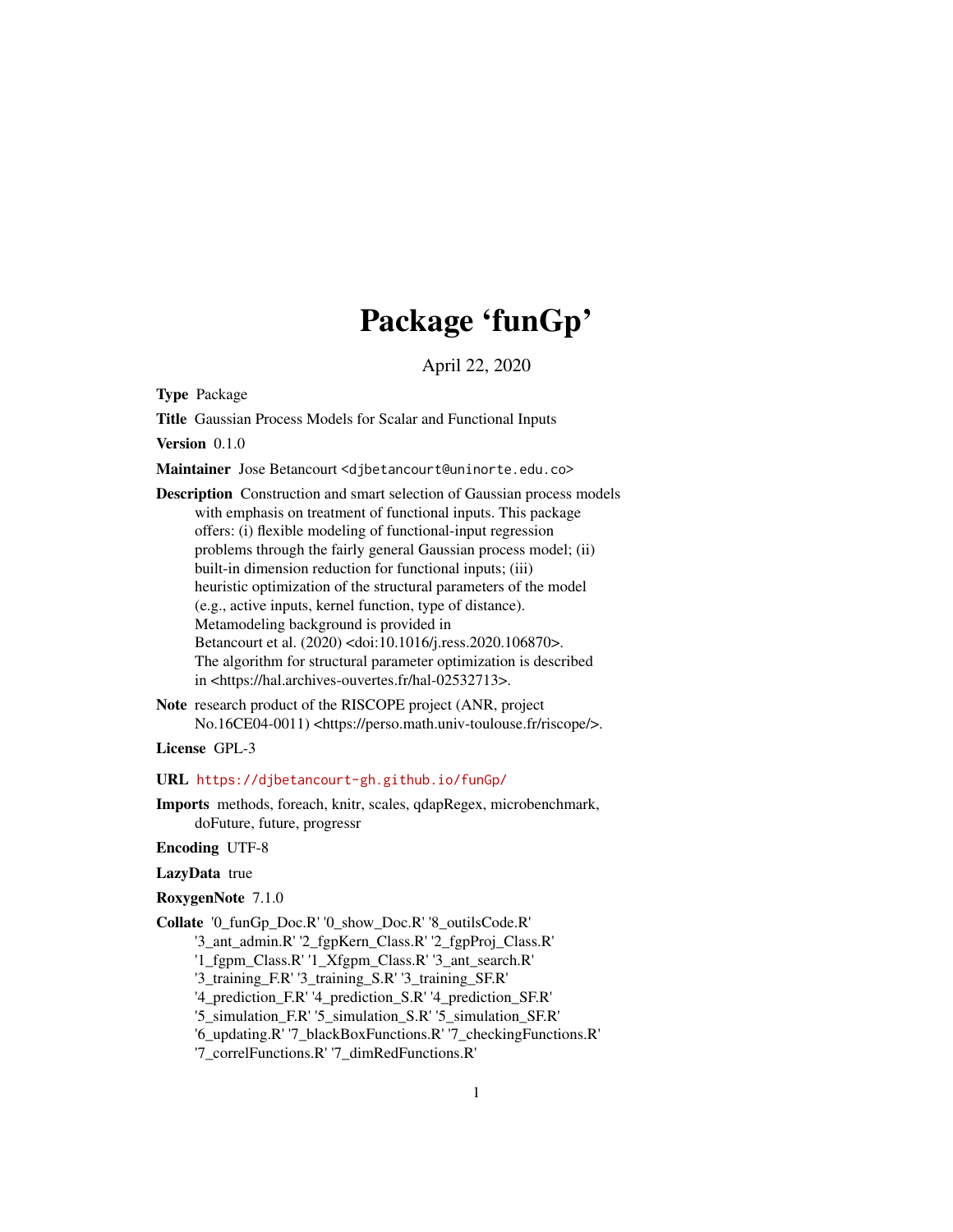## 2 R topics documented:

'7\_distanceFunctions.R' '7\_plottingFunctions.R' '8\_outilsStats.R'

## NeedsCompilation no

Author Jose Betancourt [cre, aut], François Bachoc [aut], Thierry Klein [aut], Deborah Idier [ctb], Jeremy Rohmer [ctb]

## Repository CRAN

Date/Publication 2020-04-22 17:24:10 UTC

## R topics documented:

|                                                                                                               | 3              |
|---------------------------------------------------------------------------------------------------------------|----------------|
|                                                                                                               | $\overline{4}$ |
|                                                                                                               | $\overline{4}$ |
|                                                                                                               | 6              |
|                                                                                                               | 8              |
|                                                                                                               | 10             |
|                                                                                                               | 11             |
|                                                                                                               | 11             |
|                                                                                                               | 17             |
|                                                                                                               | 18             |
|                                                                                                               | 26             |
| $format4pred \dots \dots \dots \dots \dots \dots \dots \dots \dots \dots \dots \dots \dots \dots \dots \dots$ | 26             |
|                                                                                                               | 27             |
|                                                                                                               | 28             |
|                                                                                                               | 29             |
|                                                                                                               | 30             |
|                                                                                                               | 31             |
|                                                                                                               | 32             |
|                                                                                                               | 34             |
|                                                                                                               | 35             |
|                                                                                                               | 37             |
|                                                                                                               | 38             |
|                                                                                                               | 39             |
|                                                                                                               | 40             |
|                                                                                                               | 43             |
|                                                                                                               | 44             |
|                                                                                                               | 46             |
|                                                                                                               | 50             |
|                                                                                                               |                |

**Index** [52](#page-51-0)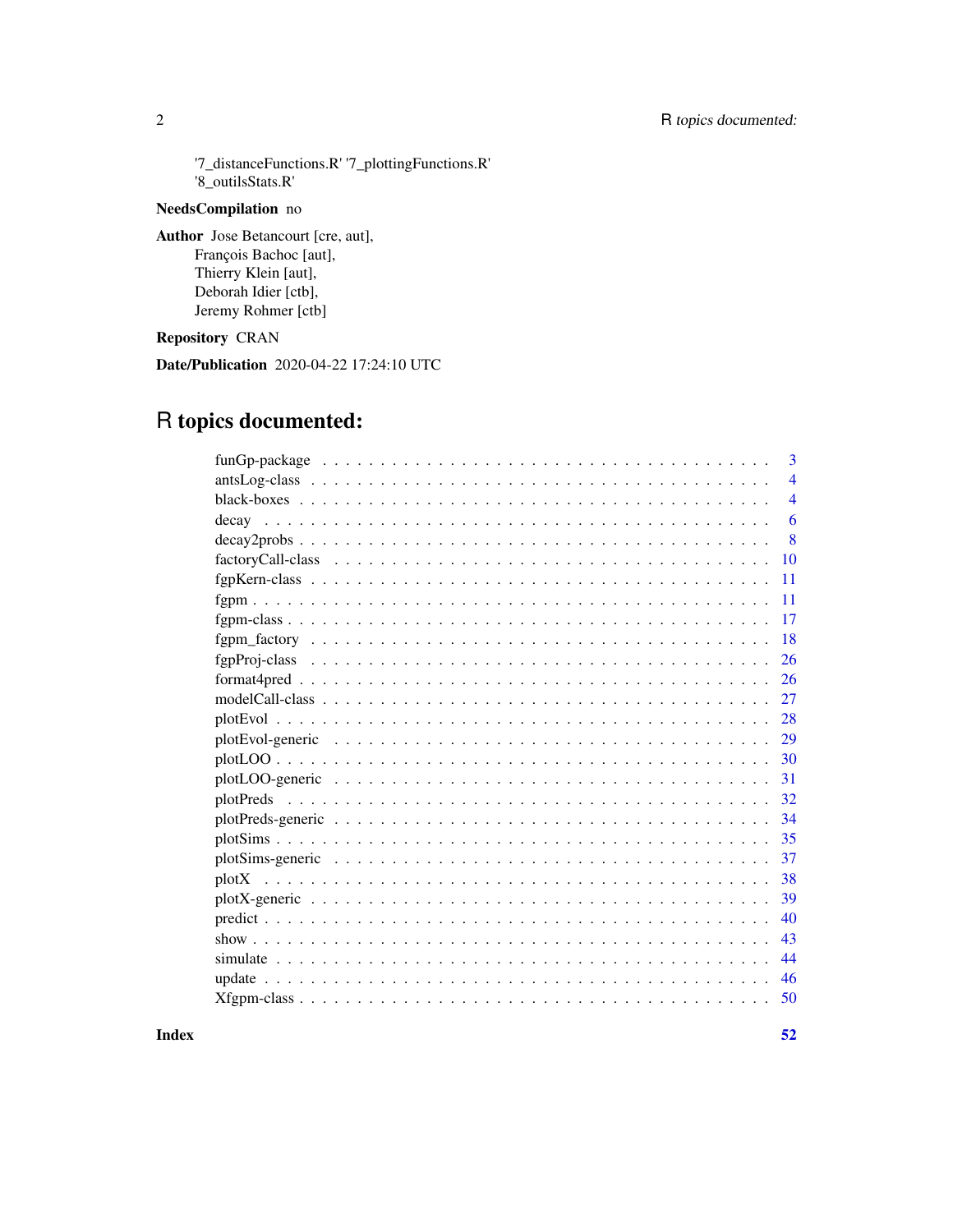<span id="page-2-1"></span><span id="page-2-0"></span>

## **Description**

Construction and smart selection of Gaussian process models with emphasis on treatment of functional inputs.

## Base functionalities

## • Main methods

[fgpm:](#page-10-1) creation of funGp regression models [predict:](#page-39-1) output estimation at new input points based on a funGp model [simulate:](#page-43-1) random sampling from a funGp Gaussian process model [update:](#page-45-1) modification of data and hyperparameters of a funGp model

• Plotters

[plotLOO:](#page-29-1) validation plot for a funGp model [plotPreds:](#page-31-1) plot of predictions based on a funGp model [plotSims:](#page-34-1) plot of simulations based on a funGp model

## Model selection

- Main methods [fgpm\\_factory:](#page-17-1) structural parameter optimization
- Plotters pre-optimization [decay:](#page-5-1) regularized initial pheromones [decay2probs:](#page-7-1) normalized initial pheromones
- Plotters post-optimization [plotX:](#page-37-1) absolute and relative quality of the optimized model [plotEvol:](#page-27-1) evolution of the algorithm

## Useful material

- Manual [Gaussian Process Regression for Scalar and Functional Inputs with funGp The in](https://hal.archives-ouvertes.fr/hal-02536624)[depth tour](https://hal.archives-ouvertes.fr/hal-02536624)
- Paper [Gaussian process metamodeling of functional-input code for coastal flood hazard as](https://www.sciencedirect.com/science/article/abs/pii/S0951832019301693)[sessment](https://www.sciencedirect.com/science/article/abs/pii/S0951832019301693)
- Tech. report [Ant Colony Based Model Selection for Functional-Input Gaussian Process Re](https://hal.archives-ouvertes.fr/hal-02532713)[gression](https://hal.archives-ouvertes.fr/hal-02532713)

## Authors

José Betancourt, François Bachoc and Thierry Klein

## **Contributors**

Déborah Idier and Jérémy Rohmer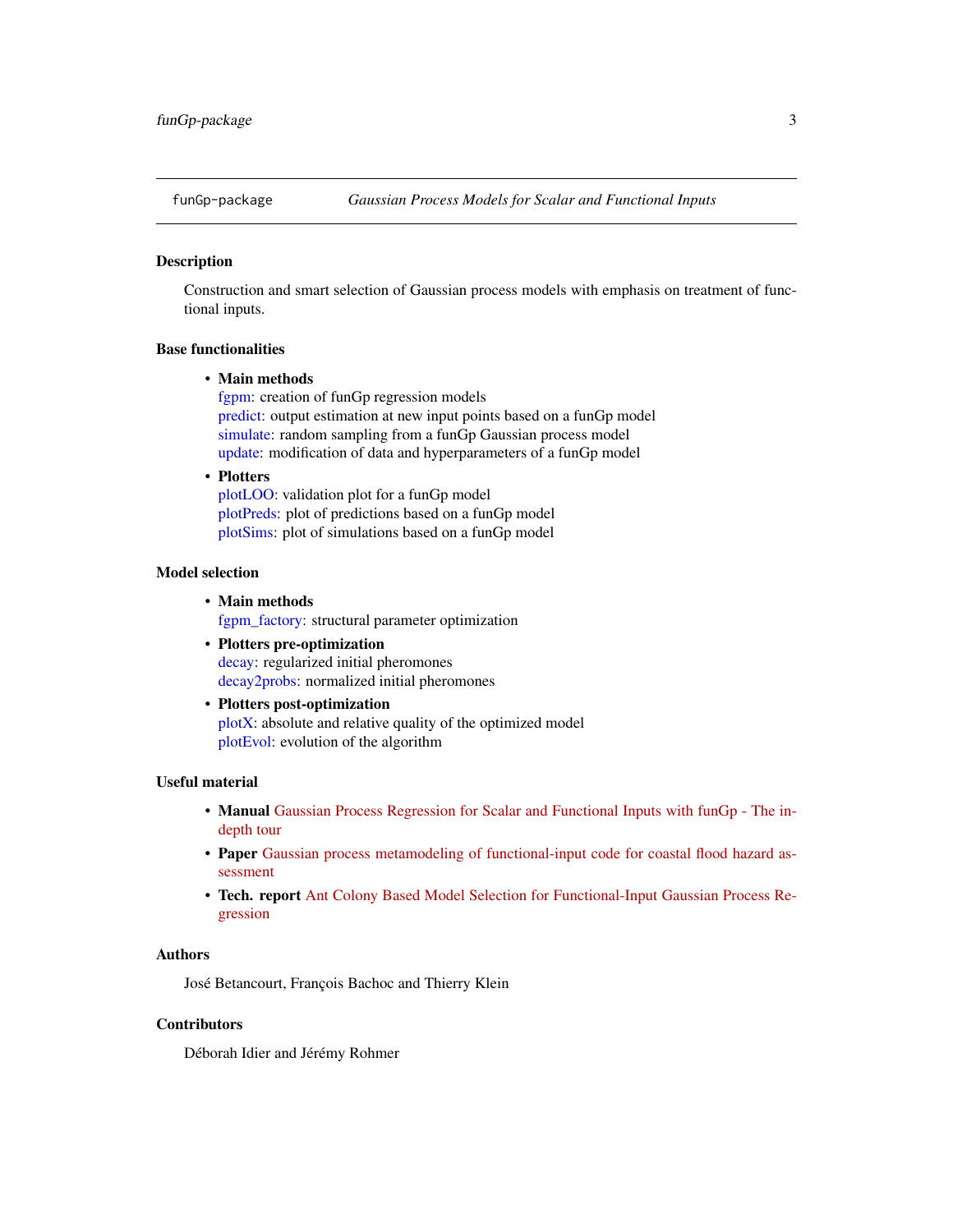<span id="page-3-0"></span>**Note** 

This package was first developed in the frame of the RISCOPE research project, funded by the French Agence Nationale de la Recherche (ANR) for the period 2017-2021 (ANR, project No. 16CE04-0011, [RISCOPE.fr\)](https://perso.math.univ-toulouse.fr/riscope/), and certified by SAFE Cluster.

<span id="page-3-1"></span>antsLog-class *S4 class for log of models explored by ant colony in funGp*

## **Description**

Register of model structures and their performance statistic, if available.

## **Slots**

- sols Object of class "data.frame". Compendium of model structures arranged by rows. Each column is linked to one structural parameter of the model such as the state of one variable (inactive, active) or the type of kernel function.
- args Object of class "list". Compendium of model structures represented by objects of class ["modelCall"](#page-26-1)

fitness Object of class "numeric". Performance statistic of each model, if available.

## Author(s)

José Betancourt, François Bachoc and Thierry Klein

black-boxes *Analytic black-boxes for the exploration of the funGp package*

#### **Description**

Set of black-box analytic functions for the discovering and testing of funGp functionalities.

#### Usage

```
## Own analytical function 1
## -------------------------
## x1 * sin(x2) + x1 * mean(f1) - x2^2 * diff(range(f2))
fgp_BB1(sIn, fIn, n.tr)
## Own analytical function 2
## -------------------------
## x1 * sin(x2) + mean(exp(x1 * t1) * f1) - x2^2 * mean(f2^2 * t2)
fgp_BB2(sIn, fIn, n.tr)
```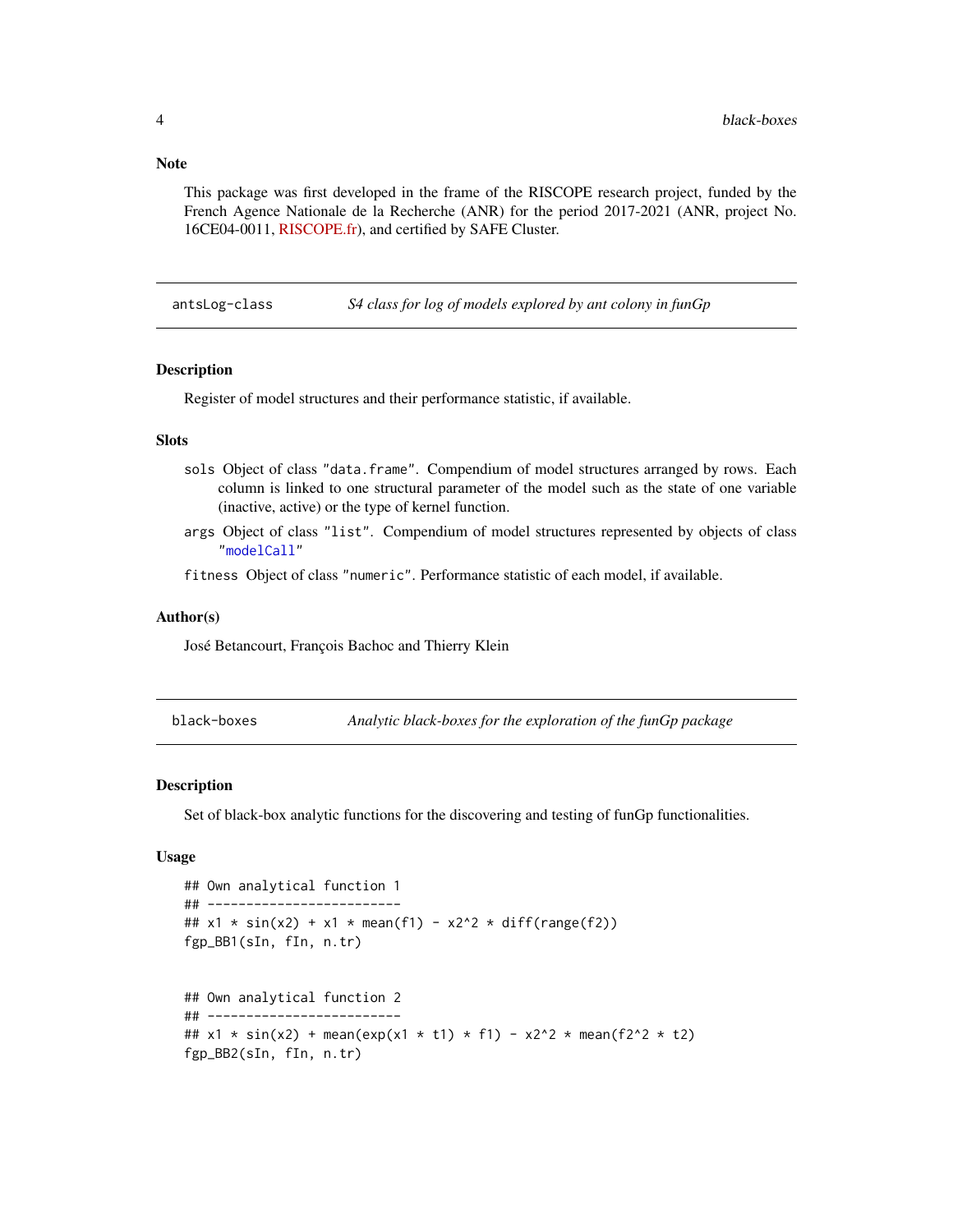```
## First analytical example in Muehlenstaedt, Fruth & Roustant (2016)
## ------------------------------------------------------------------
## x1 + 2 \times x2 + 4 \times \text{mean}(t1 \times f1) + \text{mean}(f2)fgp_BB3(sIn, fIn, n.tr)
## Second analytical example in preprint of Muehlenstaedt, Fruth & Roustant (2016)
## -------------------------------------------------------------------------------
## a = (x2 - (5/(4*pi^2)) * x1^2 + (5/pi) * x1 - 6)^2
## b = 10 \times (1 - (1/(8 \times pi)) \times cos(x1)## c = 10
## d = (4/3) * pi * (42 \times \text{mean}(f1 \times (1-t1)) + \text{pi} \times (((x1+5)/5) + 15) * mean(t2*f2))
## a + b + c + d
fgp_BB4(sIn, fIn, n.tr)
## Second analytical example in final version of Muehlenstaedt, Fruth & Roustant (2016)
## ------------------------------------------------------------------------------------
## a = (x2 - (5/(4*pi^2)) * x1^2 + (5/pi) * x1 - 6)^2## b = 10 \times (1 - (1/(8 \times pi)) \times cos(x1)## c = 10## d <- (4/3) * pi * (42 * mean(15*f1*(1-t1)-5) + pi * (((x1+5)/5) + 15) * mean(15*t2*f2))
## a + b + c + d
fgp_BB5(sIn, fIn, n.tr)
## Inspired by the analytical example in Nanty, Helbert, Marrel, Pérot, Prieur (2016)
## ----------------------------------------------------------------------------------
## 2 * x1^2 + 2 * mean(f1 + t1) + 2 * mean(f2 + t2) + max(f2) + x2
fgp_BB6(sIn, fIn, n.tr)
## Inspired by the second analytical example in final version of Muehlenstaedt et al (2016)
## ----------------------------------------------------------------------------------------
## a = (x2 + 4*x3 - (5/(4*pi^2)) * x1^2 + (5/pi) * x1 - 6)^2
## b = 10 * (1 - (1/(8*pi))) * cos(x1) * x2^2 * x5^3
## c = 10## d <- (4/3) * pi * (42 * sin(x4) * mean(15*f1*(1-t1)-5) +pi * (((x1*x5+5)/5) + 15) * mean(15*t2*f2))
## a + b + c + d
fgp_BB7(sIn, fIn, n.tr)
```
## Arguments

\**sIn*: Object of class "matrix". The scalar input points. Variables are arranged by columns and coordinates by rows.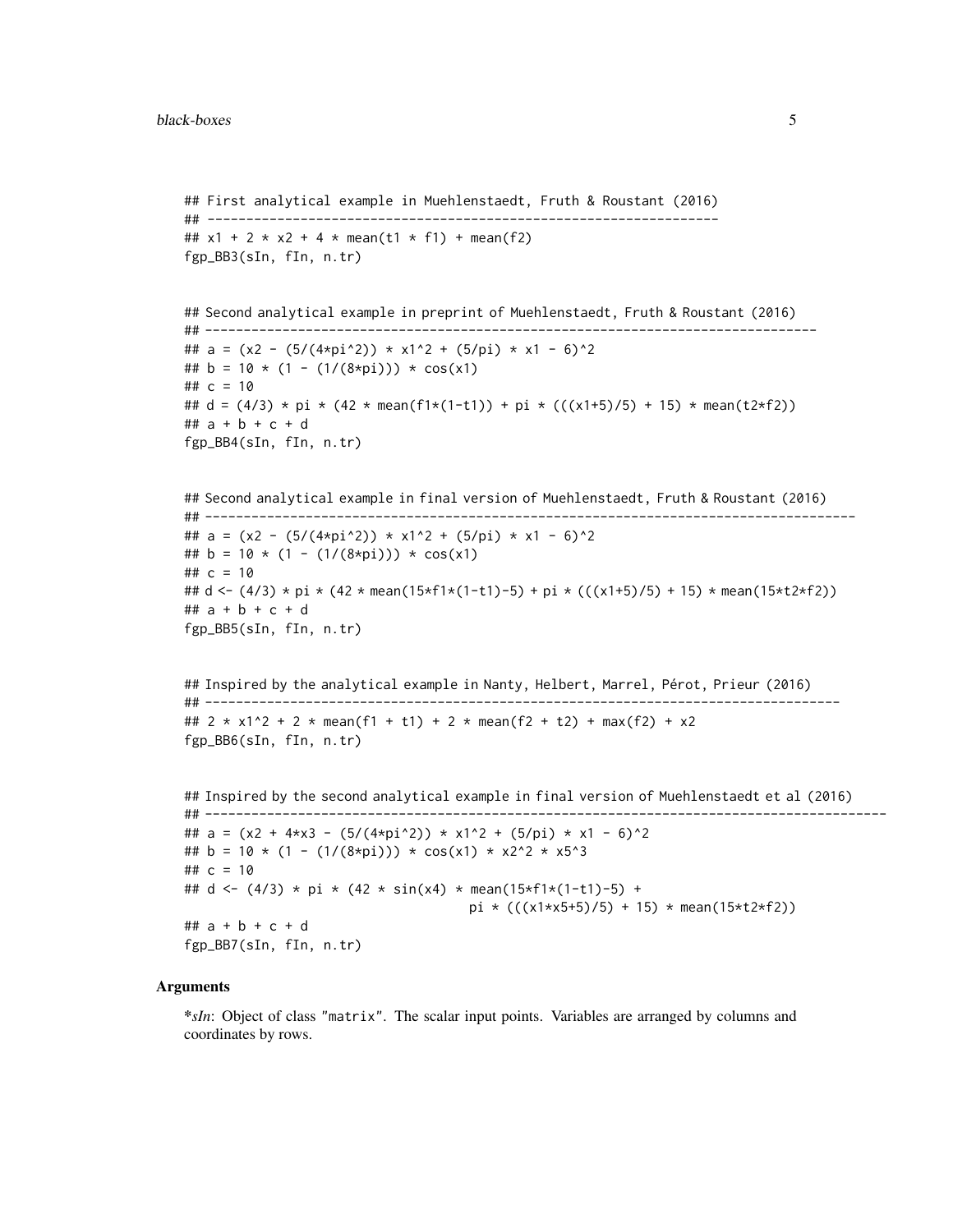<span id="page-5-0"></span>\**fIn*: Object of class "list". The functional input points. Each element of the list contains a functional input in the form of a matrix. In each matrix, curves representing functional coordinates are arranged by rows.

\**n.tr*: Object of class "numeric". The number of input points provided and correspondingly, the number of observations to produce.

#### Value

An object of class "matrix" with the values of the output at the specified input coordinates.

#### **Note**

The functions listed above were used to validate the functionality and stability of this package. Several tests involving [all main functions, plotters and getters](#page-2-1) were run for scalar-input, functionalinput and hybrid-input models. In all cases, the output of the functions were correct from the statistical and programmatic perspectives. For an example on the kind of tests performed, the interested user is referred to [the introductory funGp manual.](https://hal.archives-ouvertes.fr/hal-02536624)

## References

Muehlenstaedt, T., Fruth, J., and Roustant, O. (2017), "Computer experiments with functional inputs and scalar outputs by a norm-based approach". *Statistics and Computing*, 27, 1083-1097. [\[SC\]](https://link.springer.com/article/10.1007/s11222-016-9672-z) Nanty, S., Helbert, C., Marrel, A., Pérot, N., and Prieur, C. (2016), "Sampling, metamodeling, and sensitivity analysis of numerical simulators with functional stochastic inputs". *SIAM/ASA Journal on Uncertainty Quantification*, 4(1), 636-659. [\[SA-JUQ\]](https://epubs.siam.org/doi/10.1137/15M1033319)

<span id="page-5-1"></span>

decay *Decay functions for ant colony optimization in funGp*

## Description

This function is intended to aid the selection of the heuristic parameters *tao0*, *delta* and *dispr* in the call to the model selection function [fgpm\\_factory.](#page-17-1) The values computed by decay are the ones that would be used by the ant colony algorithm as initial pheromone load of the links pointing out to projection on each dimension. For more details, check the [technical report](https://hal.archives-ouvertes.fr/hal-02532713) explaining the ant colony algorithm implemented in funGp, and the [manual](https://hal.archives-ouvertes.fr/hal-02536624) of the package.

#### Usage

```
decay(
  k,
  pmax = NULL,
  tao0 = 0.1,
  delta = 2,
  dispr = 1.4,
  doplot = TRUE,deliver = FALSE
)
```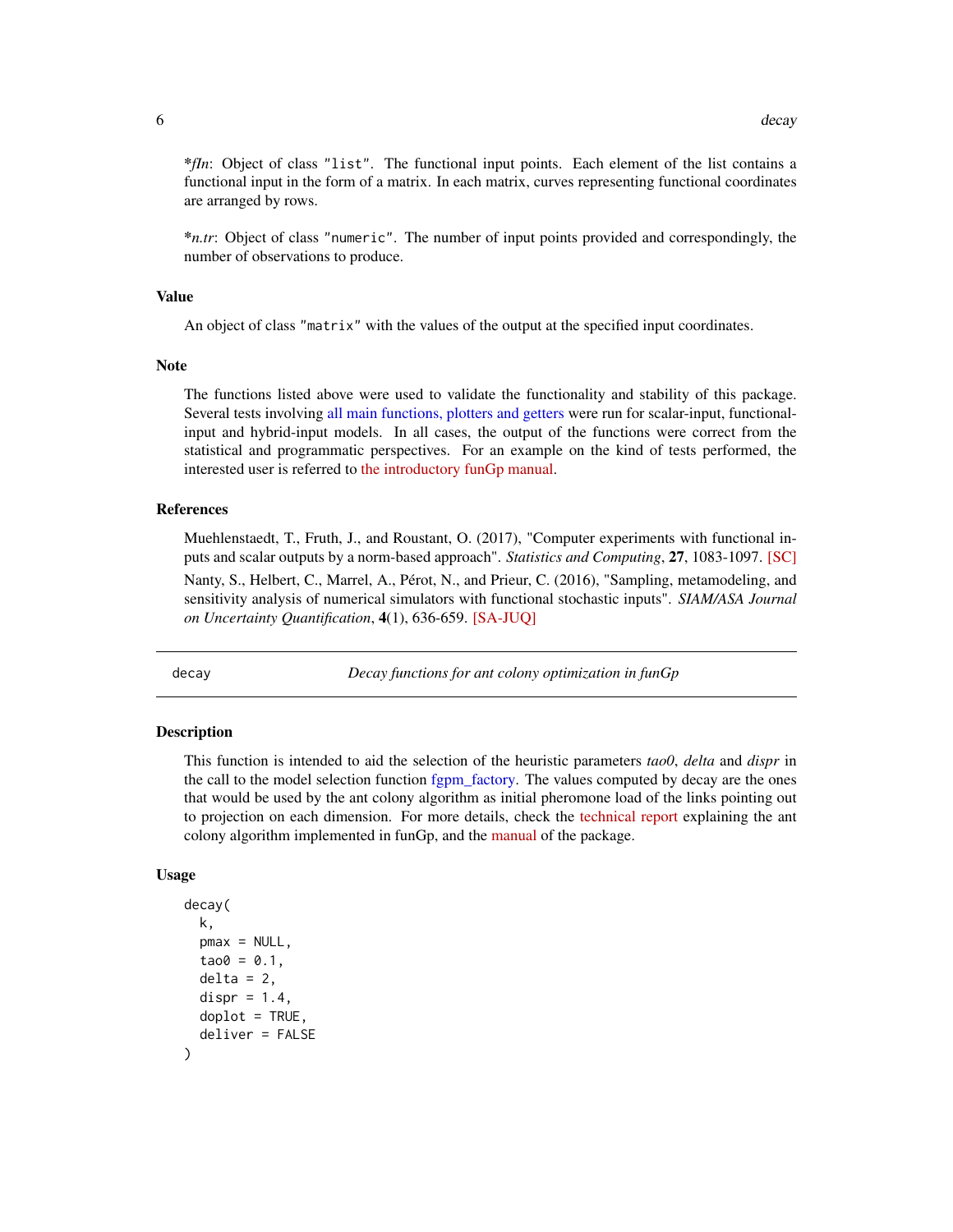#### <span id="page-6-0"></span>decay and the contract of the contract of the contract of the contract of the contract of the contract of the contract of the contract of the contract of the contract of the contract of the contract of the contract of the

#### Arguments

| k     | a number indicating the dimension of the functional input under analysis.                                                                                                                                                                |
|-------|------------------------------------------------------------------------------------------------------------------------------------------------------------------------------------------------------------------------------------------|
| pmax  | an optional number specifying the hypothetical maximum projection dimen-<br>sion of this input. The user will be able to set this value later in the call to<br>fgpm_factory as a constraint. If not specified, it takes the value of k. |
| tao0  | explained in the description of <i>dispr</i> .                                                                                                                                                                                           |
| delta | explained in the description of <i>dispr</i> .                                                                                                                                                                                           |
| dispr | the arguments tao0, delta and dispr, are optional numbers specifying the loss<br>function that determines the initial pheromone load on the links pointing out to<br>projection dimensions. Such a function is defined as                |

$$
tao = tao0 * exp(-.5 * ((p - delta - 1)^{2}/(-dispr^{2}/(2 * log(.5))),
$$

with p taking the values of the projection dimensions. The argument *tao0* indicates the pheromone load in the links pointing out to the smallest dimensions; *delta* specifies how many dimensions should preserve the maximum pheromone load; *dispr* determines how fast the pheromone load drops in dimensions further than  $delta + 1$ . If *pmax* = *k*, then the dimension 0, representing no projection, receives a pheromone load identical to that of dimension *k*. This, in order to represent the fact that both, the representation of the function in its original dimension or a projection in a space of the same dimension, are equally heavy for the model. The default values of *tao0*, *delta* and *dispr*, are 0.1, 2 and 1.4, respectively, which match the default values used by the [fgpm\\_factory](#page-17-1) function. Check [this technical report](https://hal.archives-ouvertes.fr/hal-02532713) for more details.

- doplot an optional boolean indicating if the pheromone loads should be plotted. Default  $=$  TRUE.
- deliver an optional boolean indicating if the pheromone loads should be returned. Default = FALSE.

## Value

If deliver is TRUE, an object of class "numeric" containing the initial pheromone values corresponding to the specified projection dimensions. Otherwise, the function plots the pheromones and nothing is returned.

## Author(s)

José Betancourt, François Bachoc and Thierry Klein

## See Also

- \* [decay](#page-5-1) for the function to generate the initial probability load;
- \* [fgpm\\_factory](#page-17-1) for heuristic funGp model selection.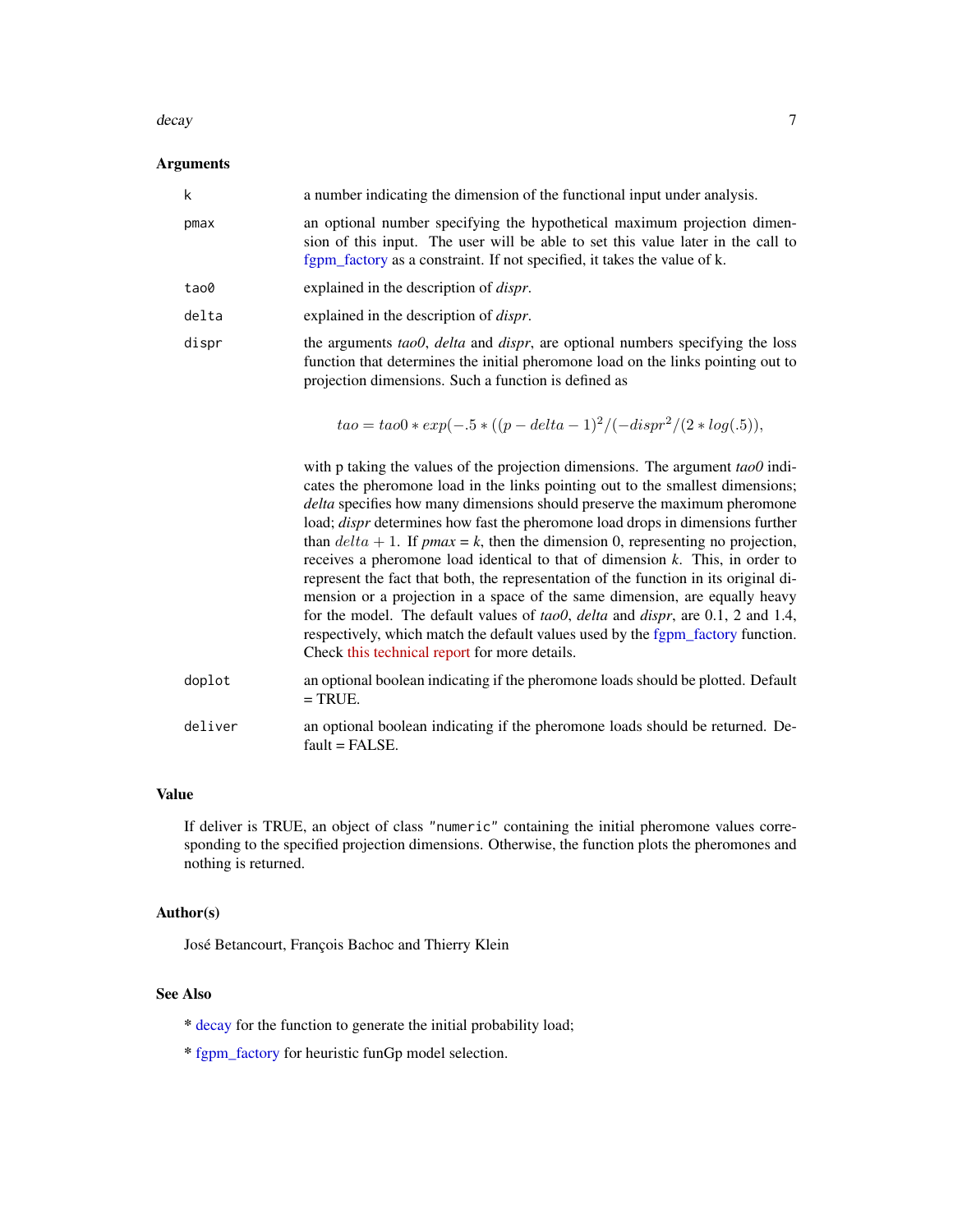## Examples

```
# using default decay arguments_
# input of dimension 15 projected maximum in dimension 15
decay(15)
# input of dimension 15 projected maximum in dimension 8
decay(15, 8)
# playing with decay arguments_
# input of dimension 15 projected maximum in dimension 15
decay(15)
# using a larger value of tao0
decay(15, to 200 = .3)# using a larger value of tao0, keeping it fixed up to higher dimensions
decay(15, tao0 = .3, delta = 5)
# using a larger value of tao0, keeping it fixed up to higher dimensions, with slower decay
decay(15, too = .3, delta = 5, disp = 5.2)# requesting pheromone values_
# input of dimension 15 projected maximum in dimension 15
decay(15, deliver = TRUE)
```
<span id="page-7-1"></span>decay2probs *Probability functions for ant colony optimization in funGp*

## Description

This function is intended to aid the selection of the heuristic parameters *tao0*, *delta* and *dispr* in the call to the model selection function [fgpm\\_factory.](#page-17-1) The values computed by decay2probs are the ones that would be used by the ant colony algorithm as probability load of the links pointing out to projection on each dimension. These values result from the normalization of the initial pheromone loads delivered by the [decay](#page-5-1) function, which are made to sum 1. For more details, check the [technical report](https://hal.archives-ouvertes.fr/hal-02532713) explaining the ant colony algorithm implemented in funGp, and the [manual](https://hal.archives-ouvertes.fr/hal-02536624) of the package.

## Usage

```
decay2probs(
 k,
 pmax = NULL,
 tao0 = 0.1,
  delta = 2,
 dispr = 1.4,
```
<span id="page-7-0"></span>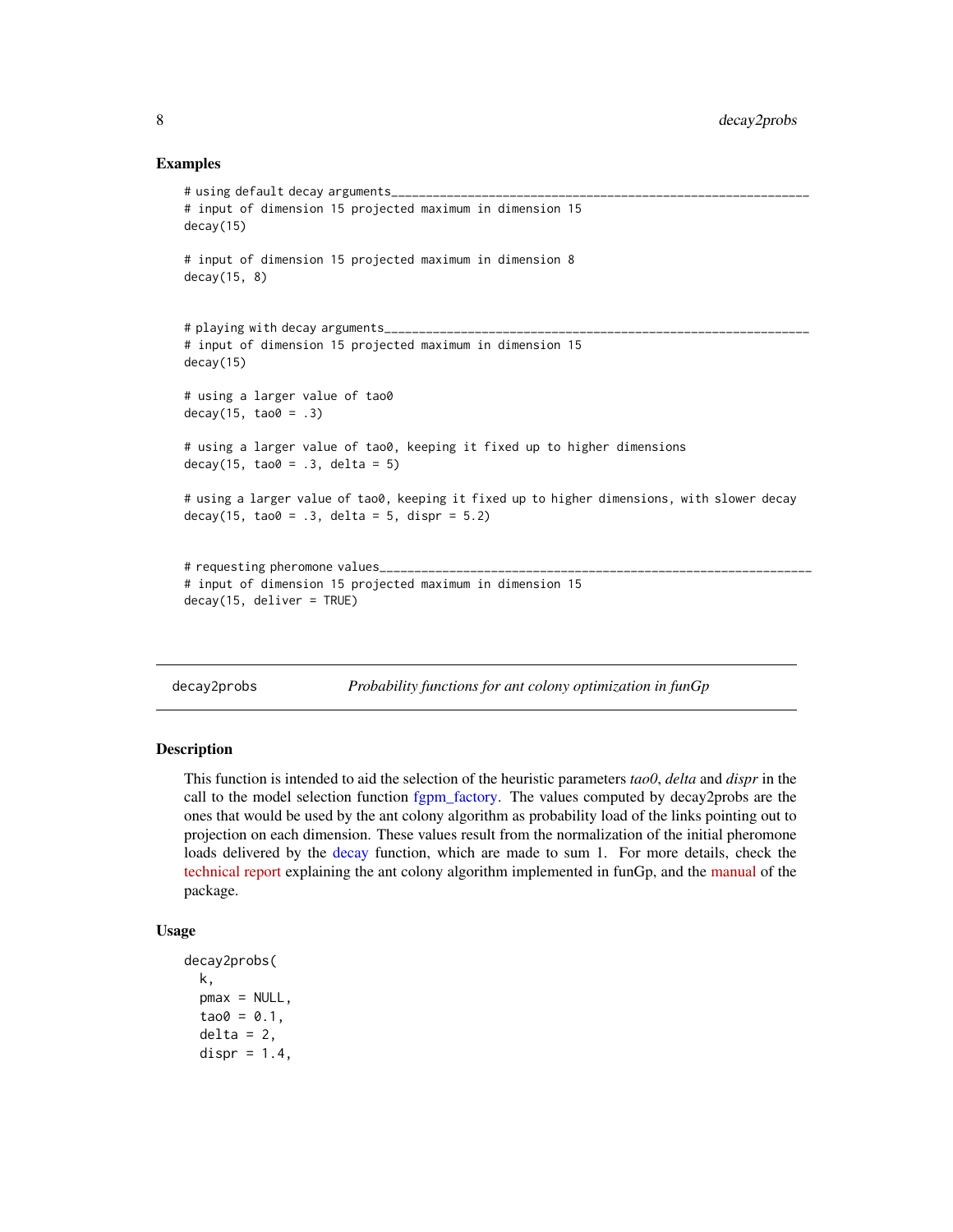## decay2probs 9

```
doplot = TRUE,deliver = FALSE
\mathcal{L}
```
## Arguments

| k      | a number indicating the dimension of the functional input under analysis.                                                                                                                                                                                                                                                                                                                                                                                                                                                                                                                                                                                                                                                                                                                                                                                                                                                                                                                                                                                                                                                                                                                                                                                                                                                                                                                                                                                                                                                                                                                                                                                 |
|--------|-----------------------------------------------------------------------------------------------------------------------------------------------------------------------------------------------------------------------------------------------------------------------------------------------------------------------------------------------------------------------------------------------------------------------------------------------------------------------------------------------------------------------------------------------------------------------------------------------------------------------------------------------------------------------------------------------------------------------------------------------------------------------------------------------------------------------------------------------------------------------------------------------------------------------------------------------------------------------------------------------------------------------------------------------------------------------------------------------------------------------------------------------------------------------------------------------------------------------------------------------------------------------------------------------------------------------------------------------------------------------------------------------------------------------------------------------------------------------------------------------------------------------------------------------------------------------------------------------------------------------------------------------------------|
| pmax   | an optional number specifying the hypothetical maximum projection dimen-<br>sion of this input. The user will be able to set this value later in the call to<br>fgpm_factory as a constraint. If not specified, it takes the value of k.                                                                                                                                                                                                                                                                                                                                                                                                                                                                                                                                                                                                                                                                                                                                                                                                                                                                                                                                                                                                                                                                                                                                                                                                                                                                                                                                                                                                                  |
| tao0   | explained in the description of <i>dispr</i> .                                                                                                                                                                                                                                                                                                                                                                                                                                                                                                                                                                                                                                                                                                                                                                                                                                                                                                                                                                                                                                                                                                                                                                                                                                                                                                                                                                                                                                                                                                                                                                                                            |
| delta  | explained in the description of <i>dispr</i> .                                                                                                                                                                                                                                                                                                                                                                                                                                                                                                                                                                                                                                                                                                                                                                                                                                                                                                                                                                                                                                                                                                                                                                                                                                                                                                                                                                                                                                                                                                                                                                                                            |
| dispr  | the arguments tao0, delta and dispr, are optional numbers specifying the loss<br>function that determines the initial pheromone load on the links pointing out to<br>projection dimensions. Such a function is defined as                                                                                                                                                                                                                                                                                                                                                                                                                                                                                                                                                                                                                                                                                                                                                                                                                                                                                                                                                                                                                                                                                                                                                                                                                                                                                                                                                                                                                                 |
|        | $tao = tao0 * exp(-.5 * ((p - delta - 1)^{2}/(-dispr^{2}/(2 * log(.5))),$                                                                                                                                                                                                                                                                                                                                                                                                                                                                                                                                                                                                                                                                                                                                                                                                                                                                                                                                                                                                                                                                                                                                                                                                                                                                                                                                                                                                                                                                                                                                                                                 |
|        | with p taking the values of the projection dimensions. The argument $tao0$ indi-<br>cates the pheromone load in the links pointing out to the smallest dimensions;<br>delta specifies how many dimensions should preserve the maximum pheromone<br>load; <i>dispr</i> determines how fast the pheromone load drops in dimensions further<br>than $delta + 1$ . If $pmax = k$ , then the dimension 0, representing no projection,<br>receives a pheromone load identical to that of dimension $k$ . This, in order to<br>represent the fact that both, the representation of the function in its original di-<br>mension or a projection in a space of the same dimension, are equally heavy for<br>the model. In order to obtain the probability loads, the initial pheromone values<br>are normalized to sum 1. Note that the normalization makes the value of tao0<br>become irrelevant in the initial probability load. This does not mean that the<br>effect of tao0 is completely removed from the algorithm. Despite the fact that<br>tao0 does not have influence on the selection of the projection dimension during<br>the first iteration, it will be protagonist during the global pheromone update and<br>will have an impact on every further iteration. The argument tao0 is left active in<br>the input just for a better comprehension of the functioning of the mechanisms<br>defining the initial pheromone and probability loads. The default values of tao0,<br>delta and dispr, are 0.1, 2 and 1.4, respectively, which match the default values<br>used by the fgpm_factory function. Check this technical report for more details. |
| doplot | an optional boolean indicating if the probability loads should be plotted. Default<br>$=$ TRUE.                                                                                                                                                                                                                                                                                                                                                                                                                                                                                                                                                                                                                                                                                                                                                                                                                                                                                                                                                                                                                                                                                                                                                                                                                                                                                                                                                                                                                                                                                                                                                           |
|        |                                                                                                                                                                                                                                                                                                                                                                                                                                                                                                                                                                                                                                                                                                                                                                                                                                                                                                                                                                                                                                                                                                                                                                                                                                                                                                                                                                                                                                                                                                                                                                                                                                                           |

deliver an optional boolean indicating if the probability loads should be returned. Default = FALSE.

## Value

If deliver is TRUE, an object of class "numeric" containing the normalized initial pheromone values corresponding to the specified projection dimensions. Otherwise, the function plots the normalized pheromones and nothing is returned.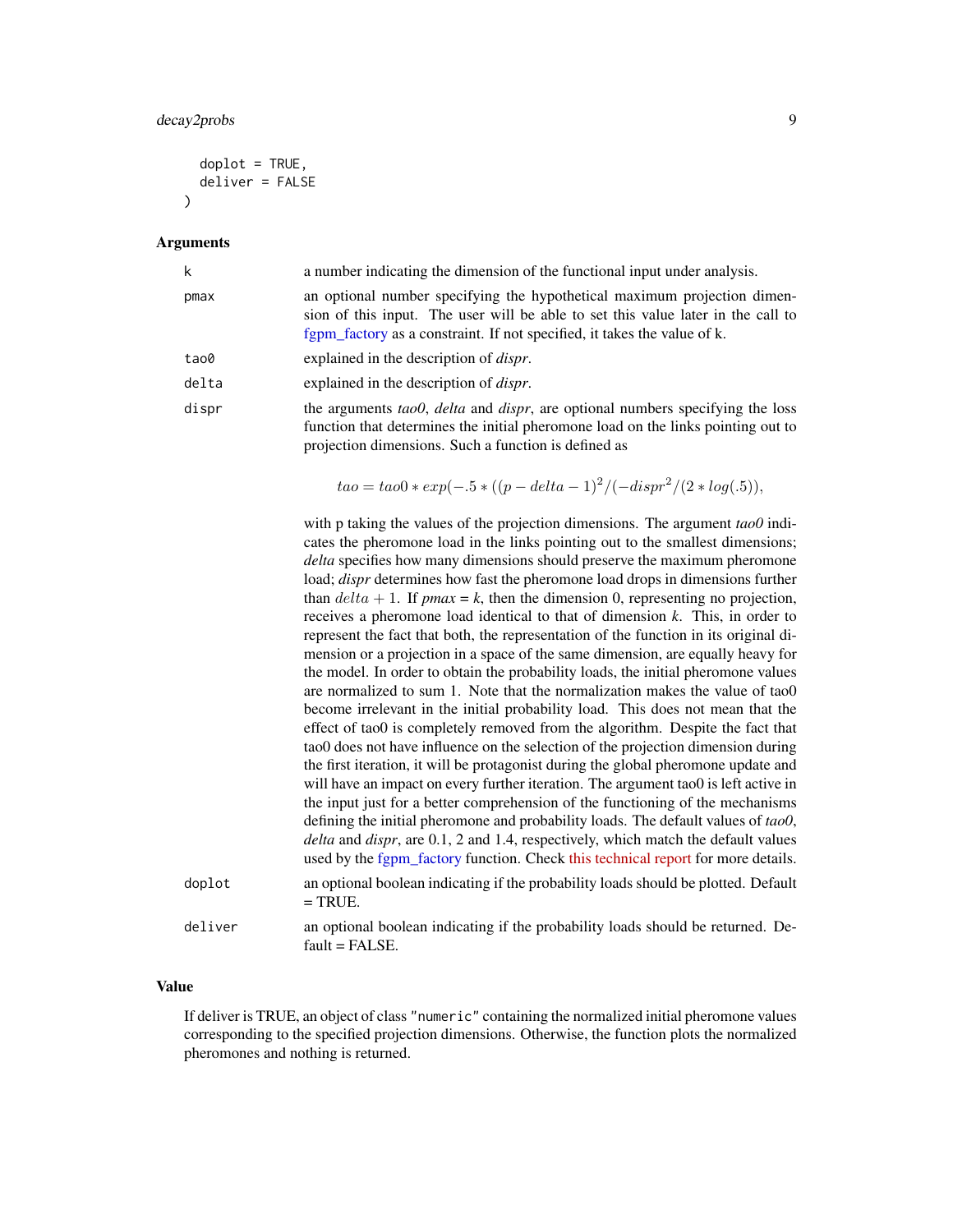## <span id="page-9-0"></span>Author(s)

José Betancourt, François Bachoc and Thierry Klein

## See Also

- \* [decay](#page-5-1) for the function to generate the initial pheromone load;
- \* [fgpm\\_factory](#page-17-1) for heuristic model selection in funGp.

## Examples

```
# using default decay arguments_
# input of dimension 15 projected maximum in dimension 15
decay(15) # initial pheromone load
decay2probs(15) # initial probability load
# input of dimension 15 projected maximum in dimension 8
decay(15, 8) # initial pheromone load
decay2probs(15, 8) # initial probability load
```

```
# playing with decay2probs arguments_
# varying the initial pheromone load
decay(15) # input of dimension 15 projected maximum in dimension 15
decay(15, tao0 = .3) # larger value of tao0decay(15, tao0 = .3, delta = 5) # larger tao0 kept to higher dimensions
decay(15, tao0 = .3, delta = 5, dispr = 5.2) # larger tao0 kept to higher dimensions
                                             # and slower decay
```

```
# varying the initial probability load
decay2probs(15) # input of dimension 15 projected maximum in dimension 15
decay2probs(15, tao0 = .3) # larger value of tao0 (no effect whatsoever)
decay2probs(15, tao0 = .3, delta = 5) # larger tao0 kept to higher dimensions
decay2probs(15, tao\theta = .3, delta = 5, dispr = 5.2) # larger tao\theta kept to higher dimensions
                                                     # and slower decay
```

```
# requesting probability values_
# input of dimension 15 projected maximum in dimension 15
decay2probs(15, deliver = TRUE)
```
<span id="page-9-1"></span>factoryCall-class *S4 class for fgpm\_factory function calls*

## Description

User reminder of the [fgpm](#page-10-1) function call.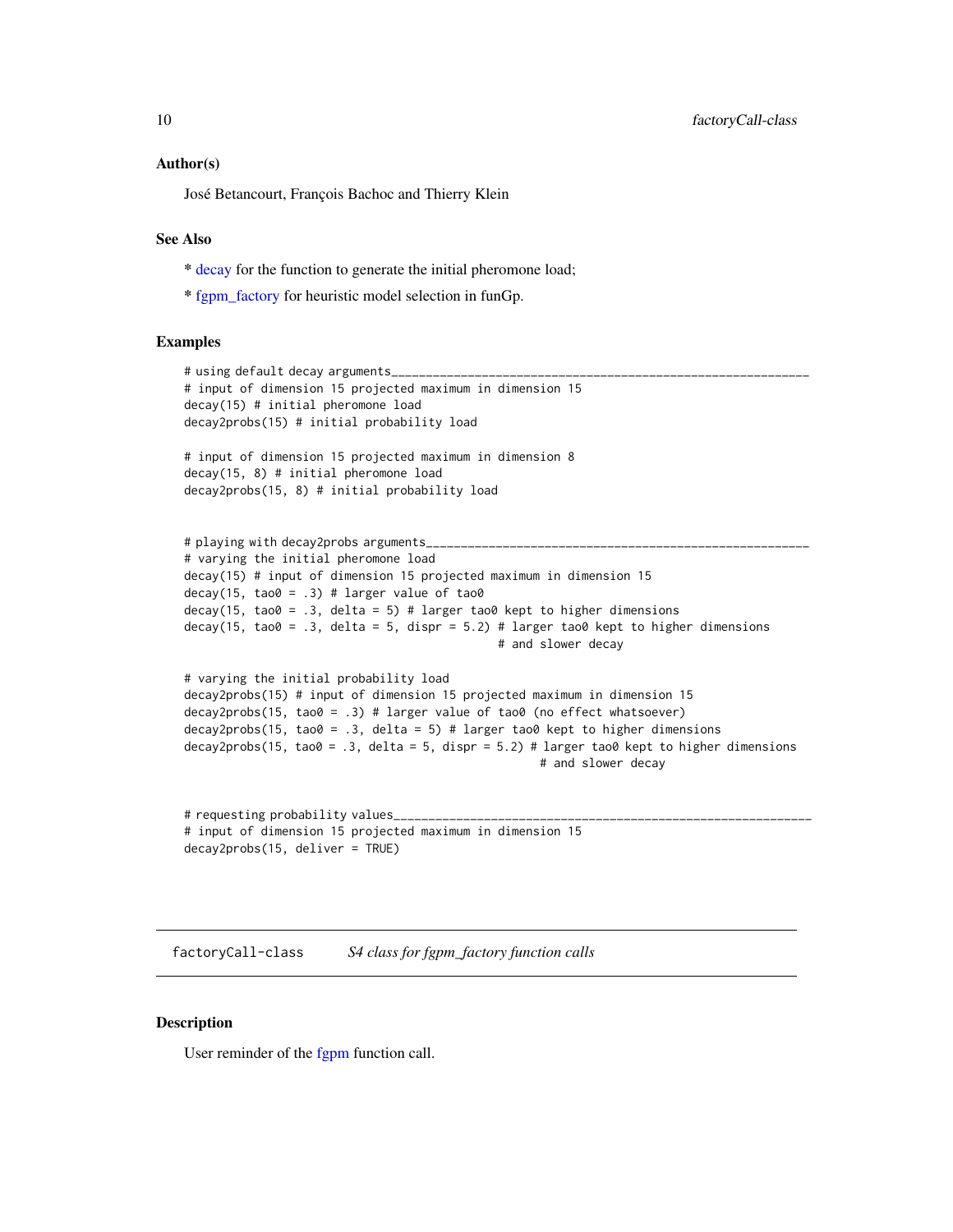## <span id="page-10-0"></span>fgpKern-class 11

## **Slots**

string Object of class "character". User call reminder in string format.

#### Author(s)

José Betancourt, François Bachoc and Thierry Klein

<span id="page-10-2"></span>fgpKern-class *S4 class for structures linked to the kernel of a funGp model*

## Description

This is the formal representation for data structures linked to the kernel of a Gaussian process model within the [funGp package.](#page-2-1)

#### **Slots**

kerType Object of class "character". Kernel type. To be set from "gauss", "matern5\_2", "matern3\_2".

f\_disType Object of class "character". Distance type. To be set from "L2\_bygroup", "L2\_index".

varHyp Object of class "numeric". Estimated variance parameter.

s\_lsHyps Object of class "numeric". Estimated length-scale parameters for scalar inputs.

f\_lsHyps Object of class "numeric". Estimated length-scale parameters for functional inputs.

f\_lsOwners Object of class "character". Index of functional input variable linked to each element in *f\_lsHyps*

## Author(s)

José Betancourt, François Bachoc and Thierry Klein

<span id="page-10-1"></span>fgpm *Gaussian process models for scalar and functional inputs*

## Description

This function enables fitting of Gaussian process regression models. The inputs can be either scalar, functional or a combination of both types.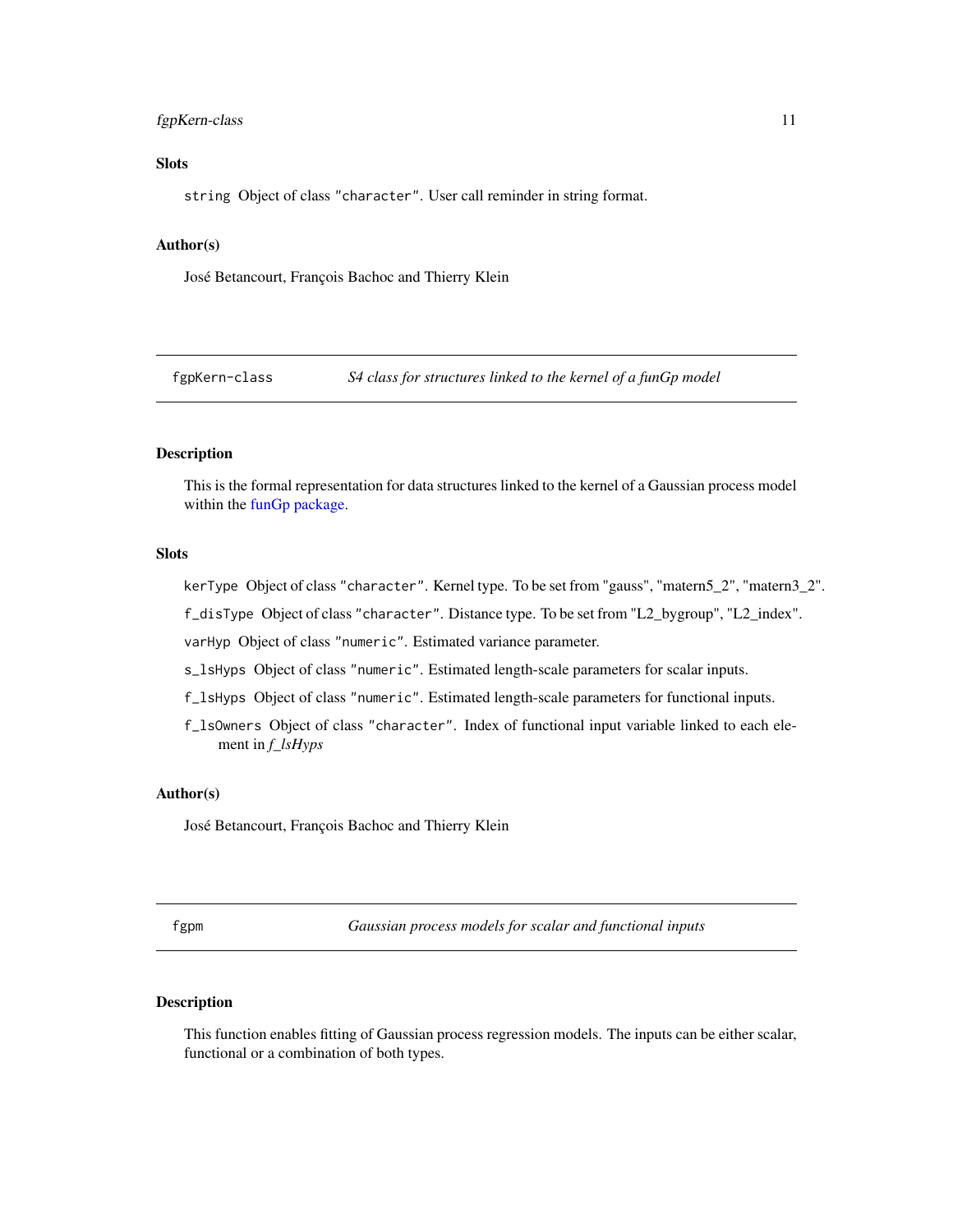12 fgpm

## Usage

```
fgpm(
  sIn = NULL,
 fin = NULL,sOut,
 kerType = "matern5_2",
  f_disType = "L2_bygroup",
  f_pdims = 3,
  f_basType = "B-splines",
  var.hyp = NULL,
 ls_s.hyp = NULL,
 ls_f.hyp = NULL,nugget = 1e-08,
 n. starts = 1,n.presample = 20,
 par.clust = NULL,
 trace = TRUE,
 pbars = TRUE
\mathcal{L}
```
## Arguments

| sIn       | an optional matrix of scalar input values to train the model. Each column must<br>match an input variable and each row a training point. Either scalar input coor-<br>dinates (sIn), functional input coordinates (fIn), or both must be provided.                                                                                                                                                                                                                                                                                                                                                                                                                                                                                                                                                                                                                                                                                                                                                                                      |
|-----------|-----------------------------------------------------------------------------------------------------------------------------------------------------------------------------------------------------------------------------------------------------------------------------------------------------------------------------------------------------------------------------------------------------------------------------------------------------------------------------------------------------------------------------------------------------------------------------------------------------------------------------------------------------------------------------------------------------------------------------------------------------------------------------------------------------------------------------------------------------------------------------------------------------------------------------------------------------------------------------------------------------------------------------------------|
| fIn       | an optional list of functional input values to train the model. Each element of the<br>list must be a matrix containing to the set of curves corresponding to one func-<br>tional input. Either scalar input coordinates (sIn), functional input coordinates<br>(fIn), or both must be provided.                                                                                                                                                                                                                                                                                                                                                                                                                                                                                                                                                                                                                                                                                                                                        |
| s0ut      | a vector (or 1-column matrix) containing the values of the scalar output at the<br>specified input points.                                                                                                                                                                                                                                                                                                                                                                                                                                                                                                                                                                                                                                                                                                                                                                                                                                                                                                                              |
| kerType   | an optional character string specifying the covariance structure to be used. To be<br>chosen between "gauss", "matern5_2" and "matern3_2". Default is "matern5_2".                                                                                                                                                                                                                                                                                                                                                                                                                                                                                                                                                                                                                                                                                                                                                                                                                                                                      |
| f_disType | an optional array of character strings specifying the distance function to be used<br>for each functional coordinates within the covariance function of the Gaus-<br>sian process. To be chosen between "L2_bygroup" and "L2_byindex". The<br>L2_bygroup distance considers each curve as a whole and uses a single length-<br>scale parameter per functional input variable. The L2_byindex distance uses as<br>many length-scale parameters per functional input as discretization points it has.<br>For instance an input discretized as a vector of size 8 will use 8 length-scale pa-<br>rameters when using L2_byindex. If dimension reduction of a functional input<br>is requested, then L2_byindex uses as many length scale parameters as effec-<br>tive dimensions are used to represent the input. A single character string can<br>also be passed as a general selection for all the functional inputs of the model.<br>More details in the reference article and the in-depth package manual. Default<br>is "L2_bygroup". |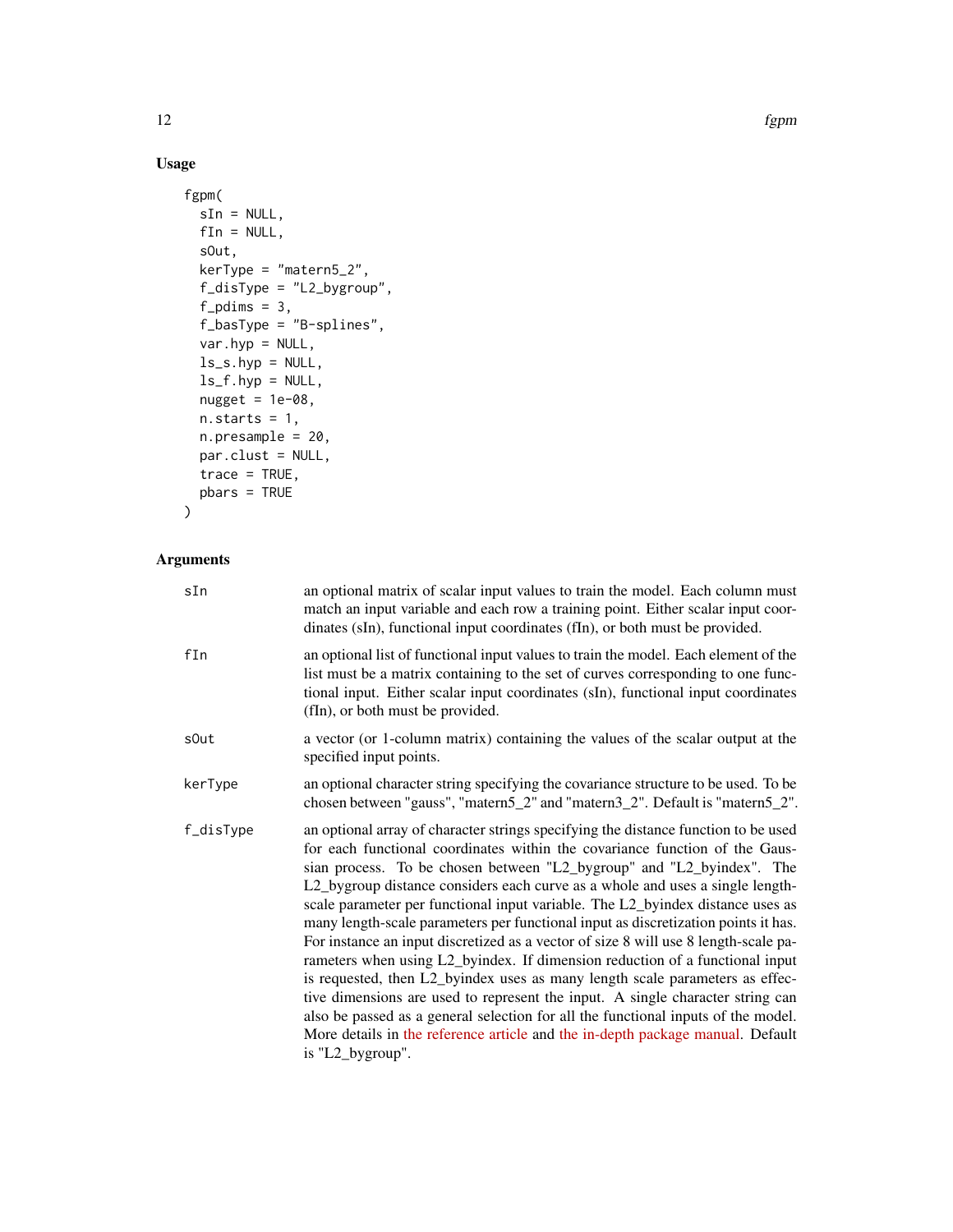## $fppm$  and the contract of the contract of the contract of the contract of the contract of the contract of the contract of the contract of the contract of the contract of the contract of the contract of the contract of the

| f_pdims     | an optional array with the projection dimension for each functional input. For<br>each input, the projection dimension should be an integer between 0 and its<br>original dimension, with 0 denoting no projection. A single character string can<br>also be passed as a general selection for all the functional inputs of the model.<br>Default is 3.                                                                                                                                                                                                                                                                                                                                                                                                                                                                                                                                                                                            |
|-------------|----------------------------------------------------------------------------------------------------------------------------------------------------------------------------------------------------------------------------------------------------------------------------------------------------------------------------------------------------------------------------------------------------------------------------------------------------------------------------------------------------------------------------------------------------------------------------------------------------------------------------------------------------------------------------------------------------------------------------------------------------------------------------------------------------------------------------------------------------------------------------------------------------------------------------------------------------|
| f_basType   | an optional array of character strings specifying the family of basis function to<br>be used in the projection of each functional input. To be chosen between "B-<br>splines" and "PCA". A single character string can also be passed as a general<br>selection for all the functional inputs of the model. This argument will be ig-<br>nored for those inputs for which no projection was requested (i.e., for which<br>$f\_pdims = 0$ ). Default is "B-splines".                                                                                                                                                                                                                                                                                                                                                                                                                                                                                |
| var.hyp     | an optional number indicating the value that should be used as the variance<br>parameter of the model. If not provided, it is estimated through likelihood max-<br>imization.                                                                                                                                                                                                                                                                                                                                                                                                                                                                                                                                                                                                                                                                                                                                                                      |
| $ls$ _s.hyp | an optional numeric array indicating the values that should be used as length-<br>scale parameters for the scalar inputs. If provided, the size of the array should<br>match the number of scalar inputs. If not provided, this parameters are estimated<br>through likelihood maximization.                                                                                                                                                                                                                                                                                                                                                                                                                                                                                                                                                                                                                                                       |
| $ls_f.py$   | an optional numeric array indicating the values that should be used as length-<br>scale parameters for the functional inputs. If provided, the size of the array<br>should match the number of effective dimensions. Each input using the "L2_bygroup"<br>distance will count 1 effective dimension, and each input using the "L2_byindex"<br>distance will count as many effective dimensions as specified by the corre-<br>sponding element of the f_pdims argument. For instance, two functional inputs<br>of original dimensions 10 and 22, the first one projected onto a space of di-<br>mension 5 with "L2_byindex" distance, and the second one not projected with<br>"L2_byindex" distance will make up a total of 6 effective dimensions; five for<br>the first functional input and one for second one. If this argument is not pro-<br>vided, the functional length-scale parameters are estimated through likelihood<br>maximization. |
| nugget      | an optional variance value standing for the homogeneous nugget effect. A tiny<br>nugget might help to overcome numerical problems related to the ill-conditioning<br>of the covariance matrix. Default is 1e-8.                                                                                                                                                                                                                                                                                                                                                                                                                                                                                                                                                                                                                                                                                                                                    |
| n.starts    | an optional integer indicating the number of initial points to use for the opti-<br>mization of the hyperparameters. A parallel processing cluster can be exploited<br>in order to speed up the evaluation of multiple initial points. More details in the<br>description of the argument par.clust below. Default is 1.                                                                                                                                                                                                                                                                                                                                                                                                                                                                                                                                                                                                                           |
| n.presample | an optional integer indicating the number of points to be tested in order to se-<br>lect the n.starts initial points. The n.presample points will be randomly sampled<br>from the hyper-rectangle defined by:                                                                                                                                                                                                                                                                                                                                                                                                                                                                                                                                                                                                                                                                                                                                      |
|             | $1e-10 \leq 1s$ , s. hyp[i] $\leq 2*max(\text{SMs}[[1]])$ , for i in 1 to the number of scalar<br>inputs,<br>$1e-10 \leq 1s_f$ . hyp[i] $\leq 2*max(fMs[[i]])$ , for i in 1 to the number of func-<br>tional inputs,                                                                                                                                                                                                                                                                                                                                                                                                                                                                                                                                                                                                                                                                                                                               |
|             | with sMs and fMs the lists of distance matrices for the scalar and functional                                                                                                                                                                                                                                                                                                                                                                                                                                                                                                                                                                                                                                                                                                                                                                                                                                                                      |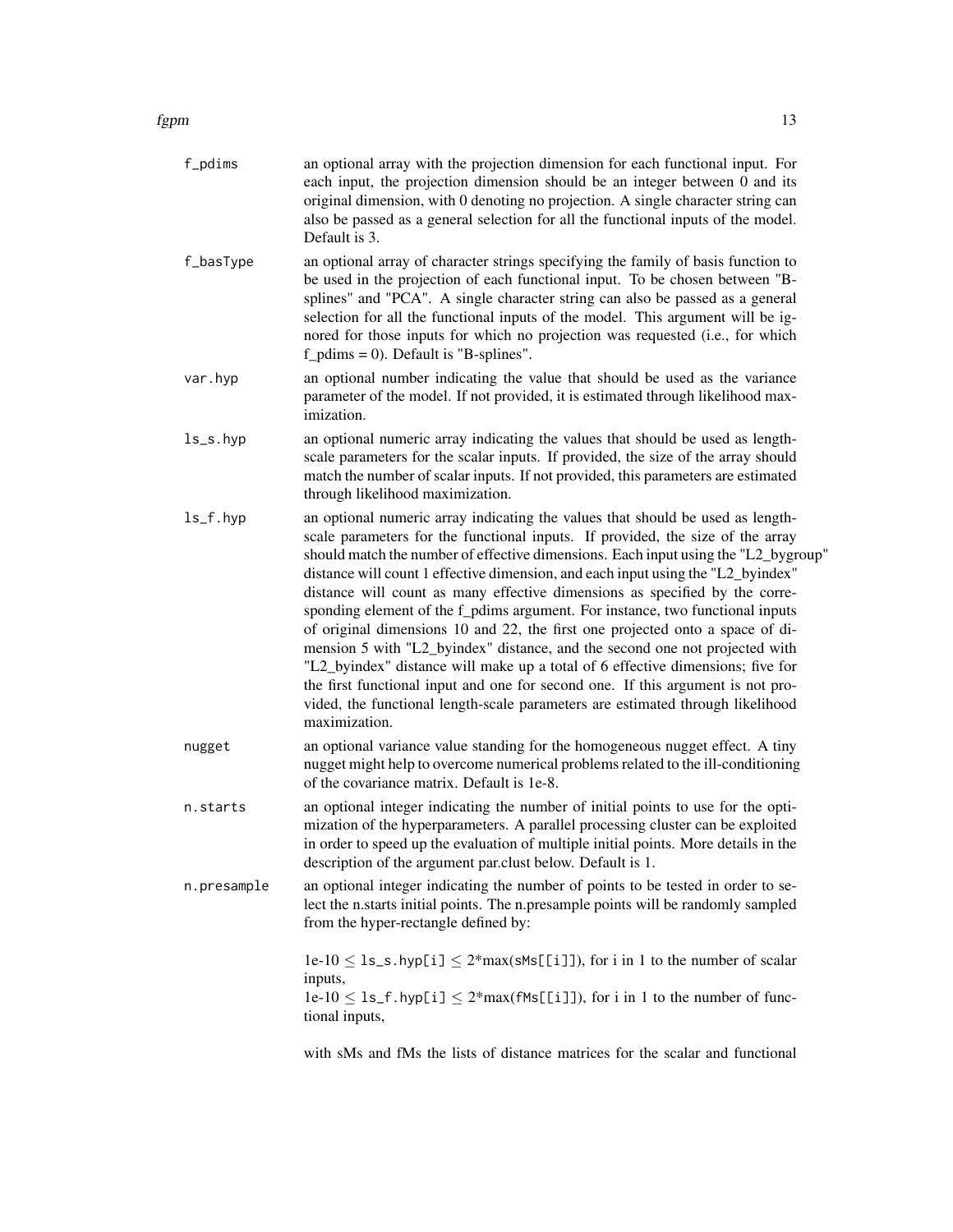<span id="page-13-0"></span>

|           | inputs, respectively. The value of n.starts will be assigned to n.presample if this<br>last is smaller. Default is 20.                                                              |
|-----------|-------------------------------------------------------------------------------------------------------------------------------------------------------------------------------------|
| par.clust | an optional parallel processing cluster created with the make Cluster function<br>of the parallel package. If not provided, multistart optimizations are done in<br>sequence.       |
| trace     | an optional boolean indicating if control messages from the optim function re-<br>garding the optimization of the hyperparameters should be printed to console.<br>Default is TRUE. |
| pbars     | an optional boolean indicating if progress bars should be displayed. Default is<br>TRUE.                                                                                            |

#### Value

An object of class [fgpm](#page-16-1) containing the data structures representing the fitted funGp model.

#### Author(s)

José Betancourt, François Bachoc and Thierry Klein

## References

Betancourt, J., Bachoc, F., Klein, T., Idier, D., Pedreros, R., and Rohmer, J. (2020), "Gaussian process metamodeling of functional-input code for coastal flood hazard assessment". *Reliability Engineering & System Safety*, 198, 106870. [\[RESS\]](https://www.sciencedirect.com/science/article/abs/pii/S0951832019301693) [\[HAL\]](https://hal.archives-ouvertes.fr/hal-01998724)

Betancourt, J., Bachoc, F., Klein, T., and Gamboa, F. (2020), Technical Report: "Ant Colony Based Model Selection for Functional-Input Gaussian Process Regression. Ref. D3.b (WP3.2)". *RISCOPE project*. [\[HAL\]](https://hal.archives-ouvertes.fr/hal-02532713)

Betancourt, J., Bachoc, F., and Klein, T. (2020), R Package Manual: "Gaussian Process Regression for Scalar and Functional Inputs with funGp - The in-depth tour". *RISCOPE project*. [\[HAL\]](https://hal.archives-ouvertes.fr/hal-02536624)

#### See Also

- \* [plotLOO](#page-29-1) for diagnostic plot of a funGp model;
- \* [predict](#page-39-1) for predictions based on a funGp model;
- \* [simulate](#page-43-1) for simulations based on a funGp model;
- \* [update](#page-45-1) for post-creation updates on a funGp model;
- \* [fgpm\\_factory](#page-17-1) for funGp heuristic model selection.

## Examples

```
# creating funGp model using default fgpm arguments_
# generating input data for training
set.seed(100)
n.tr <- 25
sIn \le expand.grid(x1 = seq(0,1,length = sqrt(n.tr)), x2 = seq(0,1,length = sqrt(n.tr)))
fIn \leftarrow list(f1 = matrix(runif(n.tr*10), ncol = 10), f2 = matrix(runif(n.tr*22), ncol = 22))
```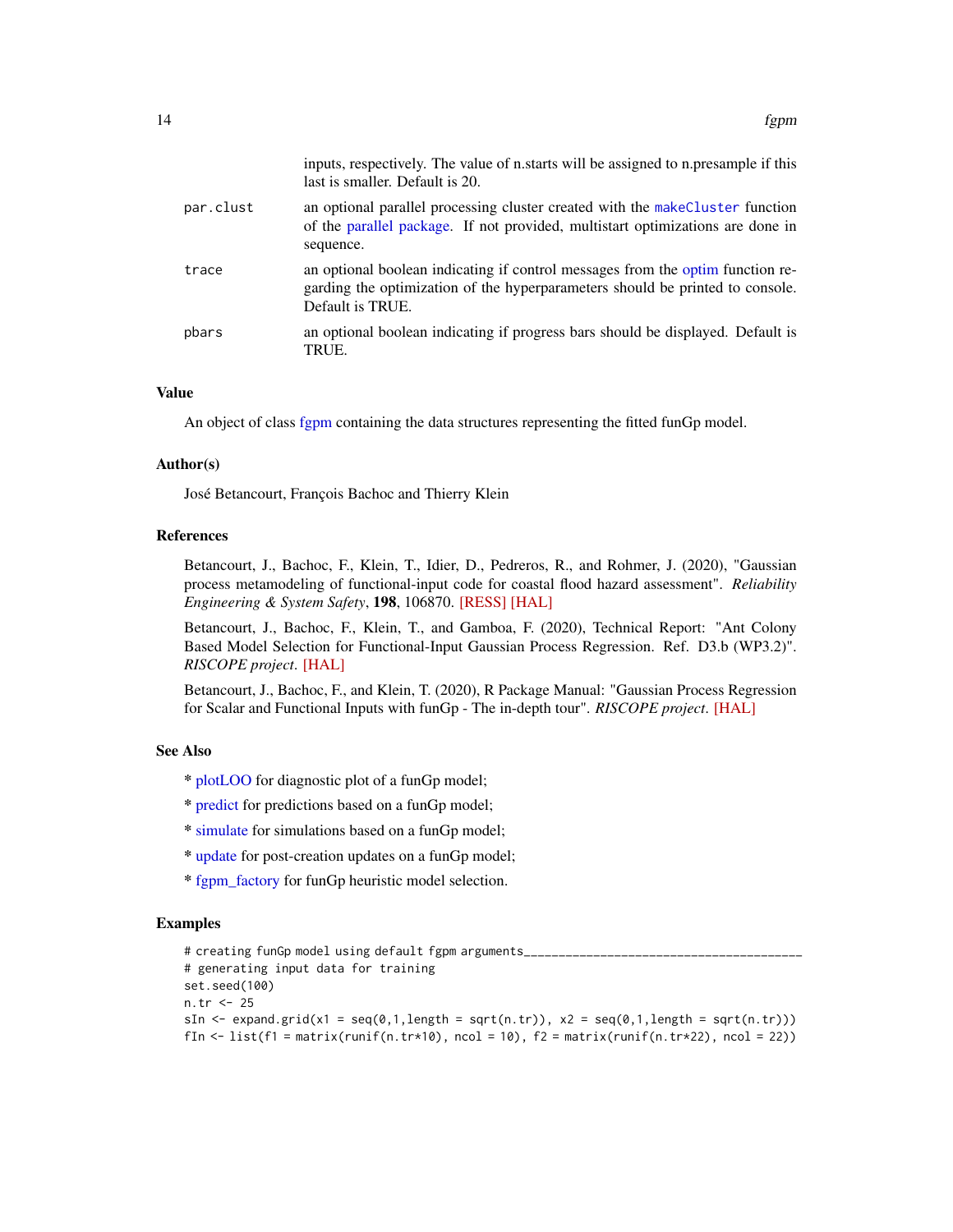#### fgpm that the state of the state of the state of the state of the state of the state of the state of the state of the state of the state of the state of the state of the state of the state of the state of the state of the

```
# generating output data for training
sOut <- fgp_BB3(sIn, fIn, n.tr)
# building a scalar-input funGp model
ms < - fgpm(sIn = sIn, sOut = sOut)# building a functional-input funGp model
mf \leq fgpm(fIn = fIn, sOut = sOut)# building a hybrid-input funGp model
msf \leq fgpm(sIn = sIn, fIn = fIn, sOut = sOut)
# plotting the three models
plotLOO(ms)
plotLOO(mf)
plotLOO(msf)
# printing the three models
ms # equivalent to show(ms)
mf # equivalent to show(mf)
msf # equivalent to show(msf)
# recovering useful information from a funGp model_______
# building the model
set.seed(100)
n.tr <- 25
sIn \le expand.grid(x1 = seq(0,1,length = sqrt(n.tr)), x2 = seq(0,1,length = sqrt(n.tr)))
fIn \leftarrow list(f1 = matrix(runif(n.tr*10), ncol = 10), f2 = matrix(runif(n.tr*22), ncol = 22))
sOut <- fgp_BB3(sIn, fIn, n.tr)
m1 <- fgpm(sIn = sIn, fIn = fIn, sOut = sOut)
# recovering data from model slots
m1@f_proj@coefs # list of projection coefficients for the functional inputs
m1@f_proj@basis # list of projection basis functions for the functional inputs
Map(function(a, b) a %*% t(b), m1@f_proj@coefs, m1@f_proj@basis) # list of projected
                                                                   # functional inputs
tcrossprod(m1@preMats$L) # training auto-covariance matrix
# making predictions based on a funGp model_________
# building the model
set.seed(100)
n.tr <- 25
sIn \leq expand.grid(x1 = seq(0,1,length = sqrt(n.tr)), x2 = seq(0,1,length = sqrt(n.tr)))
fIn \leftarrow list(f1 = matrix(runif(n.tr*10), ncol = 10), f2 = matrix(runif(n.tr*22), ncol = 22))
sOut <- fgp_BB3(sIn, fIn, n.tr)
m1 <- fgpm(sIn = sIn, fIn = fIn, sOut = sOut)
# generating input data for prediction
n.pr <- 100
sIn.pr \leq as.matrix(expand.grid(x1 = seq(0,1,length = sqrt(n.pr)),
                                 x2 = seq(0,1, length = sqrt(n.pr))))
```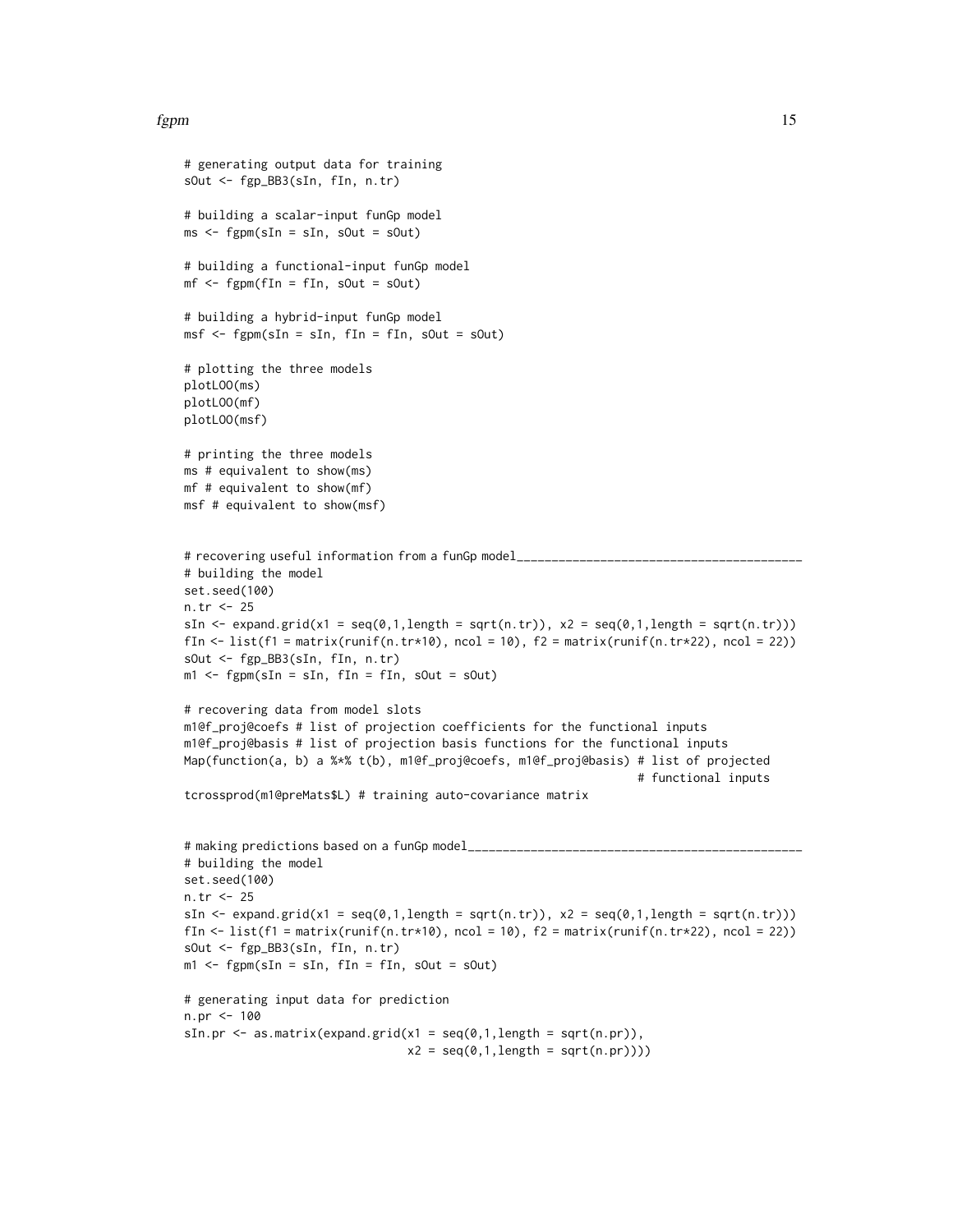```
fIn.pr \le list(f1 = matrix(runif(n.pr*10), ncol = 10), matrix(runif(n.pr*22), ncol = 22))
# making predictions
m1.preds <- predict(m1, sIn.pr = sIn.pr, fIn.pr = fIn.pr)
# plotting predictions
plotPreds(m1, preds = m1.preds)
# simulating from a funGp model_
# building the model
set.seed(100)
n.tr <- 25
sIn \le expand.grid(x1 = seq(0,1,length = sqrt(n.tr)), x2 = seq(0,1,length = sqrt(n.tr)))
fIn \text{lt}-\text{list}(\text{f1} = \text{matrix}(\text{runit}(\text{n}.\text{tr}*\text{10}), \text{ncol} = 10), \text{f2} = \text{matrix}(\text{runit}(\text{n}.\text{tr}*\text{22}), \text{ncol} = 22))sOut <- fgp_BB3(sIn, fIn, n.tr)
m1 <- fgpm(sIn = sIn, fIn = fIn, sOut = sOut)
# generating input data for simulation
n.sm < -100sIn.sm \leq as.matrix(expand.grid(x1 = seq(0,1,length = sqrt(n.sm)),
                                  x2 = seq(0, 1, length = sqrt(n, sm)))fIn.sm <- list(f1 = matrix(runif(n.sm*10), ncol = 10), matrix(runif(n.sm*22), ncol = 22))
# making simulations
m1.sims <- simulate(m1, nsim = 10, sIn.sm = sIn.sm, fIn.sm = fIn.sm)
# plotting simulations
plotSims(m1, m1.sims)
# creating funGp model using custom fgpm arguments_________________
# generating input and output data
set.seed(100)
n.tr <- 25
sIn \le expand.grid(x1 = seq(0,1,length = sqrt(n.tr)), x2 = seq(0,1,length = sqrt(n.tr)))
fIn \leftarrow list(f1 = matrix(runif(n.tr*10), ncol = 10), f2 = matrix(runif(n.tr*22), ncol = 22))
sOut <- fgp_BB3(sIn, fIn, n.tr)
# original dimensions
# f1: 10
# f2: 22
# building a the model with the following structure
# - Kernel: Gaussian
# - f1: L2_byindex distance, no projection -> 10 length-scale parameters
# - f2: L2_bygroup distance, B-spline basis of dimension 5 -> 1 length-scale parameter
m1 <- fgpm(sIn = sIn, fIn = fIn, sOut = sOut,
            kerType = "gauss", f_disType = c("L2_byindex", "L2_bygroup"),
            f_pdims = c(\emptyset, 5), f_basType = c(NA, 'B-splines''))
# plotting the model
plotLOO(m1)
```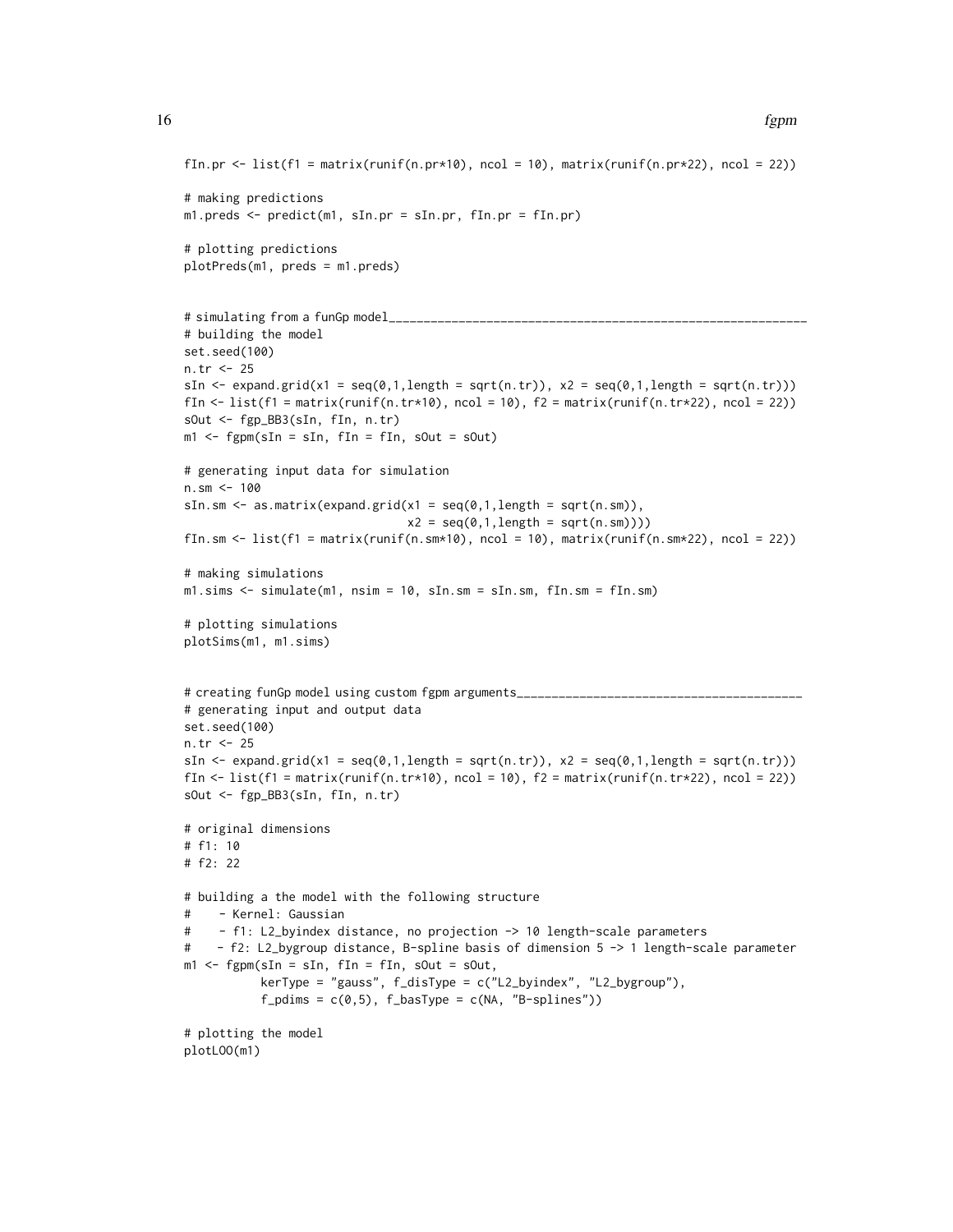#### <span id="page-16-0"></span>fgpm-class 17

```
# printing the model
m1 # equivalent to show(m1)
# multistart and parallelization in fgpm_
# generating input and output data
set.seed(100)
n.tr <- 243
sIn \le expand.grid(x1 = seq(0,1,length = n.tr^(1/5)), x2 = seq(0,1,length = n.tr^(1/5)),
                    x3 = \text{seq}(0,1, \text{length} = n.\text{tr}^*(1/5)), x4 = \text{seq}(0,1, \text{length} = n.\text{tr}^*(1/5)),x5 = seq(0, 1, length = n.tr^(1/5)))fIn \text{K} list(f1 = matrix(runif(n.tr*10), ncol = 10), f2 = matrix(runif(n.tr*22), ncol = 22))
sOut <- fgp_BB7(sIn, fIn, n.tr)
# calling fgpm with multistart in parallel
cl <- parallel::makeCluster(2)
m1 <- fgpm(sIn = sIn, fIn = fIn, sOut = sOut, n.starts = 10, par.clust = cl) # (~14 seconds)
parallel::stopCluster(cl)
```
<span id="page-16-1"></span>fgpm-class *S4 class for funGp Gaussian process models*

#### Description

This is the formal representation of Gaussian process models within the [funGp package.](#page-2-1) Gaussian process models are useful statistical tools in the modeling of complex input-output relationships.

#### • Main methods

[fgpm:](#page-10-1) creation of funGp regression models [predict:](#page-39-1) output estimation at new input points based on a funGp model [simulate:](#page-43-1) random sampling from a funGp Gaussian process model [update:](#page-45-1) modification of data and hyperparameters of a funGp model

#### • Plotters

[plotLOO:](#page-29-1) leave-one-out diagnostic plot for a funGp model [plotPreds:](#page-31-1) plot for predictions of a funGp model [plotSims:](#page-34-1) plot for simulations of a funGp model

#### Slots

howCalled Object of class ["modelCall"](#page-26-1). User call reminder.

- type Object of class "character". Type of model based on type of inputs. To be set from "scalar", "functional", "hybrid".
- ds Object of class "numeric". Number of scalar inputs.
- df Object of class "numeric". Number of functional inputs.

f\_dims Object of class "numeric". An array with the original dimension of each functional input.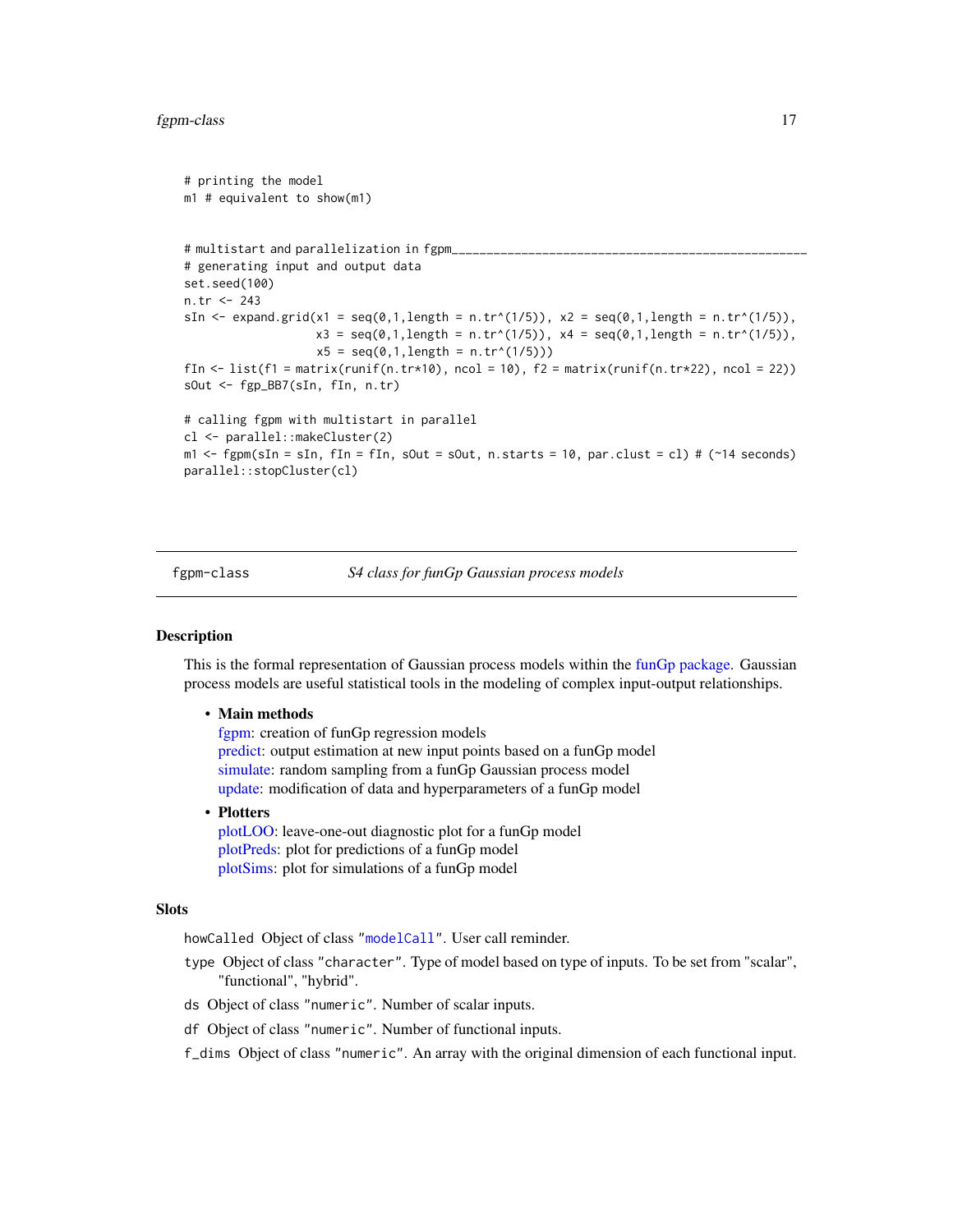- <span id="page-17-0"></span>sIn Object of class "matrix". The scalar input points. Variables are arranged by columns and coordinates by rows.
- fIn Object of class "list". The functional input points. Each element of the list contains a functional input in the form of a matrix. In each matrix, curves representing functional coordinates are arranged by rows.
- sOut Object of class "matrix". The scalar output values at the coordinates specified by sIn and/or fIn.
- n.tot Object of class "integer". Number of observed points used to compute the trainingtraining and training-prediction covariance matrices.
- n.tr Object of class "integer". Among all the points loaded in the model, the amount used for training.
- f\_proj Object of class "fgpProj". Data structures related to the projection of functional inputs. Check [fgpProj](#page-25-1) for more details.
- kern Object of class "fgpKern". Data structures related to the kernel of the Gaussian process model. Check [fgpKern](#page-10-2) for more details.
- nugget Object of class "numeric". Variance parameter standing for the homogeneous nugget effect.
- preMats Object of class "list". L and LInvY matrices pre-computed for prediction. L is a lower diagonal matrix such that  $L'L$  equals the training auto-covariance matrix  $K.t.$  On the other hand,  $LInvY = L^(-1) * sOut$ .

## Useful material

• Manual [Gaussian Process Regression for Scalar and Functional Inputs with funGp - The in](https://hal.archives-ouvertes.fr/hal-02536624)[depth tour](https://hal.archives-ouvertes.fr/hal-02536624)

#### Author(s)

José Betancourt, François Bachoc and Thierry Klein

<span id="page-17-1"></span>fgpm\_factory *Structural optimization of Gaussian process models*

## **Description**

This function enables the smart exploration of the solution space of potential structural configurations of a funGp model, and the consequent selection of a high quality configuration. funGp currently relies on an ant colony based algorithm to perform this task. The algorithm defines the solution space based on the levels of each structural parameter currently available in the [fgpm](#page-10-1) function, and performs as smart exploration of it. More details on the algorithm are provided in a dedicated [technical report.](https://hal.archives-ouvertes.fr/hal-02532713) funGp might evolve in the future to include improvements in the current algorithm or alternative solution methods.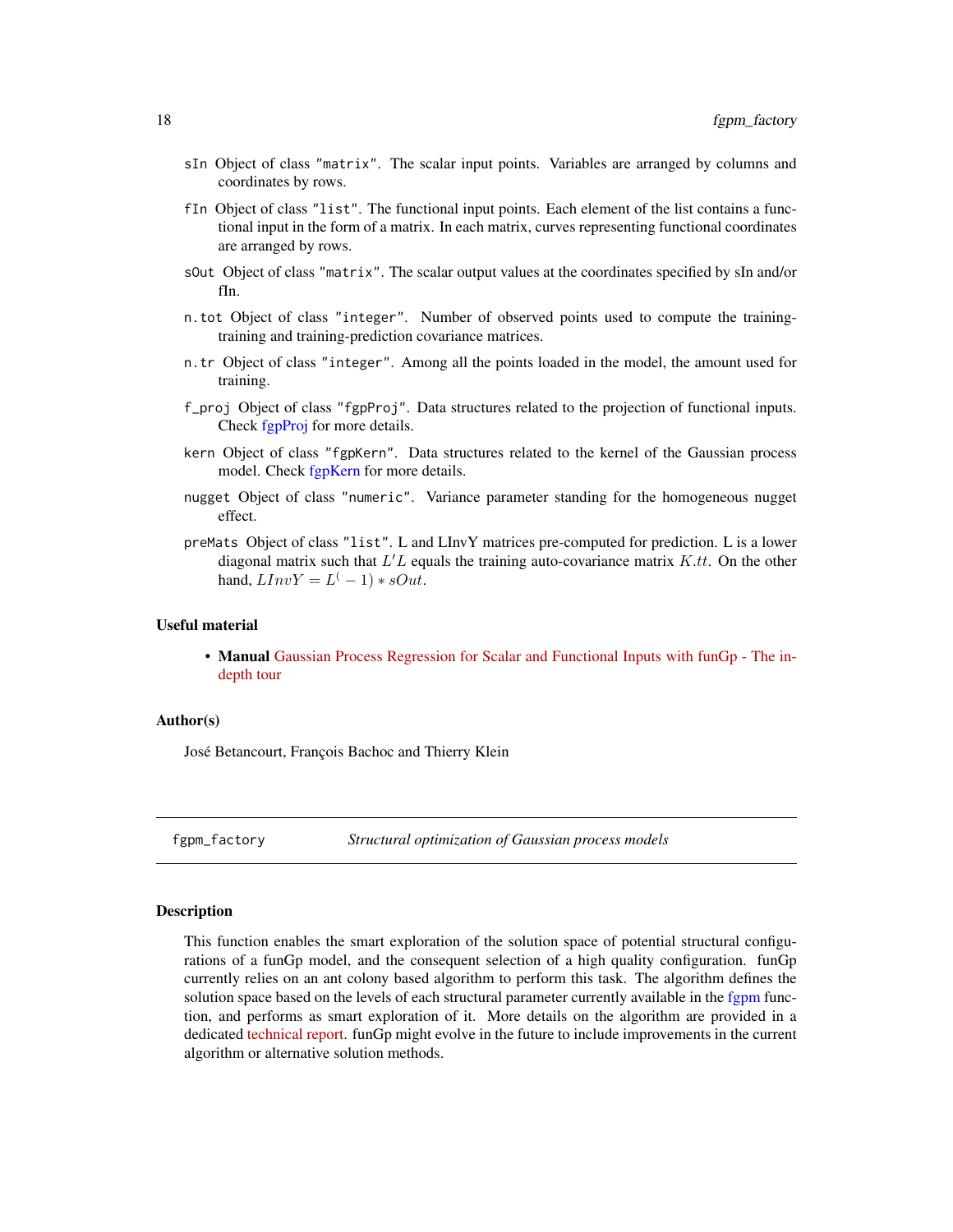fgpm\_factory 19

## Usage

```
fgpm_factory(
 sIn = NULL,
 fin = NULL,sOut = NULL,ind.v1 = NULL,ctraints = list(),
 setup = list(),time.lim = Inf,
 nugget = 1e-08,
 n. starts = 1,n.presample = 20,
 par.clust = NULL,
 trace = FALSE,
 pbars = TRUE
)
```
## Arguments

| sIn      | an optional matrix of scalar input values to train the model. Each column must<br>match an input variable and each row a training point. Either scalar input coor-<br>dinates (sIn), functional input coordinates (fIn), or both must be provided.                                                                                                                                                                                                                                                                                                                                                                                                                                                                                                                                                                                                                                                                                                                                                                                                                                                                                                                                                                                                                                                                                |
|----------|-----------------------------------------------------------------------------------------------------------------------------------------------------------------------------------------------------------------------------------------------------------------------------------------------------------------------------------------------------------------------------------------------------------------------------------------------------------------------------------------------------------------------------------------------------------------------------------------------------------------------------------------------------------------------------------------------------------------------------------------------------------------------------------------------------------------------------------------------------------------------------------------------------------------------------------------------------------------------------------------------------------------------------------------------------------------------------------------------------------------------------------------------------------------------------------------------------------------------------------------------------------------------------------------------------------------------------------|
| fIn      | an optional list of functional input values to train the model. Each element of the<br>list must be a matrix containing to the set of curves corresponding to one func-<br>tional input. Either scalar input coordinates (sIn), functional input coordinates<br>(fIn), or both must be provided.                                                                                                                                                                                                                                                                                                                                                                                                                                                                                                                                                                                                                                                                                                                                                                                                                                                                                                                                                                                                                                  |
| s0ut     | a vector (or 1-column matrix) containing the values of the scalar output at the<br>specified input points.                                                                                                                                                                                                                                                                                                                                                                                                                                                                                                                                                                                                                                                                                                                                                                                                                                                                                                                                                                                                                                                                                                                                                                                                                        |
| ind.vl   | an optional numerical matrix specifying which points in the three structures<br>above should be used for training and which for validation. If provided, the<br>optimization will be conducted in terms of the hold-out Q2, which comes from<br>training the model with a subset of the points, and then estimate the prediction<br>error in the remaining points. In that case, each column of <i>ind.vl</i> will be inter-<br>preted as one validation set, and the multiple columns will imply replicates. In<br>the simplest case, <i>ind.vl</i> will be a one-column matrix or simply an array, mean-<br>ing that a simple replicate should be used for each model configuration explored.<br>If not provided, the optimization will be conducted in terms of the leave-one-out<br>cross-validation Q2, which for a total number of n observations, comes from<br>training the model n times, each using n-1 points for training and the remaining<br>one for validation. This procedure is typically costly due to the large num-<br>ber of hyperparameters optimizations that should be conducted, nonetheless,<br>fgpm_factory implements the virtual equations introduced by Dubrule (1983)<br>for Gaussian processes, which require a single hyperparameters optimization.<br>See the reference below for more details. |
| ctraints | an optional list specifying the constraints of the structural optimization problem.<br>Valid entries for this list are:                                                                                                                                                                                                                                                                                                                                                                                                                                                                                                                                                                                                                                                                                                                                                                                                                                                                                                                                                                                                                                                                                                                                                                                                           |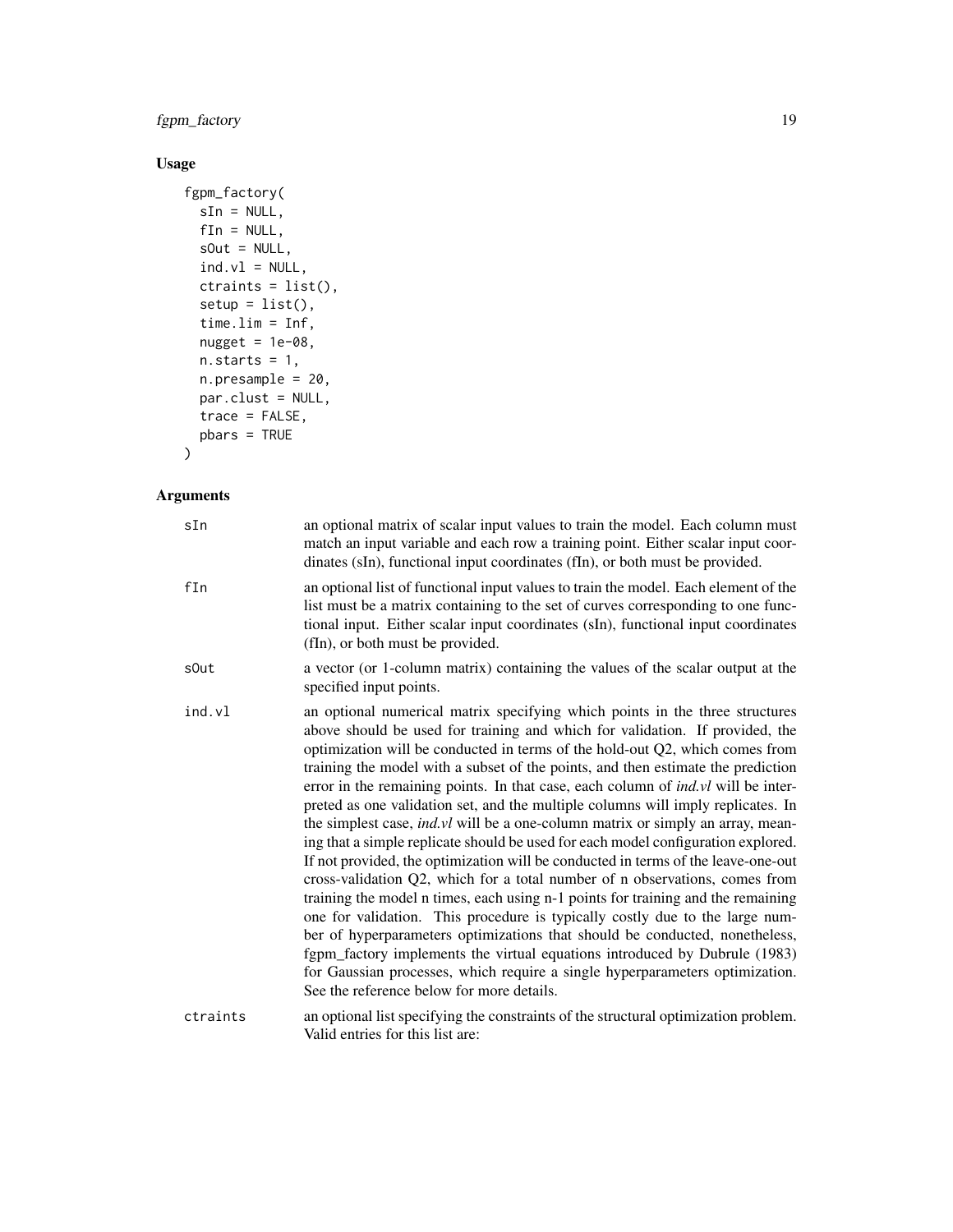<span id="page-19-0"></span>\**s\_keepOn*: a numerical array indicating the scalar inputs that should remain active in the model. It should contain the index of the columns of sIn corresponding to the inputs to keep active.

\**f\_keepOn*: a numerical array indicating the functional inputs that should remain active in the model. It should contain the index of the elements of fIn corresponding to the inputs to keep active.

\**f\_disTypes*: a list specifying the set of distances that should be tested for some functional inputs. The values should be taken from the possibilities offered by the [fgpm](#page-10-1) function for the argument *f\_disType* therein. Valid choices at this time are "L2\_bygroup" and "L2\_byindex". Each element of the list should receive as name the index of a functional input variable, and should contain an array of strings with the name of the distances allowed for this input. All the available distances will be tried for any functional input not included in the list.

\**f\_fixDims*: a two-row matrix specifying a particular projection dimension for some functional inputs. For each input, the value should be a number between 0 and its original dimension, with 0 denoting no projection. The first row of the matrix should contain the index of each input, and the second row should contain the corresponding dimensions. All the possible dimensions will be tried for any functional input not included in the matrix (unless affected by the *f\_maxDims* argument below).

\**f\_maxDims*: a two-row matrix specifying the largest projection dimension for some functional inputs. For each input, the value should be a number between 1 and its original dimension. The first row of the matrix should contain the index of each input, and the second row should contain the corresponding largest dimensions. All the possible dimensions will be tried for any functional input not included in the matrix (unless affected by the *f\_fixDims* argument above).

\**f\_basTypes*: a list specifying the set of basis families that should be tested for some functional inputs. The values should be taken from the possibilities offered by the [fgpm](#page-10-1) function for the argument *f\_basType* therein. Valid choices at this time are "B-splines" and "PCA". Each element of the list should receive as name the index of a functional input variable, and should contain an array of strings with the name of the distances allowed for this input. All the available basis families will be tried for any functional input not included in the list.

\**kerTypes*: an array of strings specifying the kernel functions allowed to be tested. The values should be taken from the possibilities offered by the [fgpm](#page-10-1) function for the argument *kerType* therein. Valid choices at this time are "gauss", "matern5 2" and "matern3 2". If not provided, all the available kernel functions will be tried.

setup an optional list indicating the value for some parameters of the structural optimization algorithm. The ant colony optimization algorithm available at this time allows the following entries: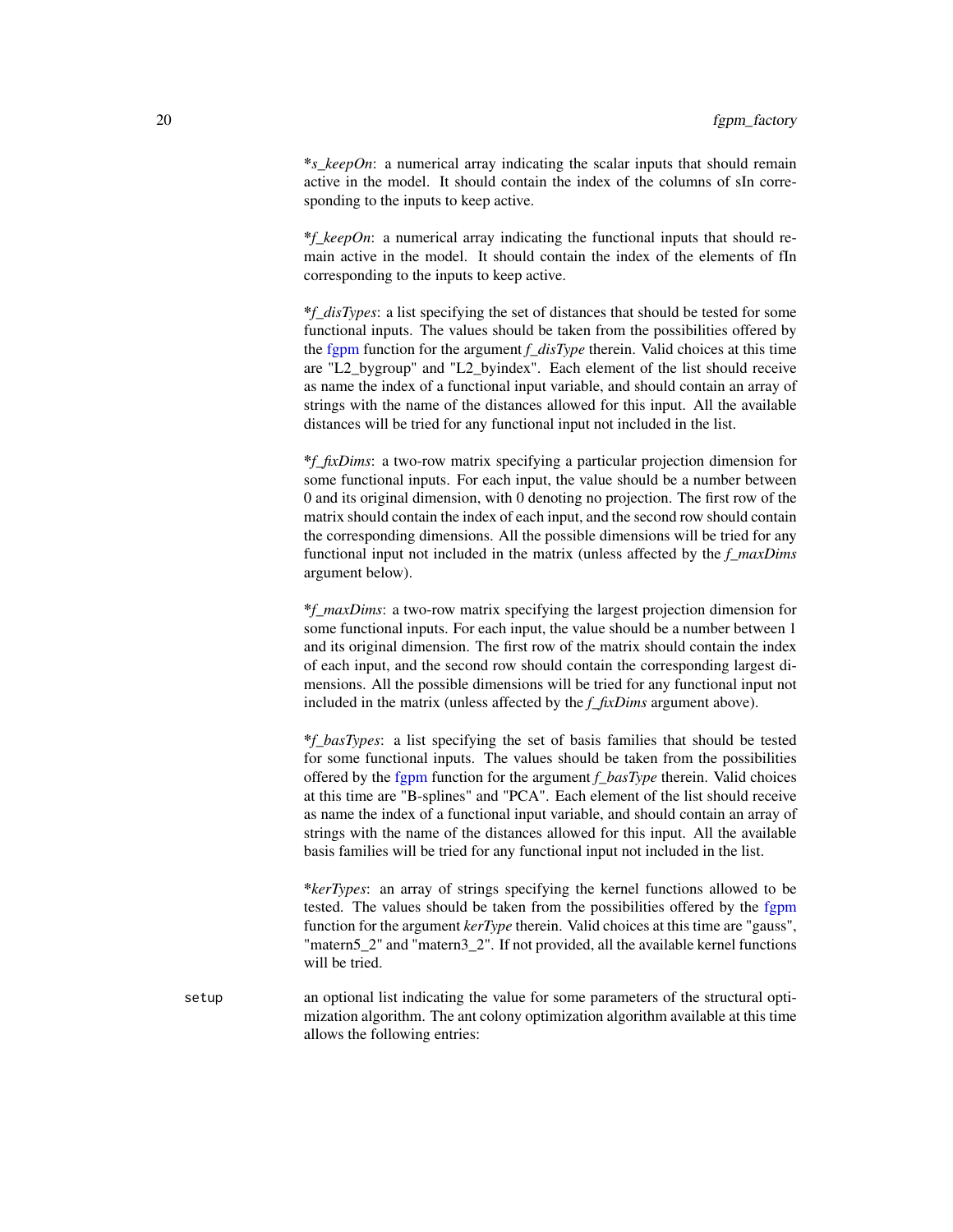## Initial pheromone load

\**tao0*: a number indicating the initial pheromone load on links pointing out to the selection of a distance type, a projection basis or a kernel type. Default is 0.1.

\**dop.s*: a number controlling how likely is to activate a scalar input. It operates on a relation of the type  $A = dop.s * I$ , where A is the initial pheromone load of links pointing out to the activation of scalar inputs and *I* is the initial pheromone load of links pointing out to their inactivation. Default is 1.

\**dop.f* : analogous to *dop.s* for functional inputs. Default is 1.

\**delta.f and dispr.f* : two numbers used as shape parameters for the regularization function that determines the initial pheromone values on the links connecting the L2\_byindex distance with the projection dimension. Default are 2 and 1.4, respectively.

## Local pheromone update

\**rho.l*: a number specifying the pheromone evaporation rate. Default is 0.1

#### Global pheromone update

\**u.gbest*: a boolean indicating if at each iterations, the pheromone load on the links of the best ant of the whole trial should be reinforced. Default is FALSE.

\**n.ibest*: a number indicating how many top ants of each iteration should be used for pheromone reinforcement. Default is 1.

\**rho.g*: a number specifying the learning reinforcement rate. Default is 0.1.

## Population factors

\**n.iter*: a number specifying the amount of iterations of the algorithm. Default is 15.

\**n.pop*: a number specifying the amount of ants per iteration; each ant corresponds to one structural configuration for the model. Default is 10.

## Bias strength

\**q0*: ants use one of two rules to select their next node at each step. The first rule leads the ant through the link with higher pheromone load; the second rule works based on probabilities which are proportional to the pheromone load on the feasible links. The ants will randomly chose one of the two rules at each time. They will opt for rule 1 with probability *q0*. Default is 0.95.

time.lim an optional number specifying a time limit in seconds to be used as stopping condition for the structural optimization.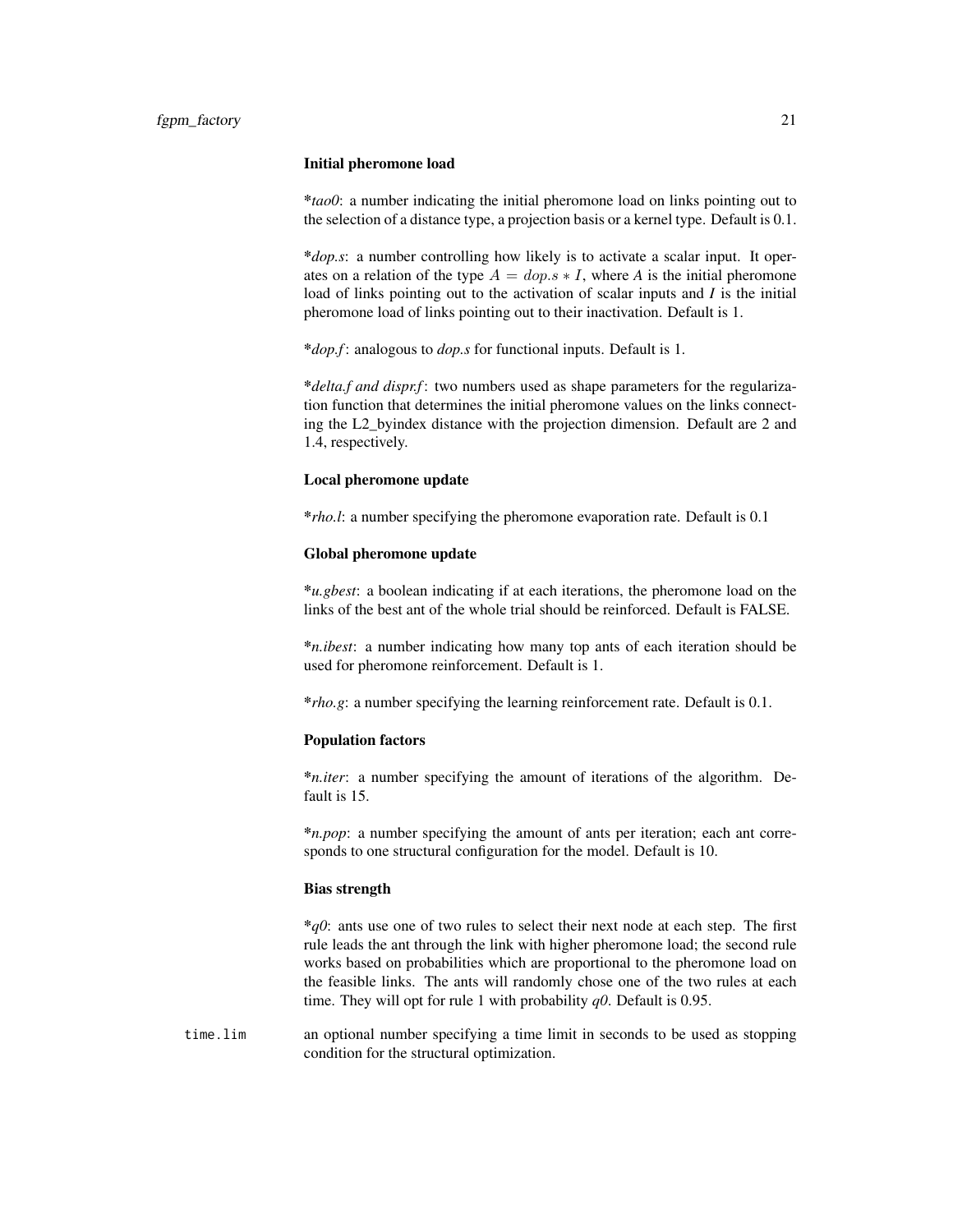<span id="page-21-0"></span>

| nugget      | an optional variance value standing for the homogeneous nugget effect. A tiny<br>nugget might help to overcome numerical problems related to the ill-conditioning<br>of the covariance matrix. Default is 1e-8.                                                                                                          |
|-------------|--------------------------------------------------------------------------------------------------------------------------------------------------------------------------------------------------------------------------------------------------------------------------------------------------------------------------|
| n.starts    | an optional integer indicating the number of initial points to use for the opti-<br>mization of the hyperparameters. A parallel processing cluster can be exploited<br>in order to speed up the evaluation of multiple initial points. More details in the<br>description of the argument par.clust below. Default is 1. |
| n.presample | an optional integer indicating the number of points to be tested in order to se-<br>lect the n.starts initial points. The n.presample points will be randomly sampled<br>from the hyper-rectangle defined by:                                                                                                            |
|             | $1e-10 \leq 1s$ , s. hyp[i] $\leq 2*max(\text{SMS}[[1]])$ , for i in 1 to the number of scalar<br>inputs,                                                                                                                                                                                                                |
|             | $1e-10 \leq 1s_f$ . hyp[i] $\leq 2*max(fMs[[i]])$ , for i in 1 to the number of func-<br>tional inputs,                                                                                                                                                                                                                  |
|             | with sMs and fMs the lists of distance matrices for the scalar and functional<br>inputs, respectively. The value of n.starts will be assigned to n.presample if this<br>last is smaller. Default is 20.                                                                                                                  |
| par.clust   | an optional parallel processing cluster created with the makeCluster function<br>of the parallel package. If not provided, structural configurations are evaluated<br>in sequence.                                                                                                                                       |
| trace       | an optional boolean indicating if control messages regarding the optimization of<br>the hyperparameters should be printed to console. Default is FALSE.                                                                                                                                                                  |
| pbars       | an optional boolean indicating if progress bars should be displayed. Default is<br>TRUE.                                                                                                                                                                                                                                 |

## Value

An object of class [Xfgpm](#page-49-1) containing the data structures linked to the structural optimization of a funGp model. It includes as the main component, an object of class [fgpm](#page-16-1) corresponding to the optimized model. It is accessible through the @model slot of the Xfgpm object.

## Author(s)

José Betancourt, François Bachoc and Thierry Klein

#### References

Betancourt, J., Bachoc, F., Klein, T., Idier, D., Pedreros, R., and Rohmer, J. (2020), "Gaussian process metamodeling of functional-input code for coastal flood hazard assessment". *Reliability Engineering & System Safety*, 198, 106870. [\[RESS\]](https://www.sciencedirect.com/science/article/abs/pii/S0951832019301693) [\[HAL\]](https://hal.archives-ouvertes.fr/hal-01998724)

Betancourt, J., Bachoc, F., Klein, T., and Gamboa, F. (2020), Technical Report: "Ant Colony Based Model Selection for Functional-Input Gaussian Process Regression. Ref. D3.b (WP3.2)". *RISCOPE project*. [\[HAL\]](https://hal.archives-ouvertes.fr/hal-02532713)

Betancourt, J., Bachoc, F., and Klein, T. (2020), R Package Manual: "Gaussian Process Regression for Scalar and Functional Inputs with funGp - The in-depth tour". *RISCOPE project*. [\[HAL\]](https://hal.archives-ouvertes.fr/hal-02536624)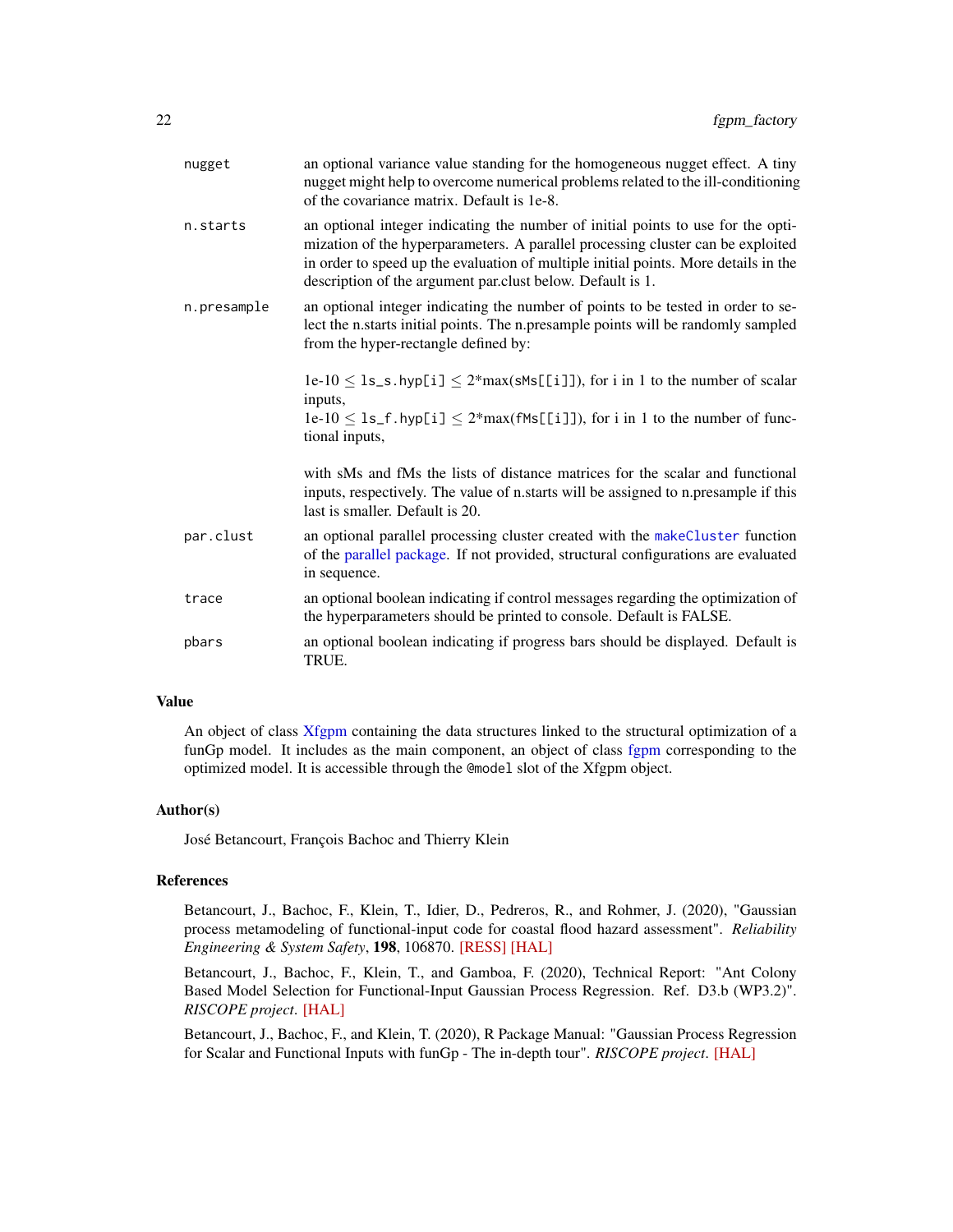<span id="page-22-0"></span>Dubrule, O. (1983), "Cross validation of kriging in a unique neighborhood". *Journal of the International Association for Mathematical Geology*, 15, 687-699. [\[MG\]](https://link.springer.com/article/10.1007/BF01033232)

## See Also

- \* [plotX](#page-37-1) for diagnostic plots for a fgpm\_factory output and selected model;
- \* [plotEvol](#page-27-1) for a plot of the evolution of the model selection algorithm in fgpm\_factory;
- \* [predict](#page-39-1) for predictions based on a funGp model;
- \* [simulate](#page-43-1) for simulations based on a funGp model;
- \* [update](#page-45-1) for post-creation updates on a funGp model.

## Examples

```
# calling fgpm_factory with the default arguments______________
# generating input and output data
set.seed(100)
n.tr <- 32
sIn \le expand.grid(x1 = seq(0,1,length = n.tr^(1/5)), x2 = seq(0,1,length = n.tr^(1/5)),
                      x3 = \text{seq}(0,1,\text{length} = n.\text{tr}^*(1/5)), x4 = \text{seq}(0,1,\text{length} = n.\text{tr}^*(1/5)),x5 = \text{seq}(0, 1, \text{length} = n \cdot \text{tr}^{(1/5)}))fIn \text{<-}\text{list}(\text{f1} = \text{matrix}(\text{runit}(\text{n}.\text{tr}*\text{10}), \text{ncol} = 10), \text{f2} = \text{matrix}(\text{runit}(\text{n}.\text{tr}*\text{22}), \text{ncol} = 22))sOut <- fgp_BB7(sIn, fIn, n.tr)
# optimizing the model structure with fgpm_factory (~12 seconds)
xm <- fgpm_factory(sIn = sIn, fIn = fIn, sOut = sOut)
plotLOO(xm@model) # plotting the model
# building the model with the default fgpm arguments to compare
m1 <- fgpm(sIn = sIn, fIn = fIn, sOut = sOut)
plotLOO(m1) # plotting the model
# assessing the quality of the model
# in the absolute and also w.r.t. the other explored models
plotX(xm)
# checking the evolution of the algorithm
plotEvol(xm)
# improving performance with more iterations_______________________________________________
# generating input and output data
set.seed(100)
n.tr <- 32
sIn \le expand.grid(x1 = seq(0,1,length = n.tr^(1/5)), x2 = seq(0,1,length = n.tr^(1/5)),
                      x3 = \text{seq}(0,1,\text{length} = n.\text{tr}^*(1/5)), x4 = \text{seq}(0,1,\text{length} = n.\text{tr}^*(1/5)),x5 = seq(0, 1, length = n.tr^(1/5)))fIn \leftarrow list(f1 = matrix(runif(n.tr*10), ncol = 10), f2 = matrix(runif(n.tr*22), ncol = 22))
sOut <- fgp_BB7(sIn, fIn, n.tr)
# default of 15 iterations (~12 seconds)
xm15 \leq fgpm_factory(sIn = sIn, fin = fin, sOut = sOut)
```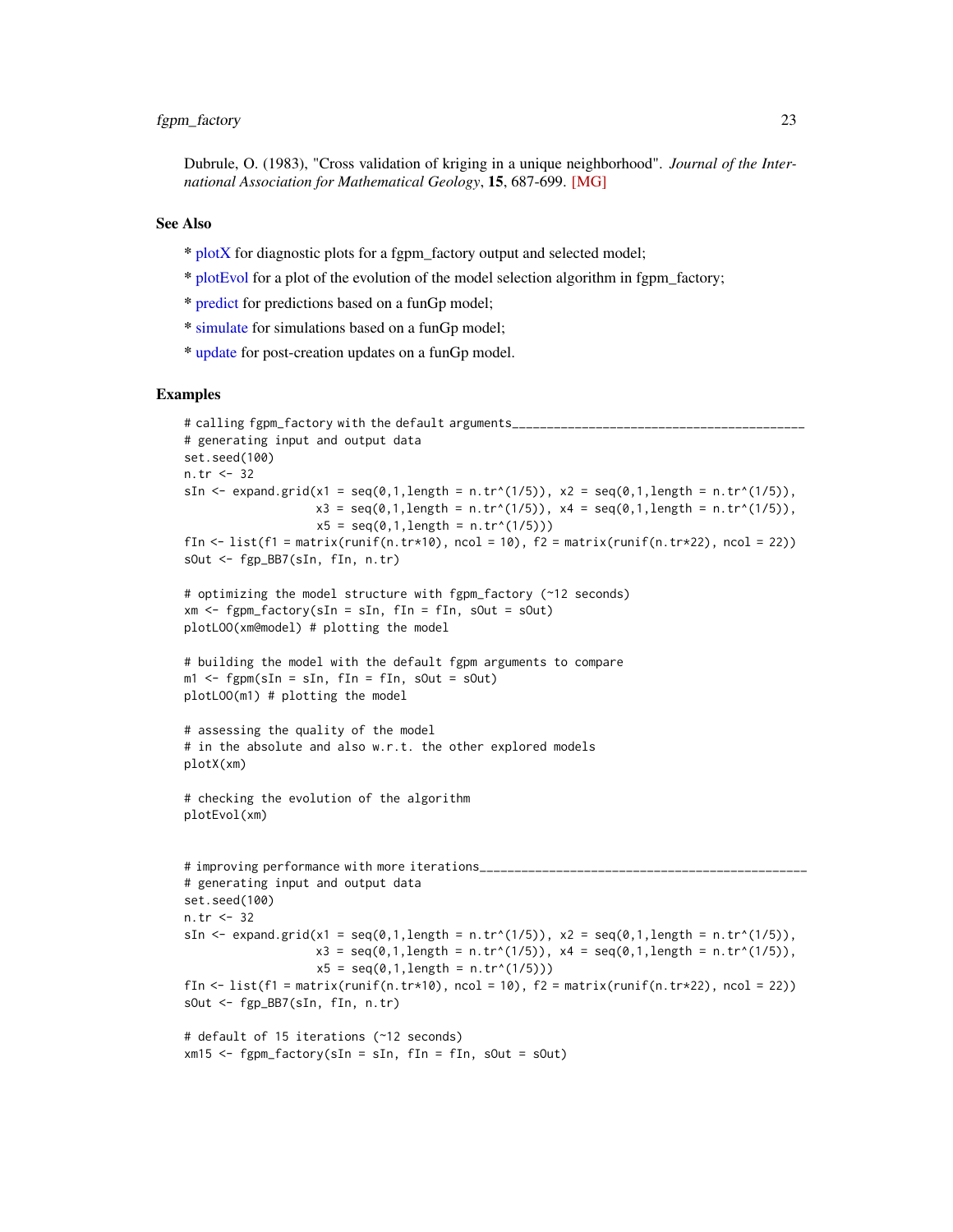24 fgpm\_factory

```
xm25 <- fgpm_factory(sIn = sIn, fIn = fIn, sOut = sOut, setup = list(n.iter = 25))
# plotting both models
plotLOO(xm15@model)
plotLOO(xm25@model)
# custom solution space_
# generating input and output data
set.seed(100)
n.tr <- 32
sIn \le expand.grid(x1 = seq(0,1,length = n.tr^(1/5)), x2 = seq(0,1,length = n.tr^(1/5)),
                    x3 = \text{seq}(0,1, \text{length} = n.\text{tr}^*(1/5)), x4 = \text{seq}(0,1, \text{length} = n.\text{tr}^*(1/5)),x5 = seq(0, 1, length = n.tr^(1/5)))fIn \leftarrow list(f1 = matrix(runif(n.tr*10), ncol = 10), f2 = matrix(runif(n.tr*22), ncol = 22))
sOut <- fgp_BB7(sIn, fIn, n.tr)
# setting up the constraints
myctr \le list(s_keepOn = c(1,2), # keep both scalar inputs always on
               f_{\text{keepOn}} = c(2), # keep f_{\text{2}} always active
           f_disTypes = list("2" = c("L2_byindex")), # only use L2_byindex distance for f2
               f_fixDims = matrix(c(2,4), ncol = 1), # f2 projected in dimension 4
               f_maxDims = matrix(c(1,5), ncol = 1), # f1 projected in dimension max 5
           f_basTypes = list("1" = c("B-splines")), # only use B-splines projection for f1
           kerTypes = c("matern5_2", "gauss")) # test only Matern 5/2 and Gaussian kernels
# calling the funGp factory with specific constraints (~17 seconds)
xm <- fgpm_factory(sIn = sIn, fIn = fIn, sOut = sOut, ctraints = myctr)
# verifying constraints with the log of some successfully built models
cbind(xm@log.success@sols, "Q2" = xm@log.success@fitness)
# custom heuristic parameters_
# generating input and output data
set.seed(100)
n.tr <- 32
sIn \le expand.grid(x1 = seq(0,1,length = n.tr^(1/5)), x2 = seq(0,1,length = n.tr^(1/5)),
                    x3 = \text{seq}(0,1, \text{length} = n.\text{tr}^*(1/5)), x4 = \text{seq}(0,1, \text{length} = n.\text{tr}^*(1/5)),x5 = seq(0, 1, length = n.tr^(1/5)))fIn \text{5} - list(f1 = matrix(runif(n.tr*10), ncol = 10), f2 = matrix(runif(n.tr*22), ncol = 22))
sOut <- fgp_BB7(sIn, fIn, n.tr)
# defining the heuristic parameters
mysup \le list(n.iter = 30, n.pop = 12, tao0 = .15, dop.s = 1.2, dop.f = 1.3, delta.f = 4,
            dispr.f = 1.1, q0 = .85, rho.l = .2, u.gbest = TRUE, n.ibest = 2, rho.g = .08)
# calling the funGp factory with a custom heuristic setup (~17 seconds)
xm \leq fgpm_factory(sIn = sIn, fin = fin, sOut = sOut, setup = mysup)# verifying heuristic setup through the details of the Xfgpm object
```
# increasing to 25 iterations (~20 seconds)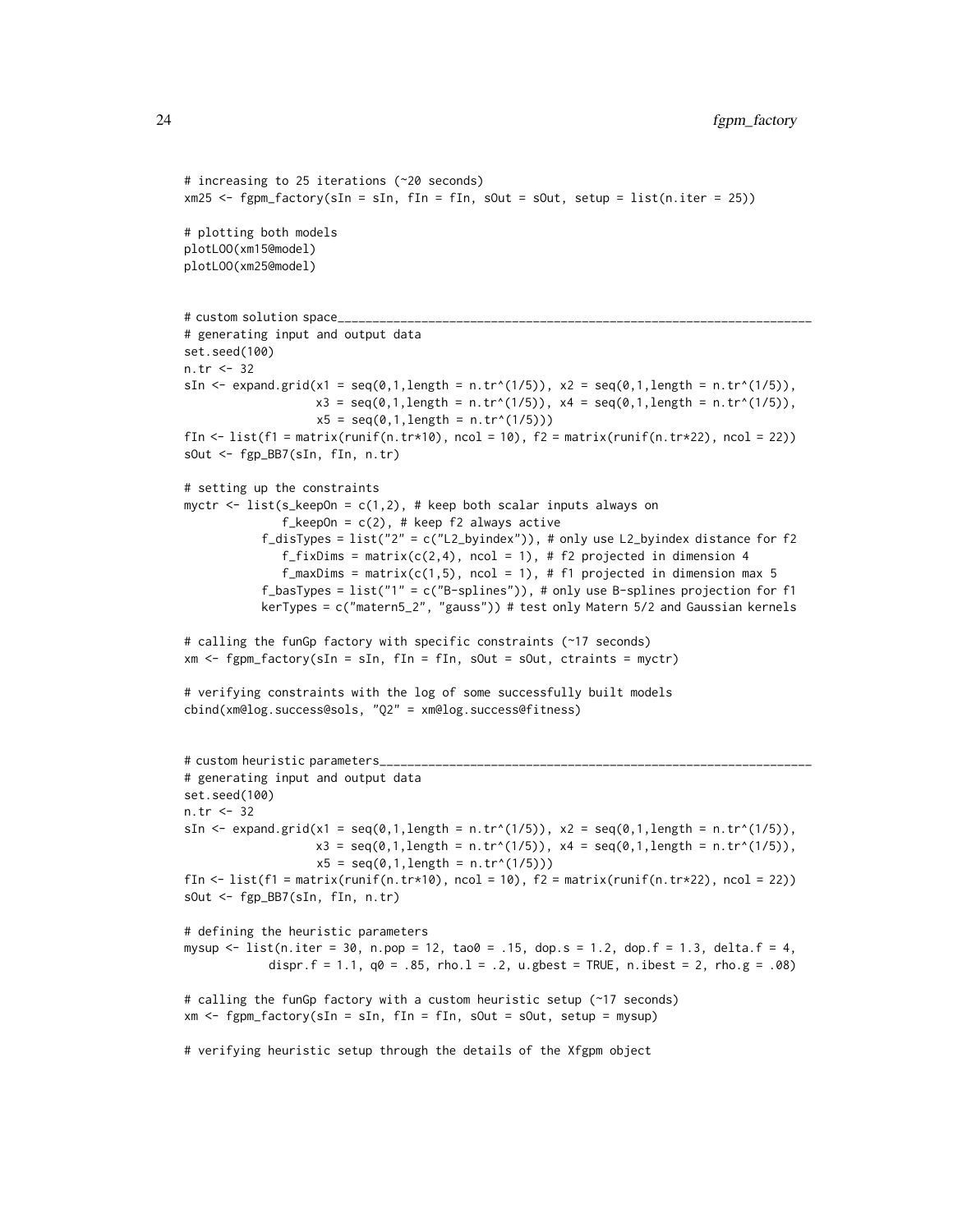## fgpm\_factory 25

```
unlist(xm@details$param)
```

```
# stopping condition based on time_
# generating input and output data
set.seed(100)
n.tr <- 32
sIn \le expand.grid(x1 = seq(0,1,length = n.tr^(1/5)), x2 = seq(0,1,length = n.tr^(1/5)),
                    x3 = \text{seq}(0,1, \text{length} = n \cdot \text{tr}^(1/5)), x4 = \text{seq}(0,1, \text{length} = n \cdot \text{tr}^(1/5)),x5 = seq(0, 1, length = n.tr^(1/5)))fIn \text{<-}\text{list}(\text{f1} = \text{matrix}(\text{runif}(\text{n}.\text{tr}*\text{10}), \text{ncol} = \text{10}), f2 = matrix(runif(n.tr*22), ncol = 22))
sOut <- fgp_BB7(sIn, fIn, n.tr)
# setting up a sufficiently large number of iterations
mysup <- list(n.iter = 2000)
# defining time budget
mytlim <- 60
# calling the funGp factory with time limit (~60 seconds)
xm <- fgpm_factory(sIn = sIn, fIn = fIn, sOut = sOut, setup = mysup, time.lim = mytlim)
# passing fgpm arguments through fgpm_factory______________________________________________
# generating input and output data
set.seed(100)
n.tr <- 32
sIn \le expand.grid(x1 = seq(0,1,length = n.tr^(1/5)), x2 = seq(0,1,length = n.tr^(1/5)),
                    x3 = seq(0,1, length = n.tr^(1/5)), x4 = seq(0,1, length = n.tr^(1/5)),x5 = seq(0, 1, length = n.tr^(1/5)))fIn \text{K} list(f1 = matrix(runif(n.tr*10), ncol = 10), f2 = matrix(runif(n.tr*22), ncol = 22))
sOut <- fgp_BB7(sIn, fIn, n.tr)
# calling the funGp factory with custom fgpm parameters (~25 seconds)
xm \leq fgpm_factory(sIn = sIn, fin = fin, sOut = sOut,nugget = 0, n.starts = 3, n.presample = 12)
# NOTE: in the run above, some models crash. This happens because we set the nugget to 0
# and some input points become duplicates when some variables are removed from
# the model. We strongly recommend to always run fgpm_factory with at least a
# small nugget in order to prevent loss of configurations. By default fgpm_factory
# runs with 1e-8, which is enough in most cases.
xm@log.crashes
# parallelization in the model factory______________
# generating input and output data
set.seed(100)
n.tr <- 243
sIn \le expand.grid(x1 = seq(0,1,length = n.tr^(1/5)), x2 = seq(0,1,length = n.tr^(1/5)),
                    x3 = \text{seq}(0,1, \text{length} = n.\text{tr}^*(1/5)), x4 = \text{seq}(0,1, \text{length} = n.\text{tr}^*(1/5)),x5 = seq(0, 1, length = n.tr^(1/5)))
```
fIn  $\leftarrow$  list(f1 = matrix(runif(n.tr\*10), ncol = 10), f2 = matrix(runif(n.tr\*22), ncol = 22))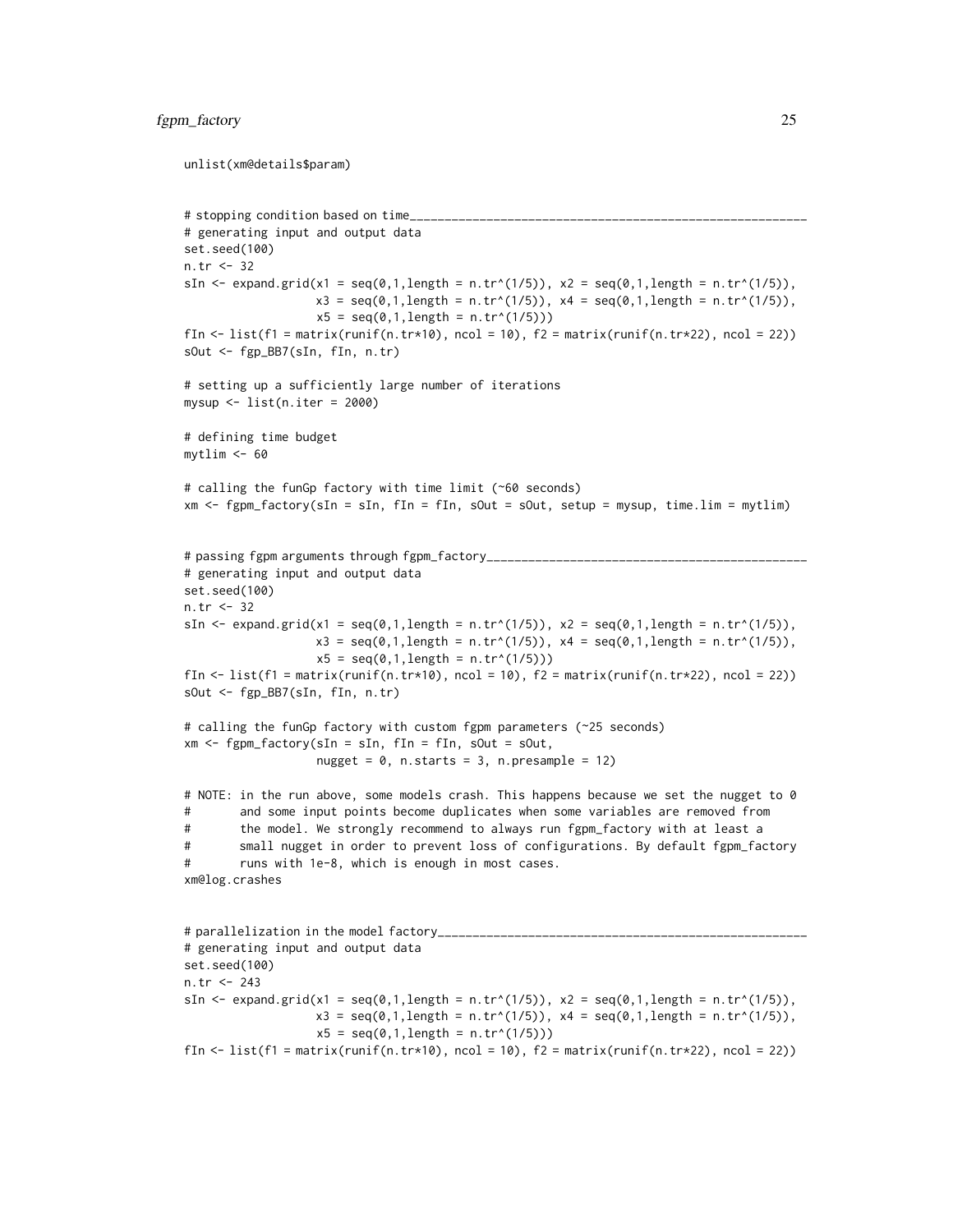```
sOut <- fgp_BB7(sIn, fIn, n.tr)
# calling fgpm_factory in parallel
cl <- parallel::makeCluster(2)
xm.par <- fgpm_factory(sIn = sIn, fIn = fIn, sOut = sOut, par.clust = cl) # (~260 seconds)
parallel::stopCluster(cl)
```
<span id="page-25-1"></span>fgpProj-class *S4 class for structures linked to projections in a funGp model*

#### Description

This is the formal representation for data structures linked to projection of inputs in a Gaussian process model within the [funGp package.](#page-2-1)

## Slots

pdims Object of class "numeric". Projection dimension of each input.

basType Object of class "character". To be chosen from "PCA", "B-splines".

- basis Object of class "list". Projection basis. For functional inputs, each element (fDims\_i x fpDims\_i) contains the basis functions used for the projection of one functional input.
- coefs Object of class "list". Each element (n x fpDims\_i) contains the coefficients used for the projection of one functional input.

## Author(s)

José Betancourt, François Bachoc and Thierry Klein

format4pred *Preparation of inputs for predictions based on an fgpm modelCall*

## Description

This function prepared input data structures according to the active inputs specified by a ["modelCall"](#page-26-1) object. This function is intended to easily adapt the data structures to the requirements of a specific model delivered by the model factory function fgpm factory.

## Usage

```
format4pred(sIn.pr = NULL, fIn.pr = NULL, args)
```
<span id="page-25-0"></span>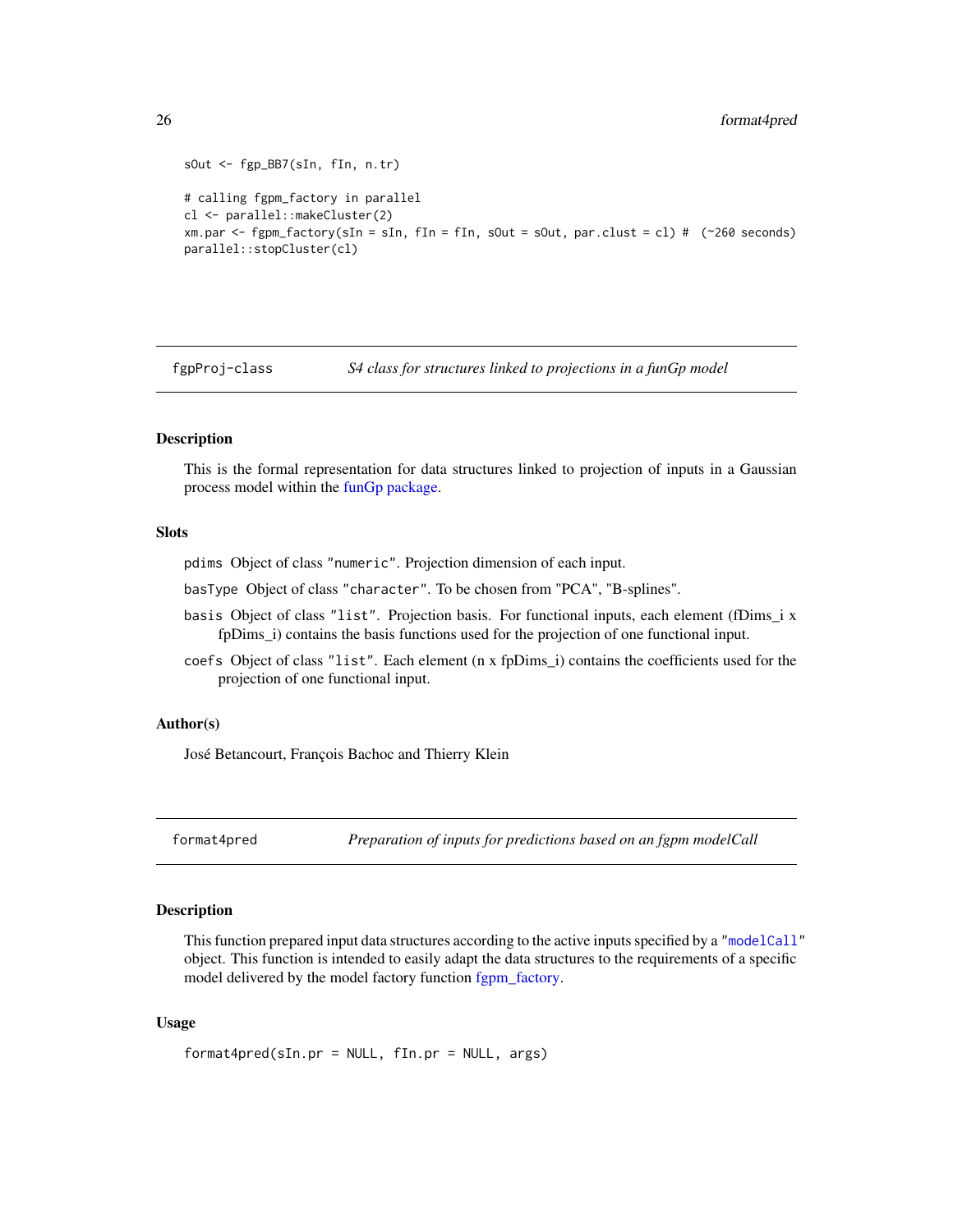## <span id="page-26-0"></span>modelCall-class 27

## Arguments

| sIn.pr | sIn.pr an optional matrix of scalar input coordinates at which the output values<br>should be predicted. Each column is interpreted as a scalar input variable and<br>each row as a coordinate. Either scalar input coordinates (sIn.pr), functional<br>input coordinates (fIn.pr), or both must be provided. The "modelCall" object<br>provided through args will lead the extraction of only the active scalar inputs in<br>the model.                                                                           |
|--------|--------------------------------------------------------------------------------------------------------------------------------------------------------------------------------------------------------------------------------------------------------------------------------------------------------------------------------------------------------------------------------------------------------------------------------------------------------------------------------------------------------------------|
| fIn.pr | an optional list of functional input coordinates at which the output values should<br>be predicted. Each element of the list is interpreted as a functional input variable.<br>Every functional input variable should be provided as a matrix with one curve<br>per row. Either scalar input coordinates (sIn.pr), functional input coordinates<br>(fIn.pr), or both must be provided. The "modelCall" object provided through<br>args will lead the extraction of only the active functional inputs in the model. |
| args   | an object of class "modelCall", which specifies the set of active scalar and<br>functional inputs.                                                                                                                                                                                                                                                                                                                                                                                                                 |

## Value

An object of class "list", containing the input data structures with only the active inputs specified by *args*.

## Author(s)

José Betancourt, François Bachoc and Thierry Klein

## References

Betancourt, J., Bachoc, F., and Klein, T. (2020), R Package Manual: "Gaussian Process Regression for Scalar and Functional Inputs with funGp - The in-depth tour". *RISCOPE project*. [\[HAL\]](https://hal.archives-ouvertes.fr/hal-02536624)

## See Also

- \* [predict](#page-39-1) for predictions based on a funGp model;
- \* [fgpm](#page-10-1) for creation of a funGp model;
- \* [fgpm\\_factory](#page-17-1) for funGp heuristic model selection.

<span id="page-26-1"></span>modelCall-class *S4 class for calls to the fgpm function in funGp*

## Description

User reminder of the [fgpm](#page-10-1) function call.

## Slots

string Object of class "character". User call reminder in string format.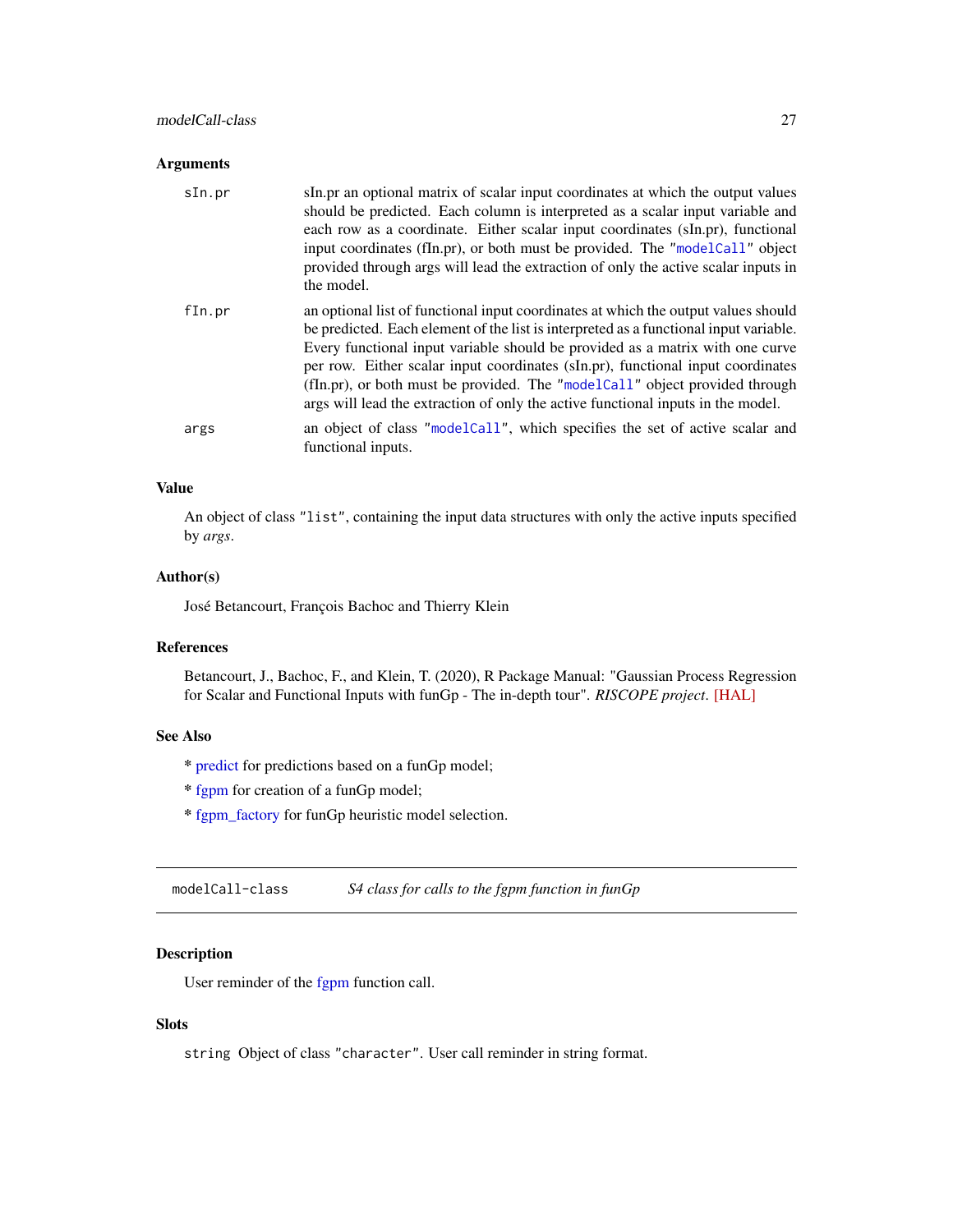## <span id="page-27-0"></span>Author(s)

José Betancourt, François Bachoc and Thierry Klein

<span id="page-27-1"></span>plotEvol *Plot for the evolution of model selection algorithm in funGp*

#### Description

This method displays the evolution of the quality of the configurations evaluated along the iterations, by the model selection algorithm in the fgpm factory function. For each iteration, the performance statistic of all the evaluated models is printed, along with the corresponding median of the group. The plot also includes the global maximum, which corresponds to the best performance statistic obtained up to the current iteration. In this plot, it is typical to have some points falling relatively far from the maximum, even after multiple iterations. This happens mainly because we have multiple categorical features, whose alteration might change the performance statistic in a nonsmooth way. On the other hand, the points that fall bellow zero usually correspond to models whose hyperparameters were hard to optimize. This occurs sporadically during the log-likelihood optimization for Gaussian processes, due to the non-linearity of the objective function. As long as the maximum keeps improving and the median remains close to it, none of the two aforementioned phenomena is matter for worries. Both of them respond to the mechanism of exploration implemented in the algorithm, which makes it able to progressively move towards better model configurations.

## Usage

## S4 method for signature 'Xfgpm' plotEvol(x.model, ...)

## Arguments

| x.model | an object of class Xfgpm containing the output of the model selection algorithm<br>in fgpm_factory.                                                                              |
|---------|----------------------------------------------------------------------------------------------------------------------------------------------------------------------------------|
| $\cdot$ | additional arguments affecting the plot. The following typical graphics parame-<br>ters are valid entries: <i>xlim</i> , <i>ylim</i> , <i>xlab</i> , <i>ylab</i> , <i>main</i> . |

## Value

None.

## Author(s)

José Betancourt, François Bachoc and Thierry Klein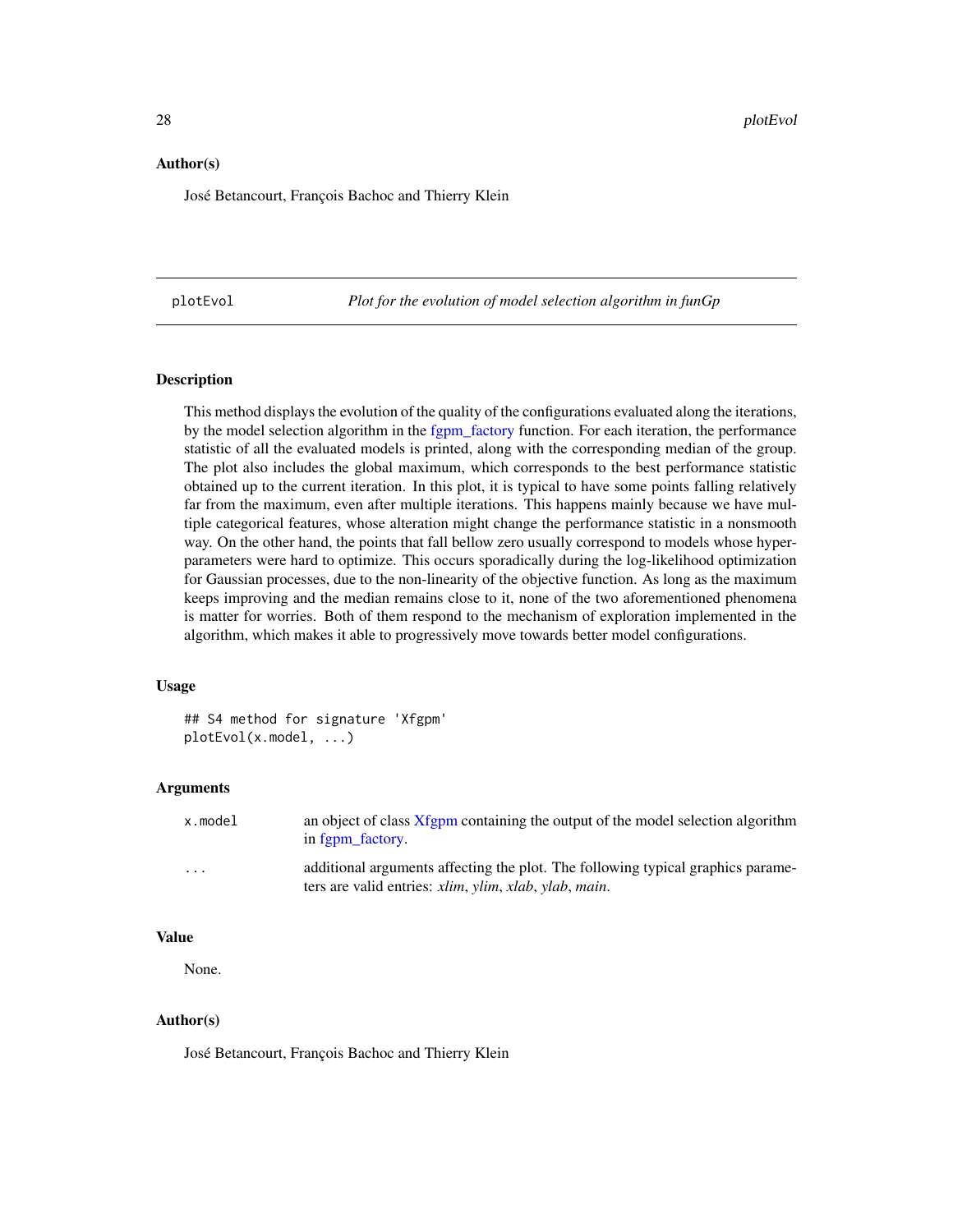## <span id="page-28-0"></span>References

Betancourt, J., Bachoc, F., and Klein, T., and Gamboa, F. (2020), Technical Report: "Ant Colony Based Model Selection for Functional-Input Gaussian Process Regression. Ref. D3.b (WP3.2)". *RISCOPE project*. [\[HAL\]](https://hal.archives-ouvertes.fr/hal-02532713)

Betancourt, J., Bachoc, F., and Klein, T. (2020), R Package Manual: "Gaussian Process Regression for Scalar and Functional Inputs with funGp - The in-depth tour". *RISCOPE project*. [\[HAL\]](https://hal.archives-ouvertes.fr/hal-02536624)

## See Also

\* [fgpm\\_factory](#page-17-1) for structural optimization of funGp models;

\* [plotX](#page-37-1) for diagnostic plots for a fgpm\_factory output and selected model.

## Examples

```
# generating input and output data
set.seed(100)
n.tr <- 2^5
sIn \le expand.grid(x1 = seq(0,1,length = n.tr^(1/5)), x2 = seq(0,1,length = n.tr^(1/5)),
                      x3 = \text{seq}(0,1,\text{length} = n.\text{tr}^*(1/5)), x4 = \text{seq}(0,1,\text{length} = n.\text{tr}^*(1/5)),x5 = \text{seq}(0, 1, \text{length} = n \cdot \text{tr}^{(1/5)}))fIn \leftarrow list(f1 = matrix(runif(n.tr*10), ncol = 10), f2 = matrix(runif(n.tr*22), ncol = 22))
sOut <- fgp_BB7(sIn, fIn, n.tr)
# optimizing the model structure with fgpm_factory (~5 seconds)
xm \leq fgpm_factory(sIn = sIn, fin = fin, solut = solut)# assessing the evolution of the algorithm
```
plotEvol(xm)

plotEvol-generic *Plot for the evolution of model selection algorithm*

#### **Description**

This method displays the evolution of an iterative algorithm for model selection.

#### Arguments

| x.model | an object containing the data structures returned by the model selection algo- |
|---------|--------------------------------------------------------------------------------|
|         | rithm.                                                                         |
|         |                                                                                |

... additional arguments affecting the plot.

#### Value

None.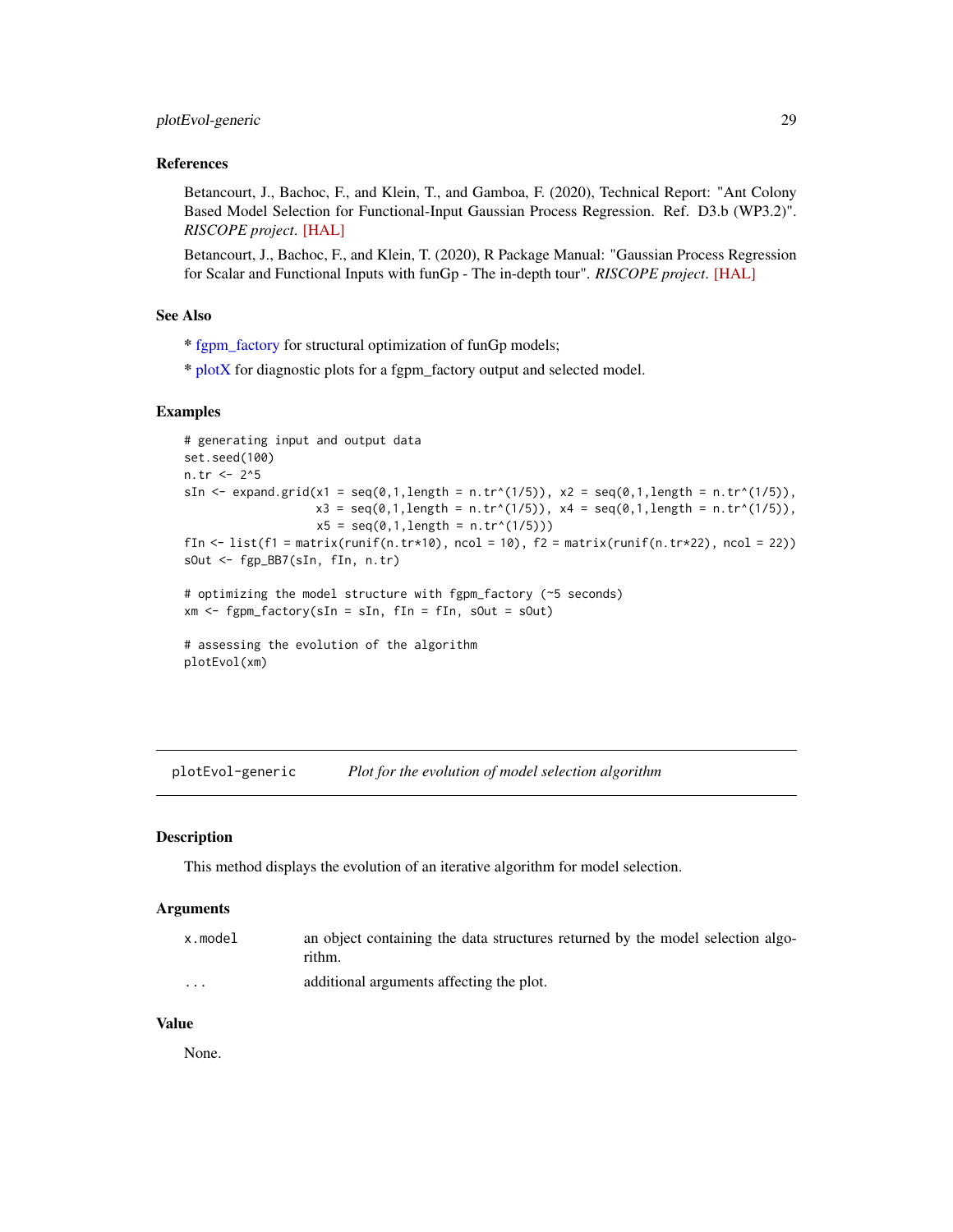## <span id="page-29-0"></span>See Also

\* [plotEvol](#page-27-1) for a plot on the evolution of the model selection algorithm in fgpm\_factory.

#### Examples

require(funGp) # a package with a plotEvol method implemented

```
# generating input and output data
set.seed(100)
n.tr <- 2^5
sIn \le expand.grid(x1 = seq(0,1,length = n.tr^(1/5)), x2 = seq(0,1,length = n.tr^(1/5)),
                   x3 = seq(0,1, length = n.tr^(1/5)), x4 = seq(0,1, length = n.tr^(1/5)),x5 = seq(0, 1, length = n.tr^(1/5)))fIn \leftarrow list(f1 = matrix(runif(n.tr*10), ncol = 10), f2 = matrix(runif(n.tr*22), ncol = 22))
sOut <- fgp_BB7(sIn, fIn, n.tr)
# optimizing the model structure with fgpm_factory (~5 seconds)
xm <- fgpm_factory(sIn = sIn, fIn = fIn, sOut = sOut)
# assessing the evolution of the algorihtm
plotEvol(xm)
```
<span id="page-29-1"></span>

#### plotLOO *Leave-one-out calibration plot for a funGp model*

## Description

This method provides a diagnostic plot for the validation of a funGp Gaussian process model. It displays a calibration plot based on the leave-one-out predictions of the output at the points used to train the model.

#### Usage

## S4 method for signature 'fgpm' plotLOO(model, ...)

## Arguments

| model                   | an object of class fgpm corresponding to the funGp model to validate.                         |
|-------------------------|-----------------------------------------------------------------------------------------------|
| $\cdot$ $\cdot$ $\cdot$ | additional arguments affecting the plot. The following typical graphics parame-               |
|                         | ters are valid entries: <i>xlim</i> , <i>ylim</i> , <i>xlab</i> , <i>ylab</i> , <i>main</i> . |

## Value

None.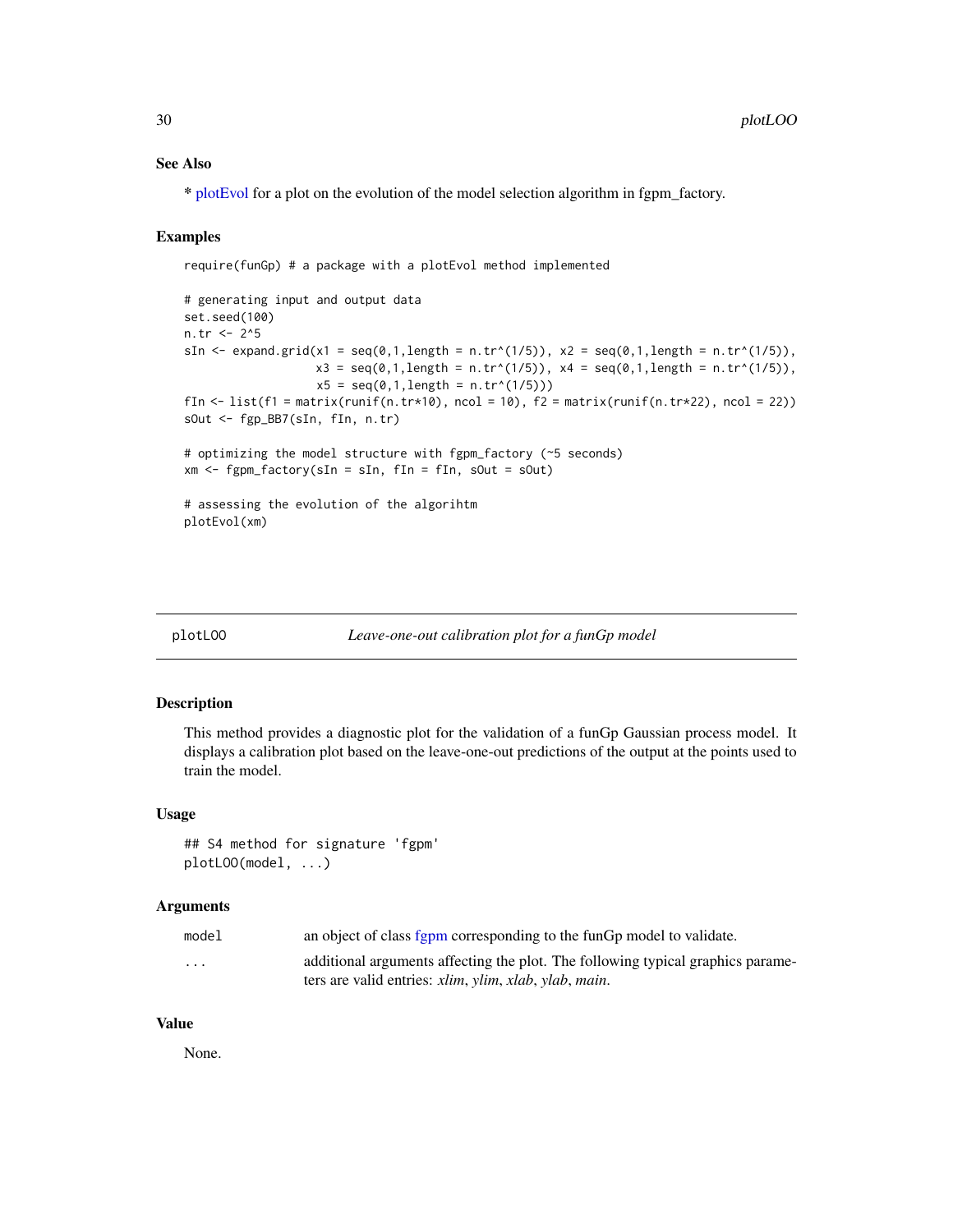## <span id="page-30-0"></span>Author(s)

José Betancourt, François Bachoc and Thierry Klein

## See Also

- \* [fgpm](#page-10-1) for the construction of funGp models;
- \* [plotPreds](#page-31-1) for prediction plots;
- \* [plotSims](#page-34-1) for simulation plots.

#### Examples

```
# generating input and output data for training
set.seed(100)
n.tr <- 25
sIn \le expand.grid(x1 = seq(0,1,length = sqrt(n.tr)), x2 = seq(0,1,length = sqrt(n.tr)))
fIn \leftarrow list(f1 = matrix(runif(n.tr*10), ncol = 10), f2 = matrix(runif(n.tr*22), ncol = 22))
sOut <- fgp_BB3(sIn, fIn, n.tr)
# building the model
m1 <- fgpm(sIn = sIn, fIn = fIn, sOut = sOut)
```

```
# plotting the model
plotLOO(m1)
```
plotLOO-generic *Leave-one-out calibration plot for regression models*

## Description

This method provides a diagnostic plot for the validation of regression models. It displays a calibration plot based on the leave-one-out predictions of the output at the points used to train the model.

## Arguments

| model    | a model object for which the LOO calibration plot is to be made. |
|----------|------------------------------------------------------------------|
| $\cdots$ | additional arguments affecting the plot.                         |

## Value

None.

## See Also

\* [plotLOO](#page-29-1) for the diagnostic plot of a funGp model.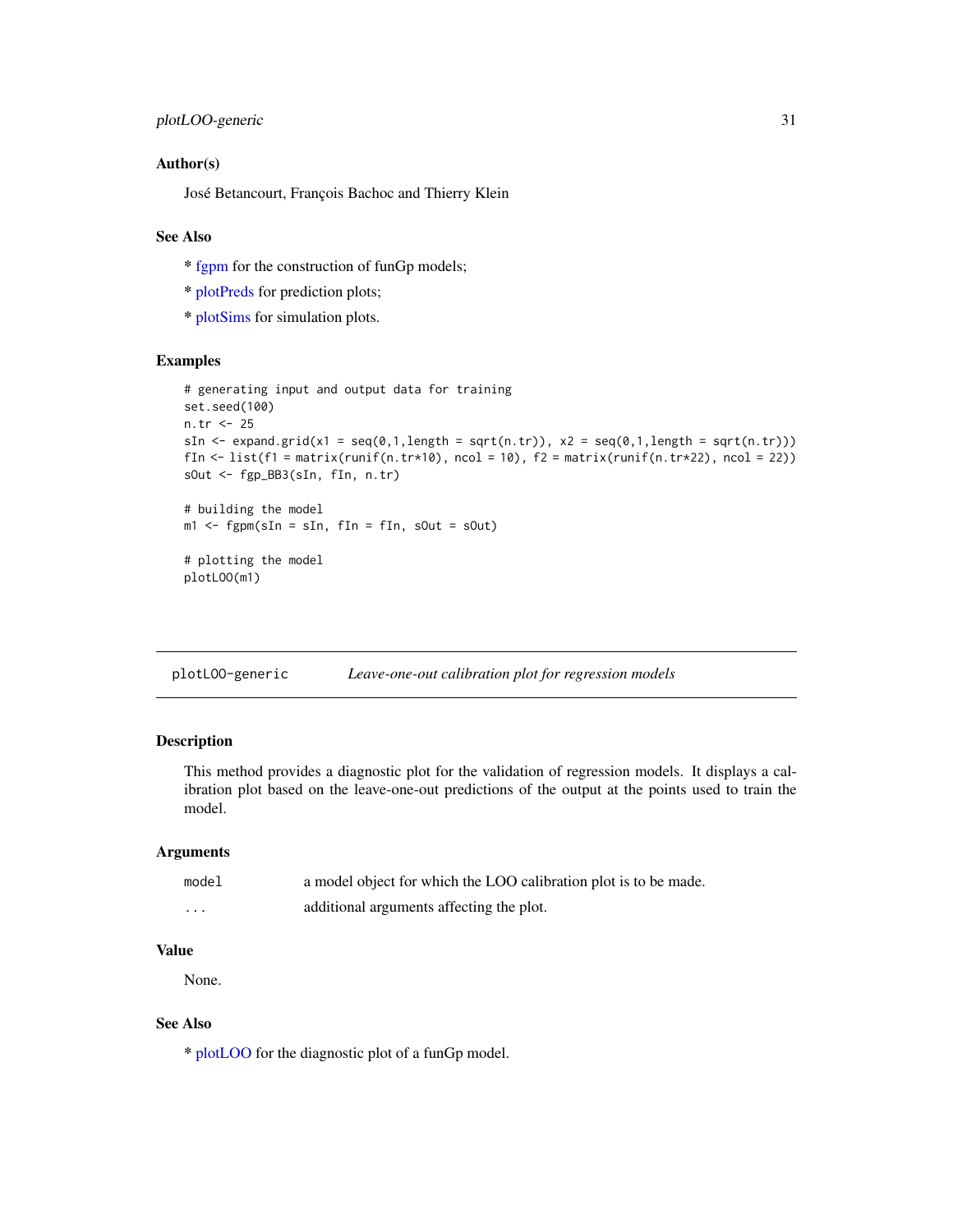## Examples

require(funGp) # a package with a plotLOO method implemented

```
# generating input and output data for training
set.seed(100)
n.tr <- 25
sIn \le expand.grid(x1 = seq(0,1,length = sqrt(n.tr)), x2 = seq(0,1,length = sqrt(n.tr)))
fIn \leftarrow list(f1 = matrix(runif(n.tr*10), ncol = 10), f2 = matrix(runif(n.tr*22), ncol = 22))
sOut <- fgp_BB3(sIn, fIn, n.tr)
# building the model
ml \leq-fgpm(sIn = sIn, fin = fin, solut = solut)# plotting the model
plotLOO(m1)
```
<span id="page-31-1"></span>plotPreds *Plot for predictions of a funGp model*

## Description

This method displays the predicted output values delivered by a funGp Gaussian process model.

## Usage

```
## S4 method for signature 'fgpm'
plotPreds(model, preds, sOut.pr = NULL, calib = TRUE, sortp = TRUE, ...)
```
## Arguments

| model   | a fgpm object for which the plot is to be made.                                                                                                                                                                                                                                                                                                                                                                                                                                                                                                              |
|---------|--------------------------------------------------------------------------------------------------------------------------------------------------------------------------------------------------------------------------------------------------------------------------------------------------------------------------------------------------------------------------------------------------------------------------------------------------------------------------------------------------------------------------------------------------------------|
| preds   | a list containing the predictions and confidence bands. In funGp, this argument<br>is just the data structure delivered by the predict method.                                                                                                                                                                                                                                                                                                                                                                                                               |
| sOut.pr | an optional vector (or 1-column matrix) containing the true values of the scalar<br>output at the prediction points. If provided, the method will display two figures:<br>(i) a calibration plot with true vs predicted output values, and (ii) a plot including<br>the true and predicted output along with the confidence bands, sorted according<br>to the increasing order of the true output. If not provided, only the second plot<br>will be made, and the predictions will be arranged according to the increasing<br>order of the predicted output. |
| calib   | an optional boolean indicating if the calibration plot should be displayed. Ig-<br>nored if sOut.pr is not provided. Default is TRUE.                                                                                                                                                                                                                                                                                                                                                                                                                        |
| sortp   | an optional boolean indicating if the plot of sorted output should be displayed.<br>Default is TRUE.                                                                                                                                                                                                                                                                                                                                                                                                                                                         |

<span id="page-31-0"></span>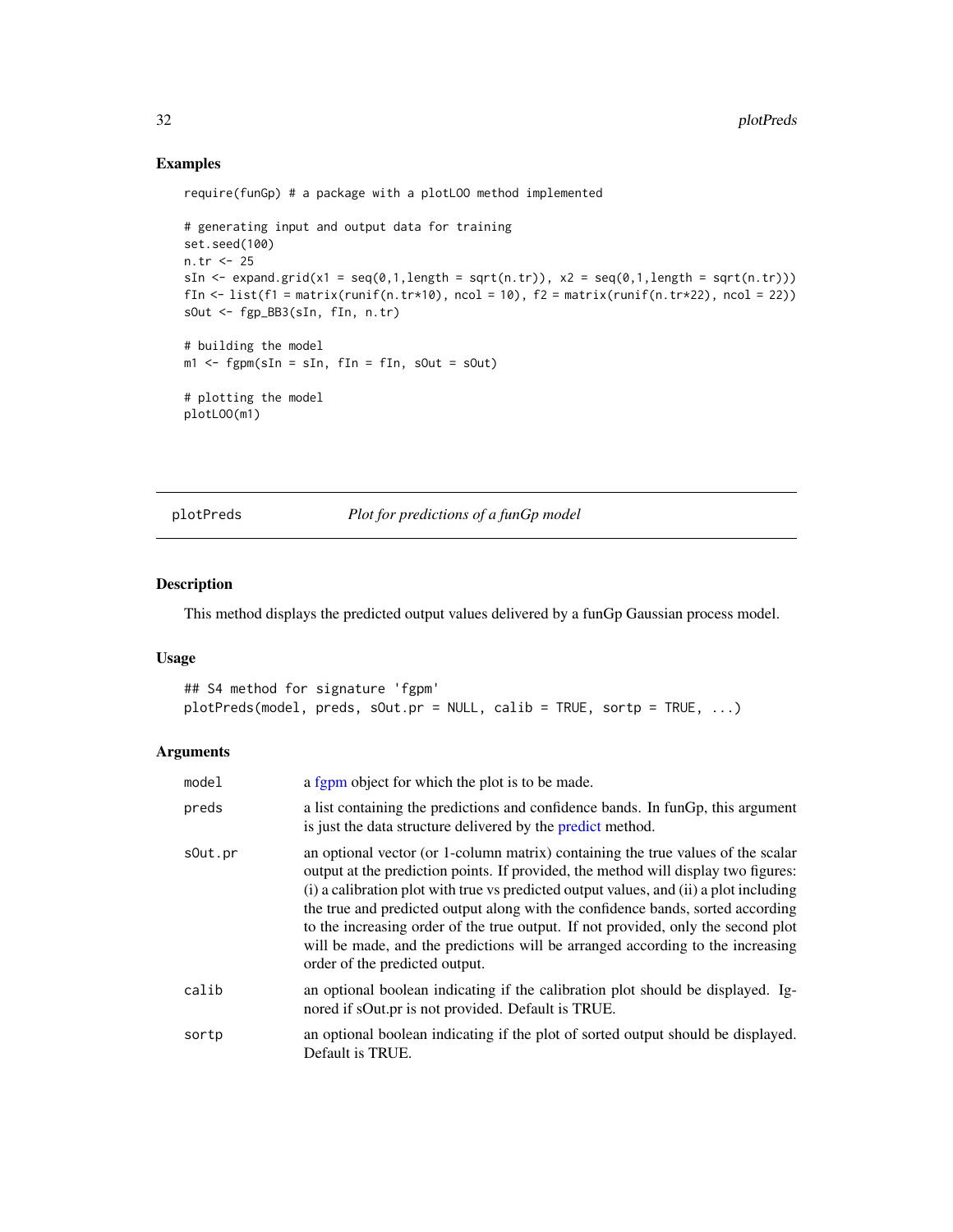#### <span id="page-32-0"></span>plotPreds 33

... additional arguments affecting the display. Since this method allows to generate two plots from a single function call, the extra arguments for each plot should be included in a list. For the calibration plot, the list should be called *calib.gpars*. For the plot of the output in increasing order, the list should be called *sortp.gpars*. The following typical graphics parameters are valid entries of both lists: *xlim*, *ylim*, *xlab*, *ylab*, *main*. The boolean argument *legends* can also be included in any of the two lists in order to control the display of legends in the corresponding plot.

## Value

None.

#### Author(s)

José Betancourt, François Bachoc and Thierry Klein

#### See Also

- \* [fgpm](#page-10-1) for the construction of funGp models;
- \* [plotLOO](#page-29-1) for model diagnostic plots;
- \* [simulate](#page-43-1) for simulations based on a funGp model;
- \* [plotSims](#page-34-1) for simulation plots.

## Examples

```
# plotting predictions without the true output values____________________________
# building the model
set.seed(100)
n.tr <- 25
sIn \leq expand.grid(x1 = seq(0,1,length = sqrt(n.tr)), x2 = seq(0,1,length = sqrt(n.tr)))
fIn \leftarrow list(f1 = matrix(runif(n.tr*10), ncol = 10), f2 = matrix(runif(n.tr*22), ncol = 22))
sOut <- fgp_BB3(sIn, fIn, n.tr)
m1 <- fgpm(sIn = sIn, fIn = fIn, sOut = sOut)
# making predictions
n.pr < -100sIn.pr \leq as.matrix(expand.grid(x1 = seq(0,1,length = sqrt(n.pr)),
                                    x2 = seq(0, 1, length = sqrt(n, pr))))fIn.pr \leftarrow list(f1 = matrix(runif(n.pr*10), ncol = 10), matrix(runif(n.pr*22), ncol = 22))
m1.preds <- predict(m1, sIn.pr = sIn.pr, fIn.pr = fIn.pr)
# plotting predictions
plotPreds(m1, preds = m1.preds)
# plotting predictions and true output values______________________________________________
# building the model
set.seed(100)
n.tr <- 25
```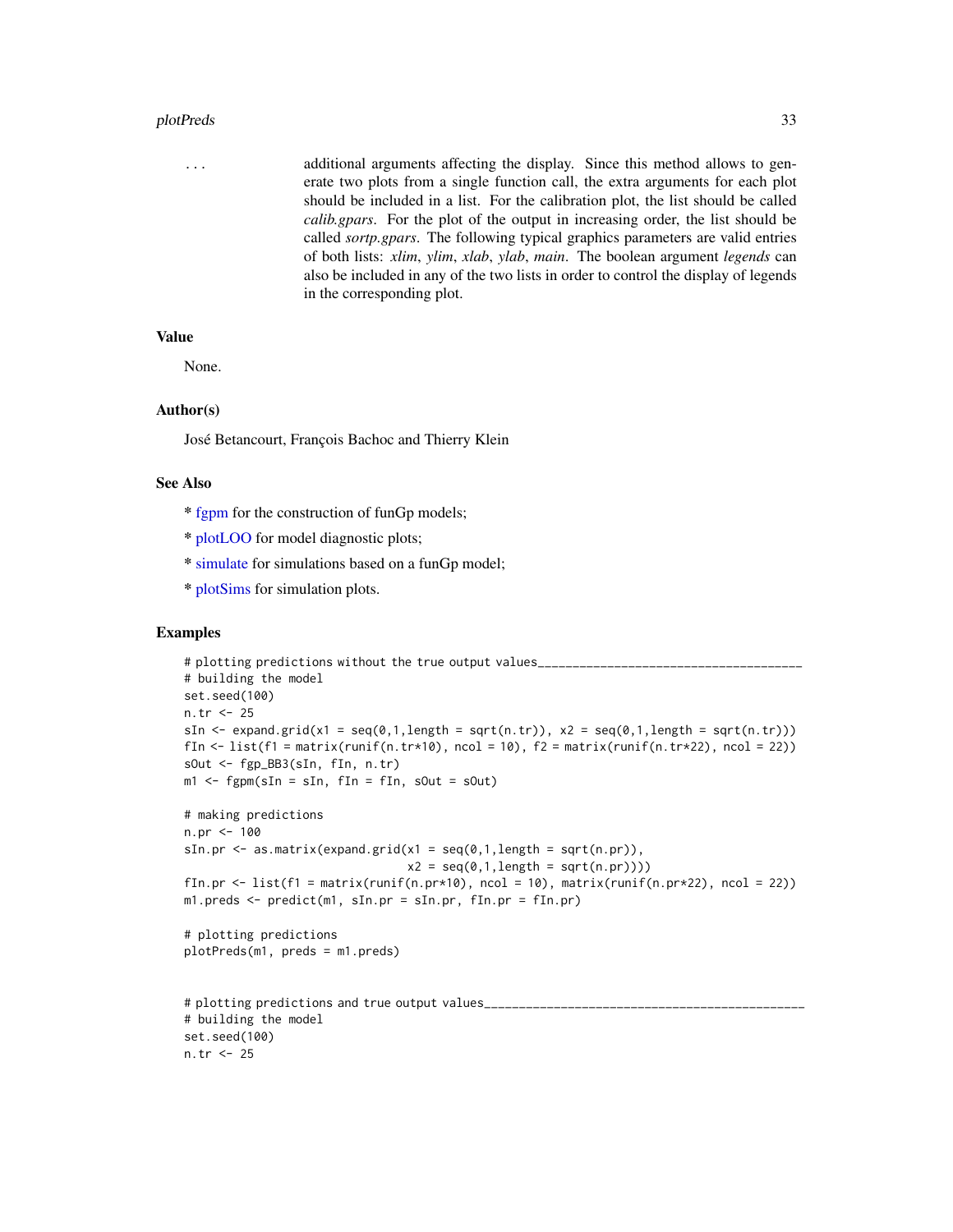```
sIn \le expand.grid(x1 = seq(0,1,length = sqrt(n.tr)), x2 = seq(0,1,length = sqrt(n.tr)))
fIn \text{K} = \text{list}(f_1 = \text{matrix}(\text{runit}_0, \text{tr} \cdot \text{10}), \text{ncol} = 10), f_2 = \text{matrix}(\text{runit}_0, \text{tr} \cdot \text{22}), \text{ncol} = 22)sOut <- fgp_BB3(sIn, fIn, n.tr)
m1 <- fgpm(sIn = sIn, fIn = fIn, sOut = sOut)
# making predictions
n.pr <- 100
sIn.pr \leq as.matrix(expand.grid(x1 = seq(0,1,length = sqrt(n.pr)),
                                         x2 = seq(0,1, length = sqrt(n(pr))))
```

```
fIn.pr \leftarrow list(f1 = matrix(runif(n.pr*10), ncol = 10), matrix(runif(n.pr*22), ncol = 22))
m1.preds <- predict(m1, sIn.pr = sIn.pr, fIn.pr = fIn.pr)
```
# generating output data for validation sOut.pr <- fgp\_BB3(sIn.pr, fIn.pr, n.pr)

```
# plotting predictions
plotPreds(m1, m1.preds, sOut.pr)
```

```
# only calibration plot
plotPreds(m1, m1.preds, sOut.pr, sortp = FALSE)
```

```
# only sorted output plot
plotPreds(m1, m1.preds, sOut.pr, calib = FALSE)
```
plotPreds-generic *Plot for predictions of regression models*

## Description

This method displays the predicted output values delivered by some regression model. The plot might be constituted differently, depending on the type of model at hand.

#### Arguments

| model                           | a model object for which the plot is to be made.                                                                                                                   |
|---------------------------------|--------------------------------------------------------------------------------------------------------------------------------------------------------------------|
| preds<br>the prediction points. | data structure containing predictions. Depending on the type of model and the<br>data structure used, it might also contain, for instance, the confidence bands at |
| $\cdots$                        | additional arguments affecting the plot.                                                                                                                           |

## Value

None.

## See Also

\* [plotPreds](#page-31-1) for the predictions plot of a funGp model.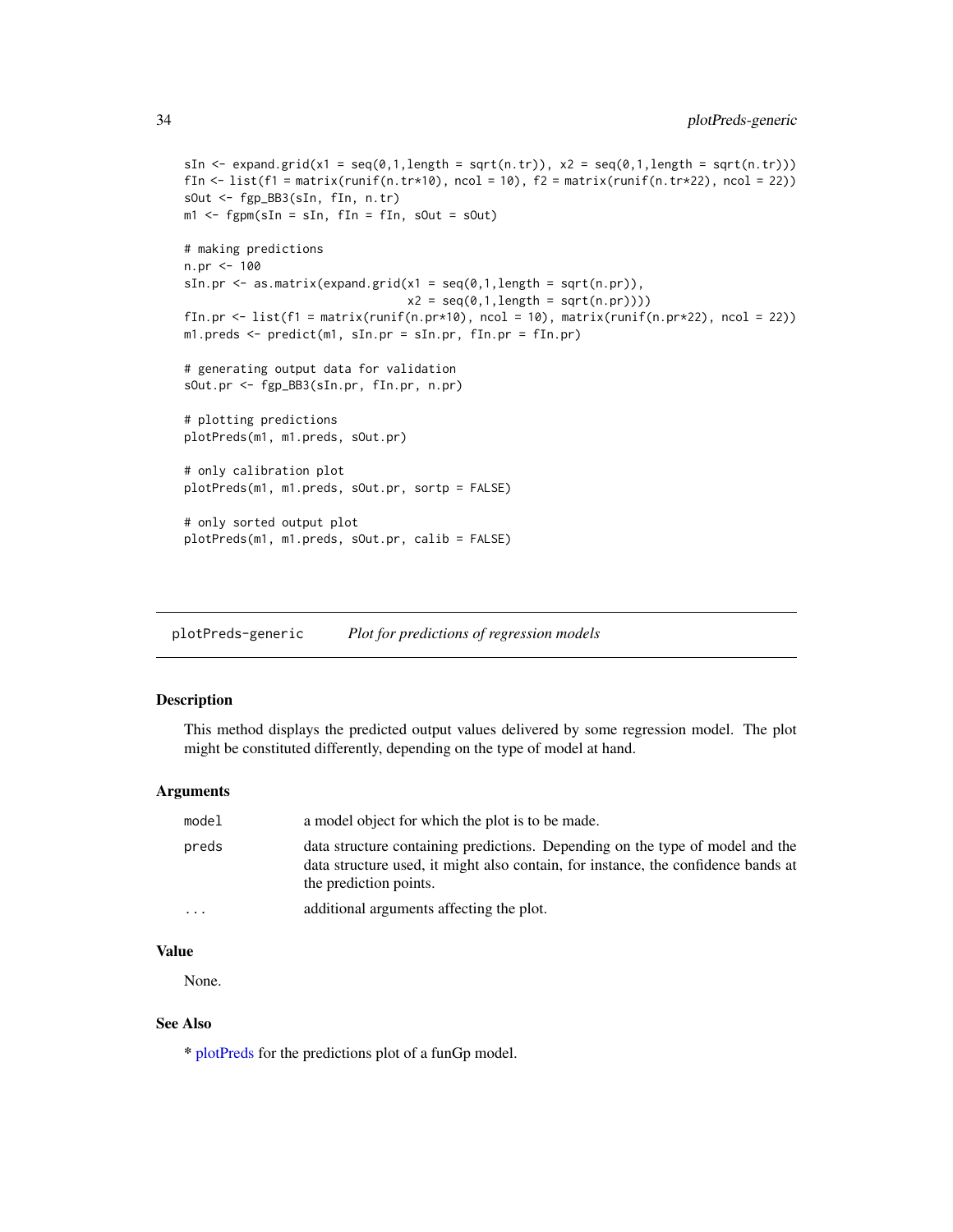#### <span id="page-34-0"></span>plotSims 35

## Examples

```
require(funGp) # a package with a plotPreds method implemented
# building the model
set.seed(100)
n.tr <- 25
sIn \le expand.grid(x1 = seq(0,1,length = sqrt(n.tr)), x2 = seq(0,1,length = sqrt(n.tr)))
fIn \leftarrow list(f1 = matrix(runif(n.tr*10), ncol = 10), f2 = matrix(runif(n.tr*22), ncol = 22))
sOut <- fgp_BB3(sIn, fIn, n.tr)
m1 <- fgpm(sIn = sIn, fIn = fIn, sOut = sOut)
# making predictions
n.pr <- 100
sIn.pr \leq as.matrix(expand.grid(x1 = seq(0,1,length = sqrt(n.pr)),
                                 x2 = seq(0,1, length = sqrt(n(pr))))fIn.pr \leftarrow list(f1 = matrix(runif(n.pr*10), ncol = 10), matrix(runif(n.pr*22), ncol = 22))
m1.preds <- predict(m1, sIn.pr = sIn.pr, fIn.pr = fIn.pr)
# plotting predictions
```

```
plotPreds(m1, preds = m1.preds)
```
<span id="page-34-1"></span>plotSims *Plot for simulations from a funGp model*

## Description

This method displays the simulated output values delivered by a funGp Gaussian process model.

## Usage

```
## S4 method for signature 'fgpm'
plotSims(model, sims, detail = "full", ...)
```
## Arguments

| model                   | a fgpm object for which the plot is to be made.                                                                                                                                                                                                                                                                                                                                                                                                                                                                                                                       |
|-------------------------|-----------------------------------------------------------------------------------------------------------------------------------------------------------------------------------------------------------------------------------------------------------------------------------------------------------------------------------------------------------------------------------------------------------------------------------------------------------------------------------------------------------------------------------------------------------------------|
| sims                    | a list containing the simulated output values. In funGp, this argument is just the<br>data structure delivered by the simulate method.                                                                                                                                                                                                                                                                                                                                                                                                                                |
| detail                  | an optional character string specifying the data elements that should be included<br>in the plot, to be chosen between "light" and "full". A <i>light</i> plot will include only<br>include the simulated values, while a a <i>full</i> plot will also include the predicted<br>mean and confidence bands at the simulation points. This argument will only be<br>used if full simulations (including the mean and confidence bands) are provided,<br>otherwise it will be dropped. See simulate for more details on the generation of<br>light and full simulations. |
| $\cdot$ $\cdot$ $\cdot$ | additional arguments affecting the display. The following typical graphics pa-<br>rameters are valid entries: xlim, ylim, xlab, ylab, main. The boolean argument<br><i>legends</i> can also be included in any of the two lists in order to control the display<br>of legends in the corresponding plot.                                                                                                                                                                                                                                                              |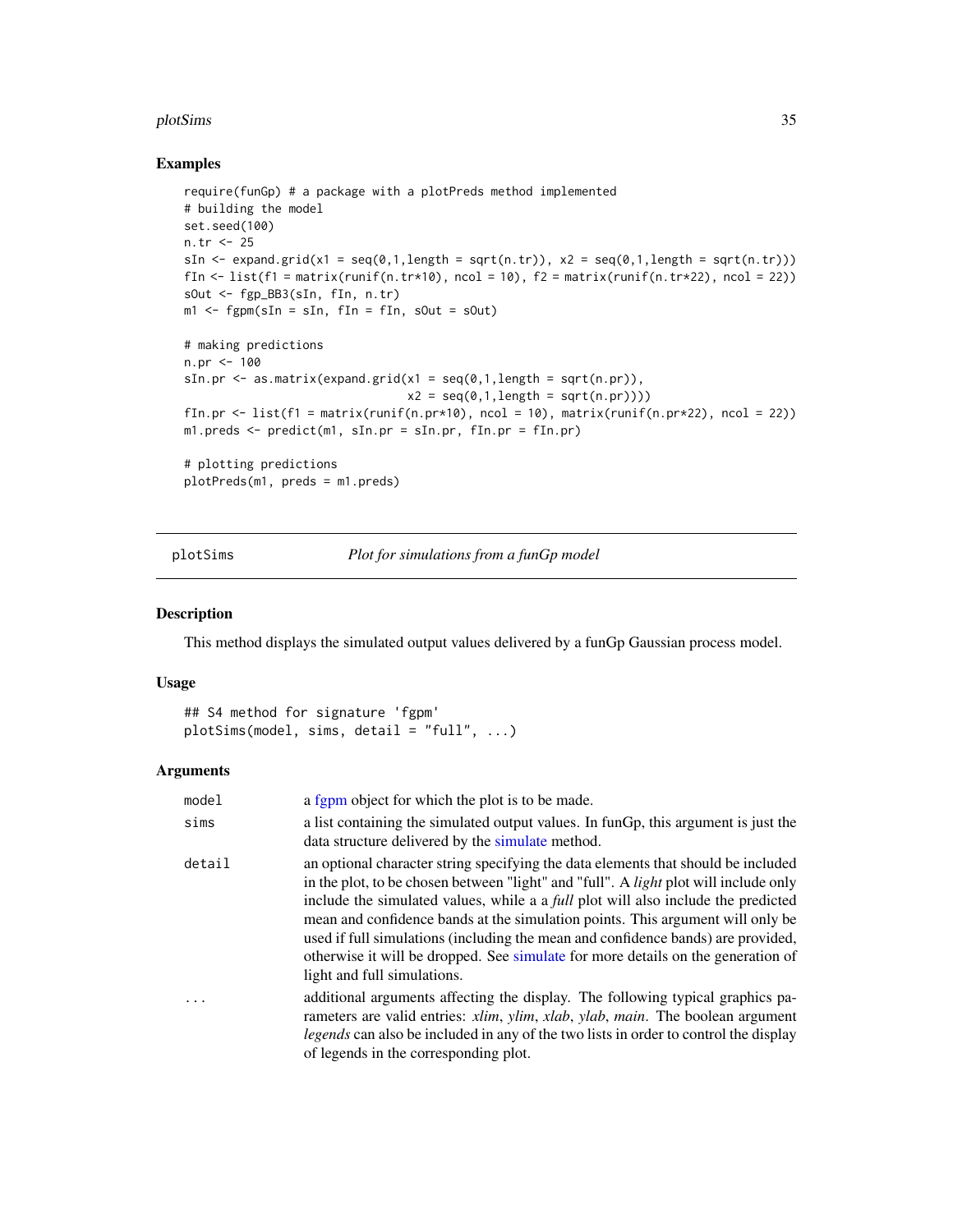#### Value

None.

#### Author(s)

José Betancourt, François Bachoc and Thierry Klein

## See Also

- \* [fgpm](#page-10-1) for the construction of funGp models;
- \* [plotLOO](#page-29-1) for model diagnostic plots;
- \* [predict](#page-39-1) for predictions based on a funGp model;
- \* [plotPreds](#page-31-1) for prediction plots.

## Examples

```
# plotting light simulations_
# building the model
set.seed(100)
n.tr <- 25
sIn \le expand.grid(x1 = seq(0,1,length = sqrt(n.tr)), x2 = seq(0,1,length = sqrt(n.tr)))
fIn \leftarrow list(f1 = matrix(runif(n.tr*10), ncol = 10), f2 = matrix(runif(n.tr*22), ncol = 22))
sOut <- fgp_BB3(sIn, fIn, n.tr)
m1 <- fgpm(sIn = sIn, fIn = fIn, sOut = sOut)
# making light simulations
n.sm <-100sIn.sm \leq as.matrix(expand.grid(x1 = seq(0,1,length = sqrt(n.sm)),
                                 x2 = seq(0,1, length = sqrt(n, sm)))fIn.sm \le list(f1 = matrix(runif(n.sm*10), ncol = 10), matrix(runif(n.sm*22), ncol = 22))
m1.sims < -simulate(m1, nsim = 10, sIn.sm = sIn.sm, fin.sm = fIn.sm)# plotting light simulations
plotSims(m1, m1.sims)
# plotting full simulations_
# building the model
set.seed(100)
n.tr <- 25
sIn \leq expand.grid(x1 = seq(0,1,length = sqrt(n.tr)), x2 = seq(0,1,length = sqrt(n.tr)))
fIn \leftarrow list(f1 = matrix(runif(n.tr*10), ncol = 10), f2 = matrix(runif(n.tr*22), ncol = 22))
sOut <- fgp_BB3(sIn, fIn, n.tr)
m1 <- fgpm(sIn = sIn, fIn = fIn, sOut = sOut)
# making full simulations
n.sm <- 100
sIn.sm \leq as.matrix(expand.grid(x1 = seq(0,1,length = sqrt(n.sm)),
                                 x2 = seq(0,1, length = sqrt(n, sm)))fIn.sm \le list(f1 = matrix(runif(n.sm*10), ncol = 10), matrix(runif(n.sm*22), ncol = 22))
m1.sims <- simulate(m1, nsim = 10, sIn.sm = sIn.sm, fIn.sm = fIn.sm, detail = "full")
```
<span id="page-35-0"></span>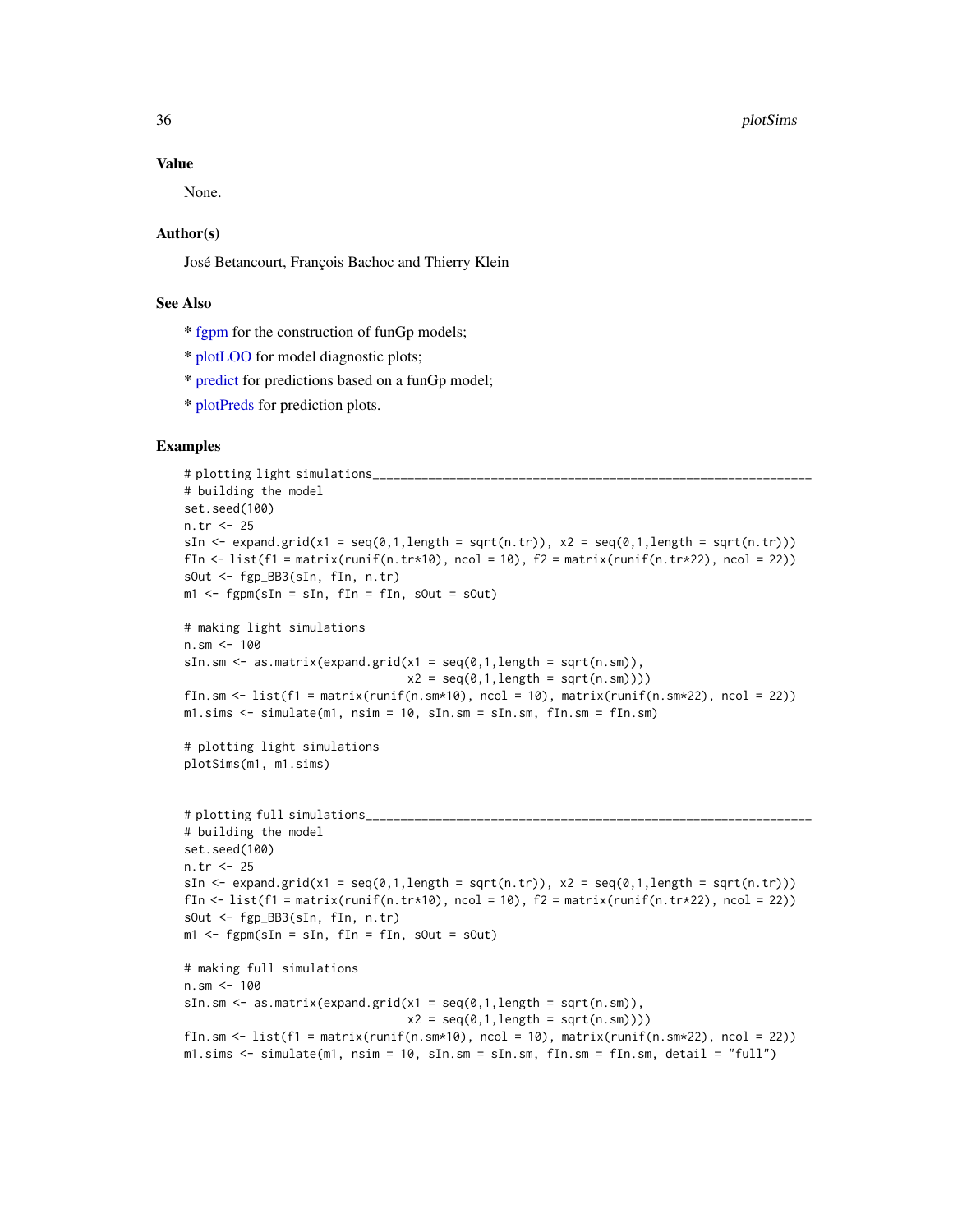## <span id="page-36-0"></span>plotSims-generic 37

```
# plotting full simulations in full mode
plotSims(m1, m1.sims)
# plotting full simulations in light mode
plotSims(m1, m1.sims, detail = "light")
```
plotSims-generic *Plot for simulations of random processes*

## Description

This method displays the simulated output values delivered by some random process model. The plot might be constituted differently, depending on the type of model at hand.

#### Arguments

| model     | a model object for which the plot is to be made.                                                                                                                                                     |
|-----------|------------------------------------------------------------------------------------------------------------------------------------------------------------------------------------------------------|
| sims      | data structure containing simulations Depending on the type of model and the<br>data structure used, it might also contain, for instance, the mean and confidence<br>bands at the simulation points. |
| $\ddotsc$ | additional arguments affecting the plot.                                                                                                                                                             |

## Value

None.

## See Also

\* [plotSims](#page-34-1) for the simulations plot of a funGp model.

## Examples

```
require(funGp) # a package with a plotSims method implemented
# building the model
set.seed(100)
n.tr <- 25
sIn \le expand.grid(x1 = seq(0,1,length = sqrt(n.tr)), x2 = seq(0,1,length = sqrt(n.tr)))
fIn \leftarrow list(f1 = matrix(runif(n.tr*10), ncol = 10), f2 = matrix(runif(n.tr*22), ncol = 22))
sOut <- fgp_BB3(sIn, fIn, n.tr)
m1 <- fgpm(sIn = sIn, fIn = fIn, sOut = sOut)
# making simulations
n.sm <- 100
sIn.sm \leq as.matrix(expand.grid(x1 = seq(0,1,length = sqrt(n.sm)),
                                 x2 = seq(0, 1, length = sqrt(n, sm)))fIn.sm \le list(f1 = matrix(runif(n.sm*10), ncol = 10), matrix(runif(n.sm*22), ncol = 22))
m1.sims < -simulate(m1, nsim = 10, sIn.sm = sIn.sm, fIn.sm = fIn.sm)
```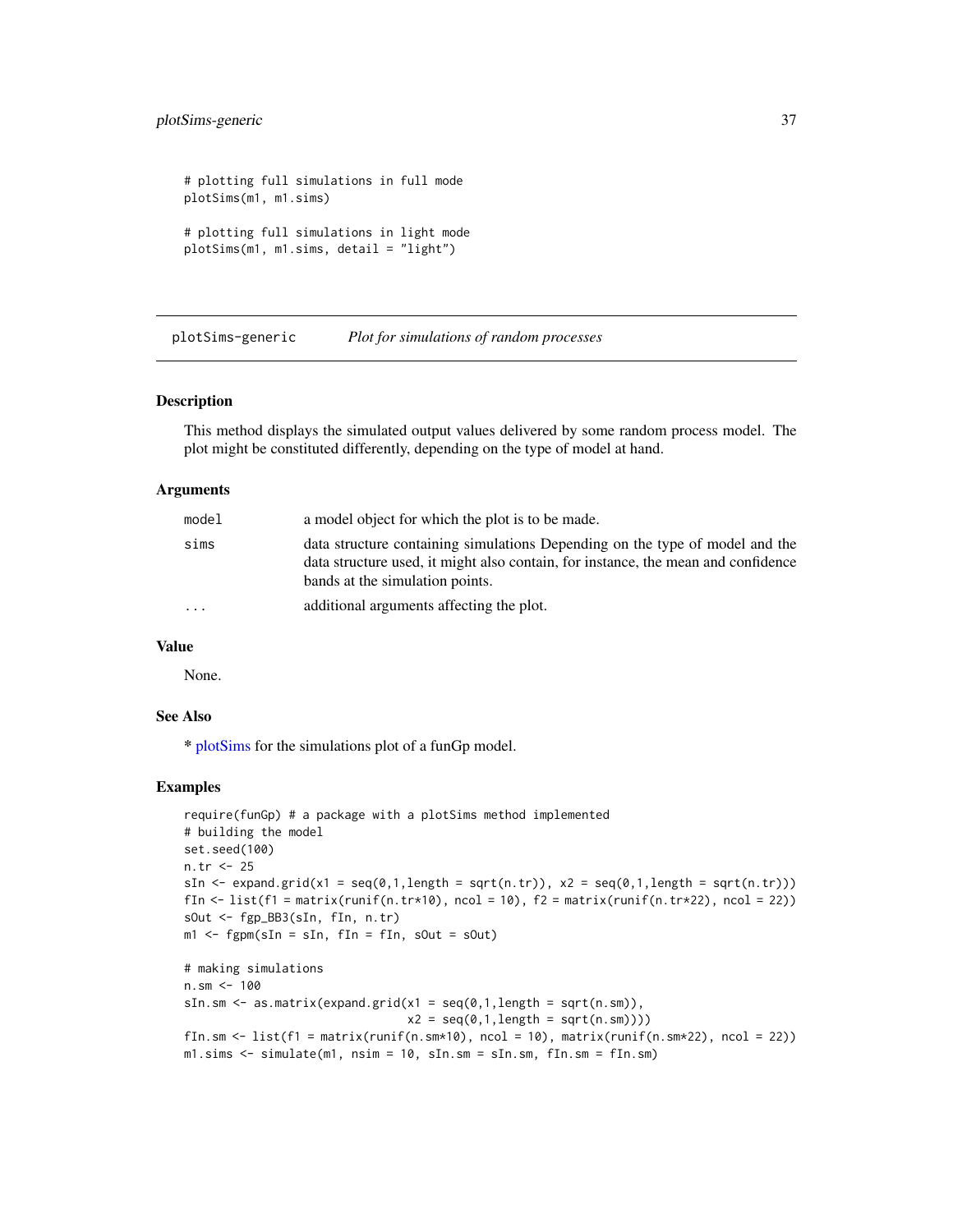<span id="page-37-0"></span># plotting simulations plotSims(m1, m1.sims)

## <span id="page-37-1"></span>plotX *Diagnostic plots for funGp factory output*

## Description

This method provides two plots for assessing the quality of the output delivered by the model selection algorithm in the [fgpm\\_factory](#page-17-1) function. The first one is a calibration plot similar to the one offered for [fgpm](#page-16-1) objects by the [plotLOO](#page-29-1) function. This plot allows to validate the absolute quality of the selected model. The second one displays the performance statistic of all the models successfully evaluated by the model selection algorithm. This provides a notion of the relative quality of the selected model with respect to the other models that can be made using the same data.

## Usage

```
## S4 method for signature 'Xfgpm'
plotX(x_model, calib = TRUE, fitp = TRUE, ...)
```
## Arguments

| x.model | an object of class Xfgpm containing the output of the model selection algorithm<br>in fgpm_factory.                                                                                                                                                                                                                                                                                                                                                                                                                                                                                                                                                |
|---------|----------------------------------------------------------------------------------------------------------------------------------------------------------------------------------------------------------------------------------------------------------------------------------------------------------------------------------------------------------------------------------------------------------------------------------------------------------------------------------------------------------------------------------------------------------------------------------------------------------------------------------------------------|
| calib   | a boolean indicating whether the calibration plot of the selected model should<br>be included in the display. Default is TRUE.                                                                                                                                                                                                                                                                                                                                                                                                                                                                                                                     |
| fitp    | a boolean indicating whether scatter plot of the quality of all explored models<br>should be included in the display. Default is TRUE.                                                                                                                                                                                                                                                                                                                                                                                                                                                                                                             |
|         | additional arguments affecting the display. Since this method allows to generate<br>two plots from a single function call, the extra arguments for each plot should be<br>included in a list. For the calibration plot, the list should be called <i>calib.gpars</i> .<br>For the plot of the fitness of explored models, the list should be called <i>fitp.gpars.</i><br>The following typical graphics parameters are valid entries of both lists: xlim,<br><i>ylim, xlab, ylab, main.</i> The boolean argument legends can also be included in<br>any of the two lists in order to control the display of legends in the corresponding<br>plot. |

## Value

None.

## Author(s)

José Betancourt, François Bachoc and Thierry Klein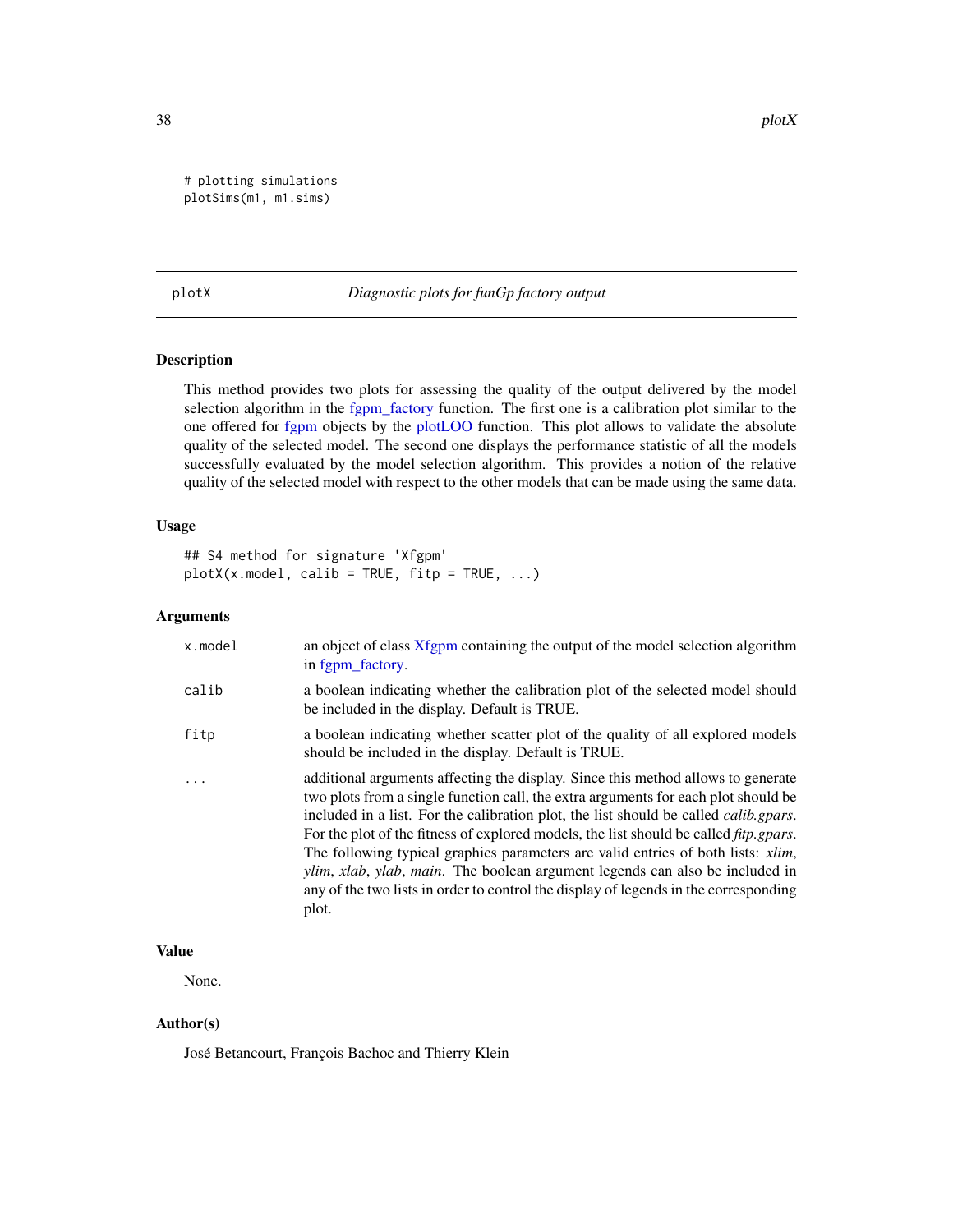## <span id="page-38-0"></span>plotX-generic 39

## References

Betancourt, J., Bachoc, F., Klein, T., and Gamboa, F. (2020), Technical Report: "Ant Colony Based Model Selection for Functional-Input Gaussian Process Regression. Ref. B3D-WP3.2". *RISCOPE project*. [\[HAL\]](https://hal.archives-ouvertes.fr/hal-02532713)

Betancourt, J., Bachoc, F., and Klein, T. (2020), R Package Manual: "Gaussian Process Regression for Scalar and Functional Inputs with funGp - The in-depth tour". *RISCOPE project*. [\[HAL\]](https://hal.archives-ouvertes.fr/hal-02536624)

## See Also

\* [fgpm\\_factory](#page-17-1) for structural optimization of funGp models;

\* [plotEvol](#page-27-1) for a plot on the evolution of the model selection algorithm in fgpm\_factory.

#### Examples

```
# generating input and output data
set.seed(100)
n.tr < - 2^5sIn \le expand.grid(x1 = seq(0,1,length = n.tr^(1/5)), x2 = seq(0,1,length = n.tr^(1/5)),
                    x3 = \text{seq}(0,1, \text{length} = n.\text{tr}^*(1/5)), x4 = \text{seq}(0,1, \text{length} = n.\text{tr}^*(1/5)),x5 = seq(0, 1, length = n.tr^(1/5)))fIn \leftarrow list(f1 = matrix(runif(n.tr*10), ncol = 10), f2 = matrix(runif(n.tr*22), ncol = 22))
sOut <- fgp_BB7(sIn, fIn, n.tr)
# optimizing the model structure with fgpm_factory (~5 seconds)
xm <- fgpm_factory(sIn = sIn, fIn = fIn, sOut = sOut)
# assessing the quality of the model - absolute and w.r.t. the other explored models
plotX(xm)
# customizing some graphical parameters
plotX(xm, calib.gpars = list(xlim = c(800, 1000), ylim = c(600, 1200)),fitp.gpars = list(main = "Relative quality", legends = FALSE))
```
plotX-generic *Diagnostic plot for quality-enhanced models*

## **Description**

This method provides plots for assessing the quality of regression models whose structure have been somehow optimized for predictability.

#### **Arguments**

| x.model                 | an object containing the model for which the quality plot is to be made. |
|-------------------------|--------------------------------------------------------------------------|
| $\cdot$ $\cdot$ $\cdot$ | additional arguments affecting the plot.                                 |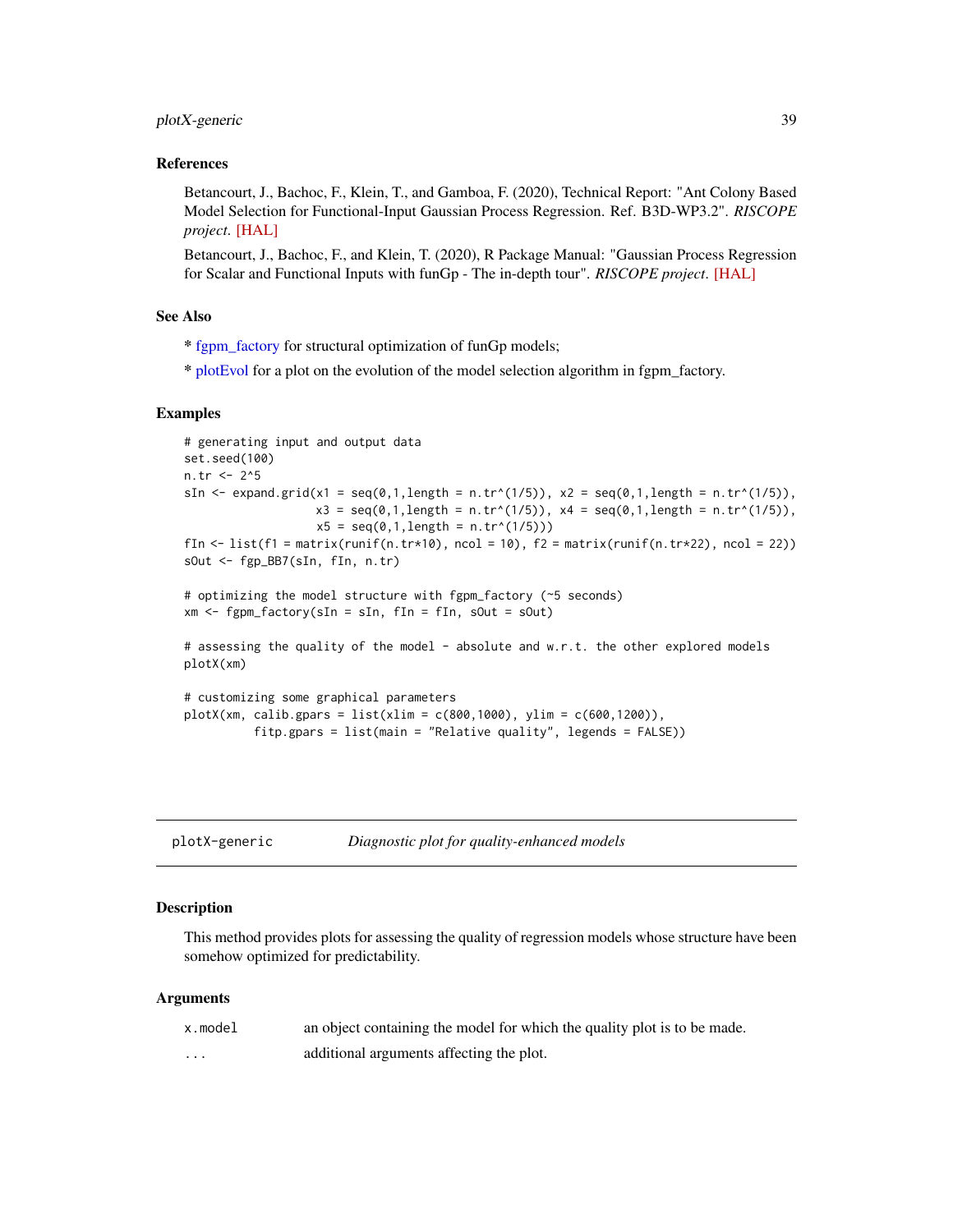40 predict the set of the set of the set of the set of the set of the set of the set of the set of the set of the set of the set of the set of the set of the set of the set of the set of the set of the set of the set of th

#### Value

None.

## See Also

\* [plotX](#page-37-1) for the diagnostic plot of a quality-enhanced funGp model.

## Examples

require(funGp) # a package with a plotX method implemented

```
# generating input and output data
set.seed(100)
n.tr <- 2^5
sIn <- expand.grid(x1 = seq(0,1,length = n.tr^(1/5)), x2 = seq(0,1,length = n.tr^(1/5)),
                   x3 = seq(0,1, length = n.tr^(1/5)), x4 = seq(0,1, length = n.tr^(1/5)),x5 = seq(0, 1, length = n.tr^(1/5)))fIn \leftarrow list(f1 = matrix(runif(n.tr*10), ncol = 10), f2 = matrix(runif(n.tr*22), ncol = 22))
sOut <- fgp_BB7(sIn, fIn, n.tr)
```
# optimizing the model structure with fgpm\_factory (~5 seconds)  $xm \leq fgpm_factory(sIn = sIn, fin = fin, sOut = sOut)$ 

# assessing the quality of the model - absolute and w.r.t. the other explored models plotX(xm)

<span id="page-39-1"></span>predict *Prediction from a funGp Gaussian process model*

#### Description

This method enables prediction based on a funGp Gaussian process model, at any given set of points. Check [fgpm](#page-10-1) for information on how to create funGp models.

## Usage

```
predict(object, ...)
## S4 method for signature 'fgpm'
predict(object, sIn.pr = NULL, fIn.pr = NULL, detail = "light", ...)
```
## Arguments

| object                  | an object of class fgpm corresponding to the funGp model that should be used |
|-------------------------|------------------------------------------------------------------------------|
|                         | to predict the output.                                                       |
| $\cdot$ $\cdot$ $\cdot$ | not used.                                                                    |

<span id="page-39-0"></span>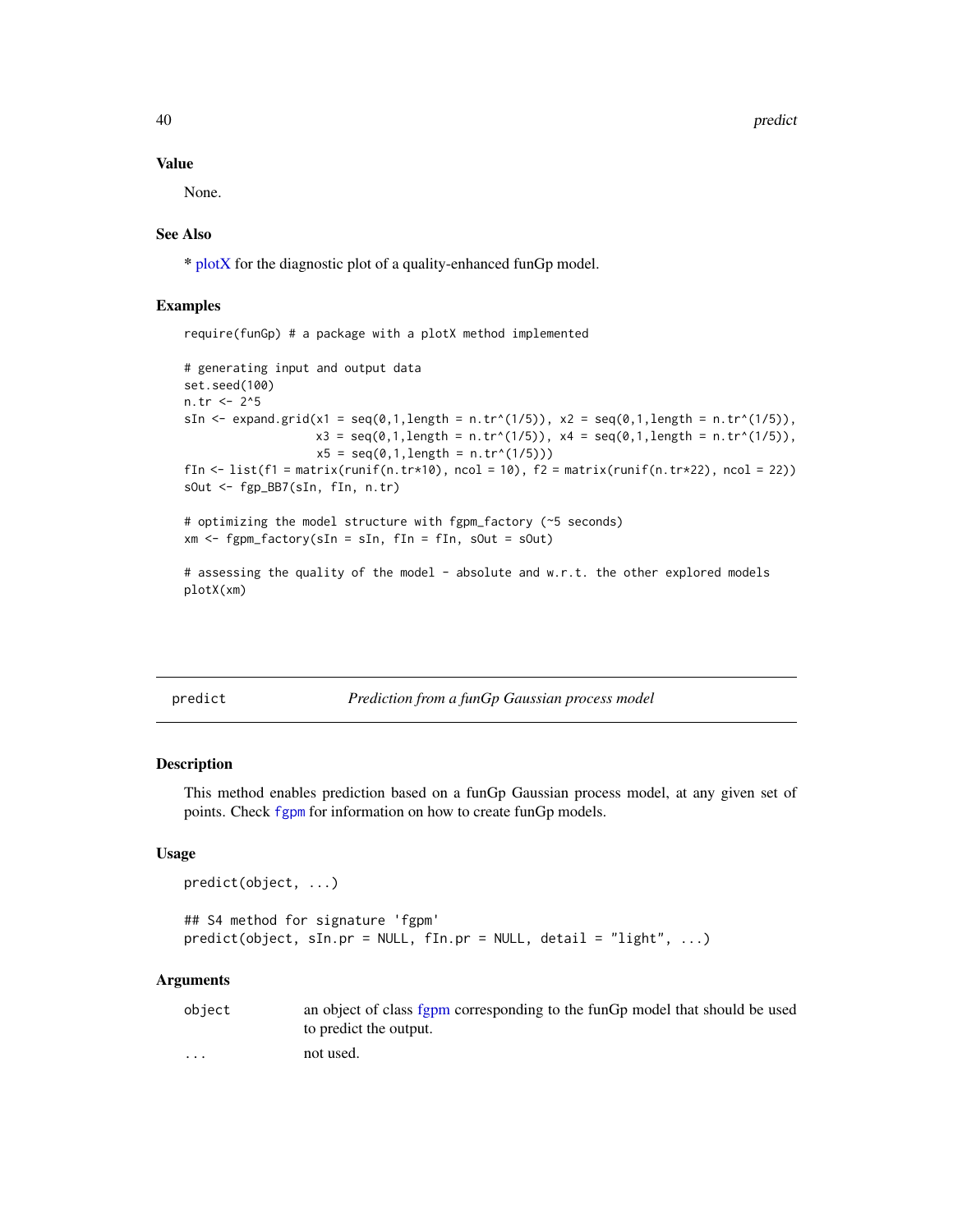#### <span id="page-40-0"></span>predict the contract of the contract of the contract of the contract of the contract of the contract of the contract of the contract of the contract of the contract of the contract of the contract of the contract of the co

| sIn.pr | an optional matrix of scalar input coordinates at which the output values should<br>be predicted. Each column is interpreted as a scalar input variable and each<br>row as a coordinate. Either scalar input coordinates (sIn.pr), functional input<br>coordinates (fIn.pr), or both must be provided.                                                                                                                                                                                                                            |
|--------|-----------------------------------------------------------------------------------------------------------------------------------------------------------------------------------------------------------------------------------------------------------------------------------------------------------------------------------------------------------------------------------------------------------------------------------------------------------------------------------------------------------------------------------|
| fin.pr | an optional list of functional input coordinates at which the output values should<br>be predicted. Each element of the list is interpreted as a functional input variable.<br>Every functional input variable should be provided as a matrix with one curve<br>per row. Either scalar input coordinates (sIn.pr), functional input coordinates<br>(fIn.pr), or both must be provided.                                                                                                                                            |
| detail | an optional character string specifying the extent of information that should be<br>delivered by the method, to be chosen between "light" and "full". <i>Light</i> predic-<br>tions produce a list including the predicted mean, standard deviation and limits<br>of the 95% confidence intervals at the prediction points. Full predictions pro-<br>duce the same information as light ones, in addition to the training-prediction<br>cross-covariance matrix and the prediction auto-covariance matrix. Default is<br>"light". |

## Value

An object of class "list" containing the data structures linked to predictions. For *light* predictions, the list will include the mean, standard deviation and limits of the 95% confidence intervals at the prediction points. For *full* predictions, it will include the same information, plus the trainingprediction cross-covariance matrix and the prediction auto-covariance matrix.

## Author(s)

José Betancourt, François Bachoc and Thierry Klein

## See Also

- \* [plotPreds](#page-31-1) for the predictions plot of a funGp model;
- \* [simulate](#page-43-1) for simulations based on a funGp model;
- \* [plotSims](#page-34-1) for the simulations plot of a funGp model.

## Examples

```
# light predictions_
# building the model
set.seed(100)
n.tr <- 25
sIn \leq expand.grid(x1 = seq(0,1,length = sqrt(n.tr)), x2 = seq(0,1,length = sqrt(n.tr)))
fIn \text{K} = \text{list}(f_1 = \text{matrix}(\text{runit}_0, \text{tr} \cdot \text{10}), \text{ncol} = 10), f_2 = \text{matrix}(\text{runit}_0, \text{tr} \cdot \text{22}), \text{ncol} = 22)sOut <- fgp_BB3(sIn, fIn, n.tr)
m1 <- fgpm(sIn = sIn, fIn = fIn, sOut = sOut)
# generating input data for prediction
n.pr <- 100
sIn.pr \leq as.matrix(expand.grid(x1 = seq(0,1,length = sqrt(n.pr)),
                                       x2 = seq(0,1, length = sqrt(n.pr))))
```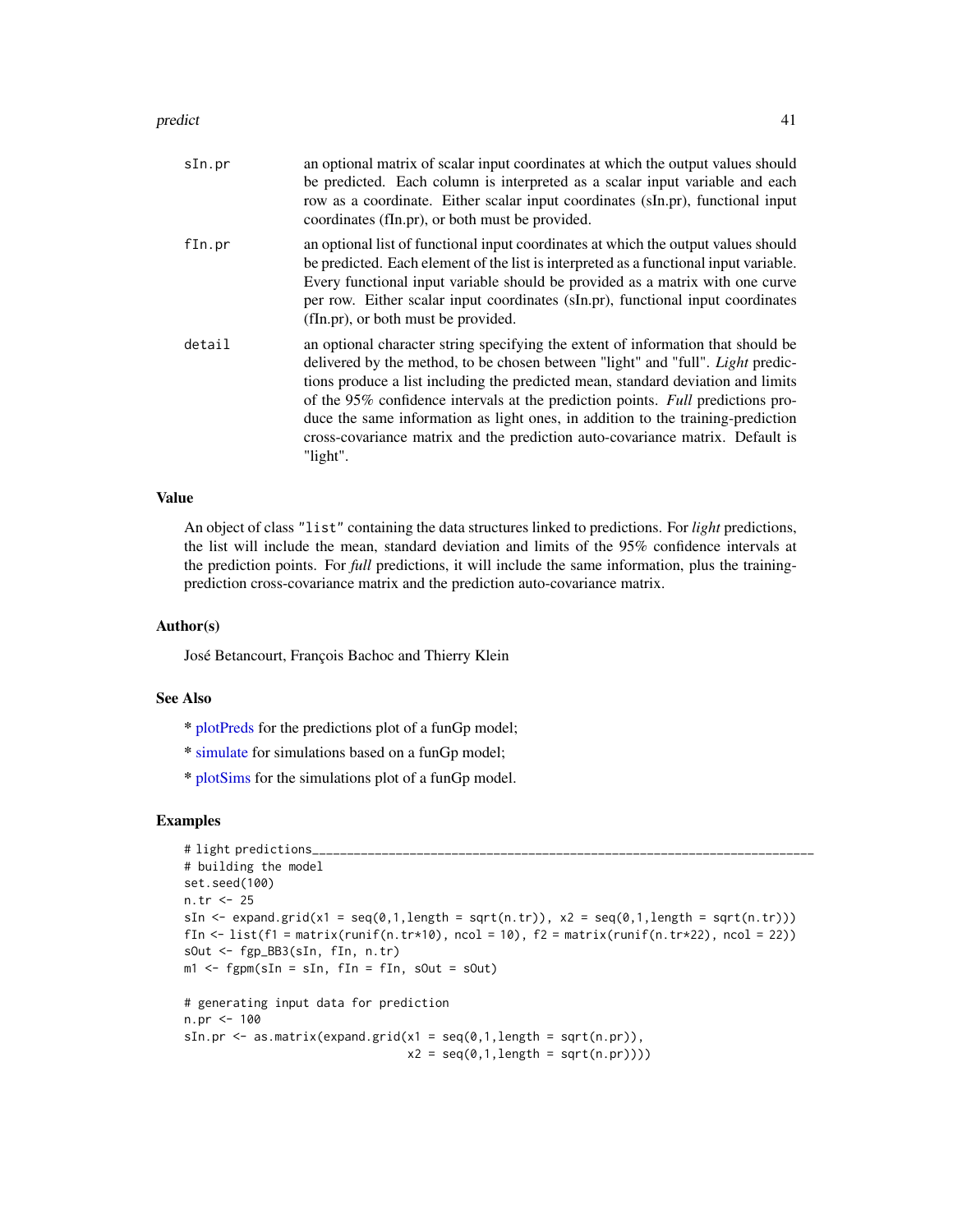```
fIn.pr \le list(f1 = matrix(runif(n.pr*10), ncol = 10), matrix(runif(n.pr*22), ncol = 22))
# making predictions
m1.preds <- predict(m1, sIn.pr = sIn.pr, fIn.pr = fIn.pr)
# checking content of the list
summary(m1.preds)
# ~R output:~
# Length Class Mode
# mean 100 -none- numeric
# sd 100 -none- numeric
# lower95 100 -none- numeric
# upper95 100 -none- numeric
# plotting predictions
plotPreds(m1, preds = m1.preds)
# comparison against true output_____________
# building the model
set.seed(100)
n.tr <- 25
sIn \leq expand.grid(x1 = seq(0,1,length = sqrt(n.tr)), x2 = seq(0,1,length = sqrt(n.tr)))
fIn \leftarrow list(f1 = matrix(runif(n.tr*10), ncol = 10), f2 = matrix(runif(n.tr*22), ncol = 22))
sOut <- fgp_BB3(sIn, fIn, n.tr)
m1 <- fgpm(sIn = sIn, fIn = fIn, sOut = sOut)
# making predictions
n.pr <- 100
sIn.pr \leftarrow as.matrix(expand.grid(x1 = seq(0,1, length = sqrt(n.pr)),x2 = seq(0,1, length = sqrt(n.pr))))fIn.pr \le list(f1 = matrix(runif(n.pr*10), ncol = 10), matrix(runif(n.pr*22), ncol = 22))
m1.preds <- predict(m1, sIn.pr = sIn.pr, fIn.pr = fIn.pr)
# generating output data for validation
sOut.pr <- fgp_BB3(sIn.pr, fIn.pr, n.pr)
# plotting predictions along with true output values
plotPreds(m1, m1.preds, sOut.pr)
# full predictions_
# building the model
set.seed(100)
n.tr <- 25
sIn \leq expand.grid(x1 = seq(0,1,length = sqrt(n.tr)), x2 = seq(0,1,length = sqrt(n.tr)))
fIn \text{lt}-\text{list}(\text{f1} = \text{matrix}(\text{runit}(\text{n}.\text{tr}*\text{10}), \text{ncol} = 10), \text{f2} = \text{matrix}(\text{runit}(\text{n}.\text{tr}*\text{22}), \text{ncol} = 22))sOut <- fgp_BB3(sIn, fIn, n.tr)
m1 <- fgpm(sIn = sIn, fIn = fIn, sOut = sOut)
# making full predictions
n.pr <- 100
```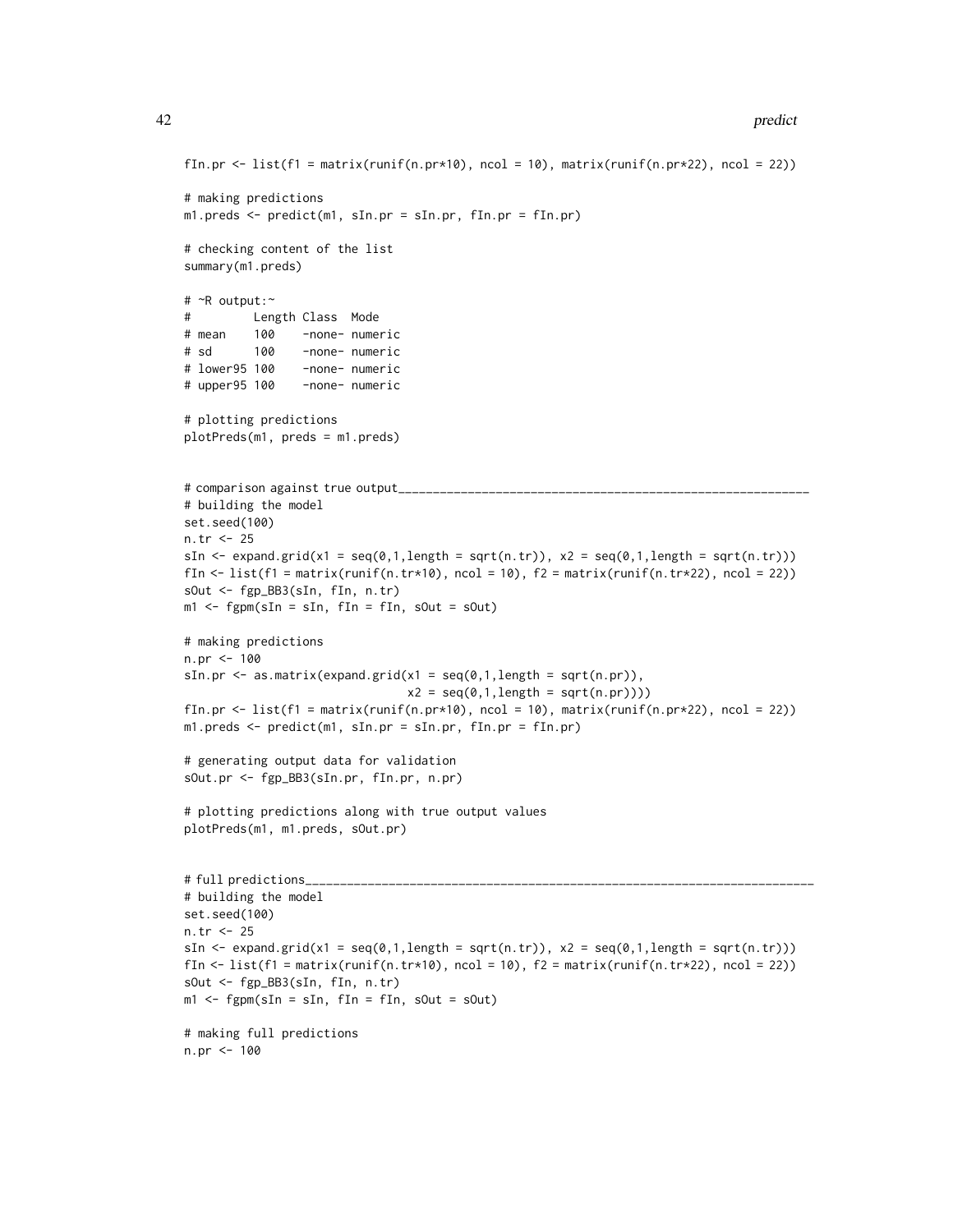<span id="page-42-0"></span> $s$ how  $43$ 

```
sIn.pr \leq as.matrix(expand.grid(x1 = seq(0,1,length = sqrt(n.pr)),
                              x2 = seq(0, 1, length = sqrt(n, pr))))fIn.pr \leftarrow list(f1 = matrix(runif(n.pr*10), ncol = 10), matrix(runif(n.pr*22), ncol = 22))
m1.preds_f <- predict(m1, sIn.pr = sIn.pr, fIn.pr = fIn.pr, detail = "full")
# checking content of the list
summary(m1.preds_f)
# ~R output:~
# Length Class Mode
# mean 100 -none- numeric
# sd 100 -none- numeric
# K.tp 2500 -none- numeric
# K.pp 10000 -none- numeric
# lower95 100 -none- numeric
# upper95 100 -none- numeric
# plotting predictions
plotPreds(m1, preds = m1.preds)
```
show *Printing methods for the funGp package*

## Description

This set of method enables printing of the main objects defined in the funGp package. That corresponds to [fgpm,](#page-16-1) [fgpKern,](#page-10-2) [fgpProj,](#page-25-1) and [Xfgpm](#page-49-1) objects, representing funGp models, data structures related to the kernel of the model, data structures related to projection of inputs, and structures related to structural optimization of the model, respectively.

## Usage

```
## S4 method for signature 'fgpKern'
show(object)
## S4 method for signature 'fgpProj'
show(object)
## S4 method for signature 'fgpm'
show(object)
## S4 method for signature 'Xfgpm'
show(object)
```
## Arguments

object either a [fgpm,](#page-16-1) [fgpKern,](#page-10-2) [fgpProj,](#page-25-1) or [Xfgpm](#page-49-1) object.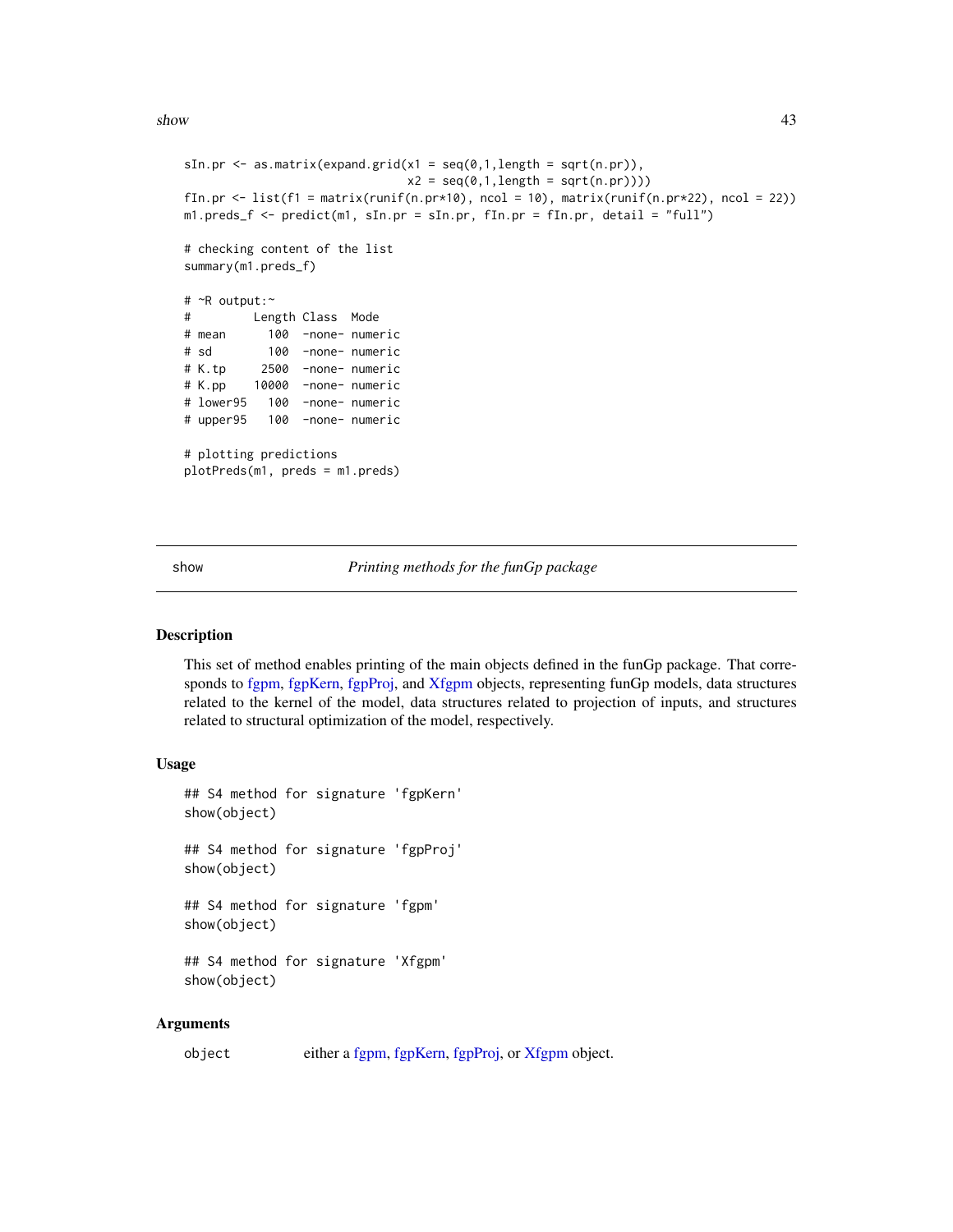<span id="page-43-0"></span>44 simulate the state of the state of the state of the state of the state of the state of the state of the state of the state of the state of the state of the state of the state of the state of the state of the state of th

## Author(s)

José Betancourt, François Bachoc and Thierry Klein

<span id="page-43-1"></span>simulate *Random sampling from a funGp Gaussian process model*

## Description

This method enables simulation of Gaussian process values at any given set of points based on a pre-built funGp model. Check [fgpm](#page-10-1) for information on how to create funGp models.

## Usage

```
simulate(object, nsim = 1, seed = NULL, ...)## S4 method for signature 'fgpm'
simulate(
 object,
 nsim = 1,
 seed = NULL,
 sIn.sm = NULL,
 fIn.sm = NULL,
 nugget.m = 0,detail = "light",
  ...
)
```
## Arguments

| object   | an object of class fgpm corresponding to the funGp model from which simula-<br>tions must be performed.                                                                                                                                                                                                                                                                                    |
|----------|--------------------------------------------------------------------------------------------------------------------------------------------------------------------------------------------------------------------------------------------------------------------------------------------------------------------------------------------------------------------------------------------|
| nsim     | an optional integer indicating the number of samples to produce. Default is 1.                                                                                                                                                                                                                                                                                                             |
| seed     | an optional value interpreted as an integer, that will be used as argument of<br>set. seed just before simulating the response values.                                                                                                                                                                                                                                                     |
| $\cdots$ | not used.                                                                                                                                                                                                                                                                                                                                                                                  |
| sIn.sm   | an optional matrix of scalar input coordinates at which the output values should<br>be simulated. Each column is interpreted as a scalar input variable and each<br>row as a coordinate. Either scalar input coordinates (sIn.sm), functional input<br>coordinates (fIn.sm), or both must be provided.                                                                                     |
| fIn.sm   | an optional list of functional input coordinates at which the output values should<br>be simulated. Each element of the list is interpreted as a functional input vari-<br>able. Every functional input variable should be provided as a matrix with one<br>curve per row. Either scalar input coordinates (sIn.sm), functional input coordi-<br>nates (fIn.sm), or both must be provided. |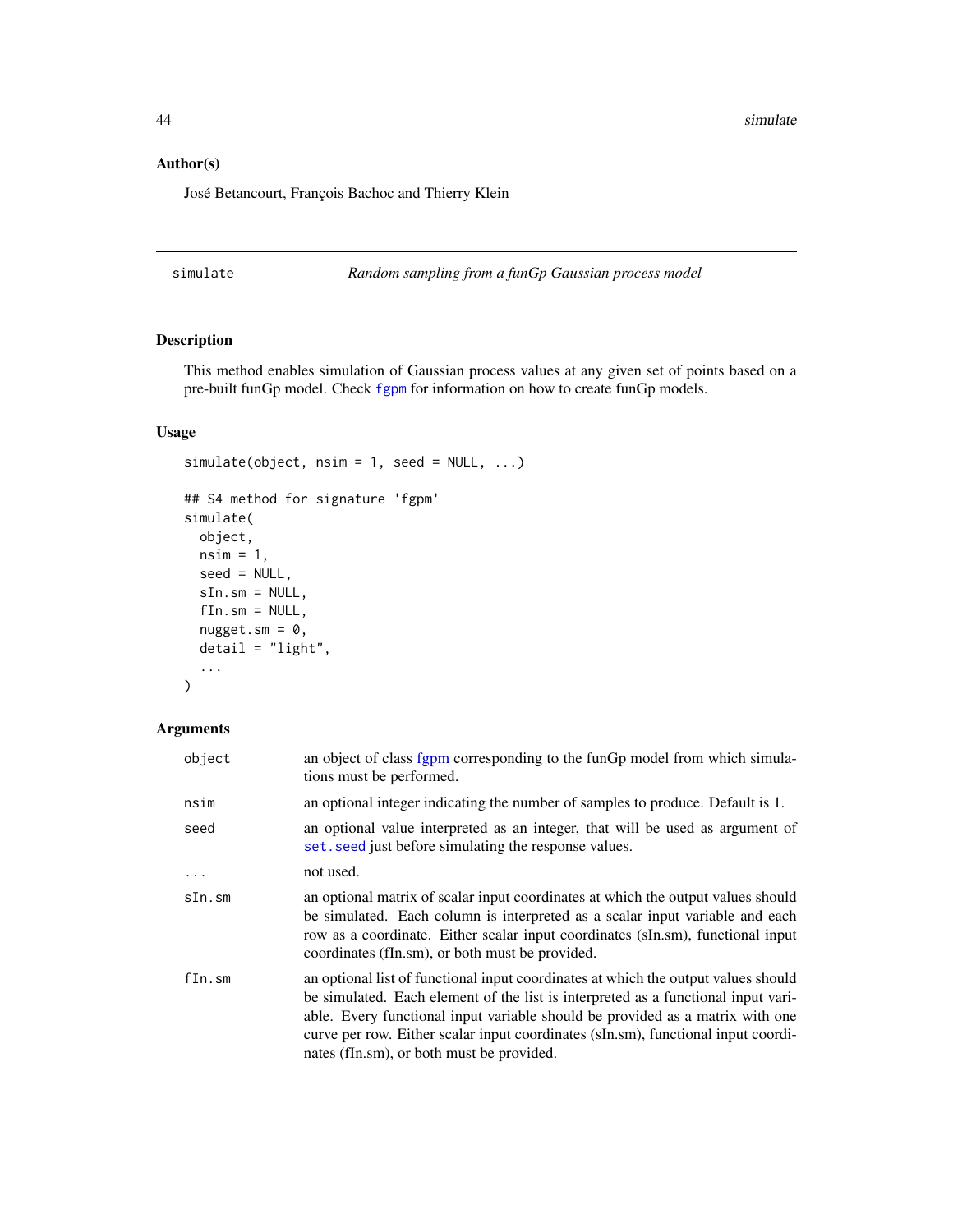#### <span id="page-44-0"></span>simulate 45

| nugget.sm | an optional number corresponding to a numerical nugget effect. If provided,<br>this number is added to the main diagonal of the simulation covariance matrix<br>in order to prevent numerical instabilities during Cholesky decomposition. A<br>small number in the order of 1e-8 is often enough. Default is 0.                                                                                                                                                                                                |
|-----------|-----------------------------------------------------------------------------------------------------------------------------------------------------------------------------------------------------------------------------------------------------------------------------------------------------------------------------------------------------------------------------------------------------------------------------------------------------------------------------------------------------------------|
| detail    | an optional character string specifying the extent of information that should be<br>delivered by the method, to be chosen between "light" and "full". <i>Light</i> sim-<br>ulations produce a matrix of simulated output values, with as many rows as<br>requested random samples. Full simulations produce a list with the matrix of<br>simulated output values, along with the predicted mean, standard deviation and<br>limits of the 95% confidence intervals at the simulation points. Default is "light". |

## Value

An object containing the data structures linked to simulations. For *light* simulations, the output will be a matrix with of simulated output values, with as many rows as requested random samples. For *full* simulations, the output will be a list with the matrix of simulated output values, along with the predicted mean, standard deviation and limits of the 95% confidence intervals at the simulation points.

## Author(s)

José Betancourt, François Bachoc and Thierry Klein

## See Also

- \* [plotSims](#page-34-1) for the simulations plot of a funGp model;
- \* [predict](#page-39-1) for predictions based on a funGp model;
- \* [plotPreds](#page-31-1) for the predictions plot of a funGp model.

## Examples

```
# light simulations
# building the model
set.seed(100)
n.tr <- 25
sIn \leq expand.grid(x1 = seq(0,1,length = sqrt(n.tr)), x2 = seq(0,1,length = sqrt(n.tr)))
fIn \text{K} = \text{list}(f_1 = \text{matrix}(\text{runit}_0, \text{tr} \cdot \text{10}), \text{ncol} = 10), f_2 = \text{matrix}(\text{runit}_0, \text{tr} \cdot \text{22}), \text{ncol} = 22)sOut <- fgp_BB3(sIn, fIn, n.tr)
m1 <- fgpm(sIn = sIn, fIn = fIn, sOut = sOut)
# generating input data for simulation
n.sm \leq -100sIn.sm \leq as.matrix(expand.grid(x1 = seq(0,1,length = sqrt(n.sm)),
                                     x2 = seq(0, 1, length = sqrt(n, sm)))fIn.sm \le list(f1 = matrix(runif(n.sm*10), ncol = 10), matrix(runif(n.sm*22), ncol = 22))
# making light simulations
m1.sims_l <- simulate(m1, nsim = 10, sIn.sm = sIn.sm, fIn.sm = fIn.sm)
# plotting light simulations
```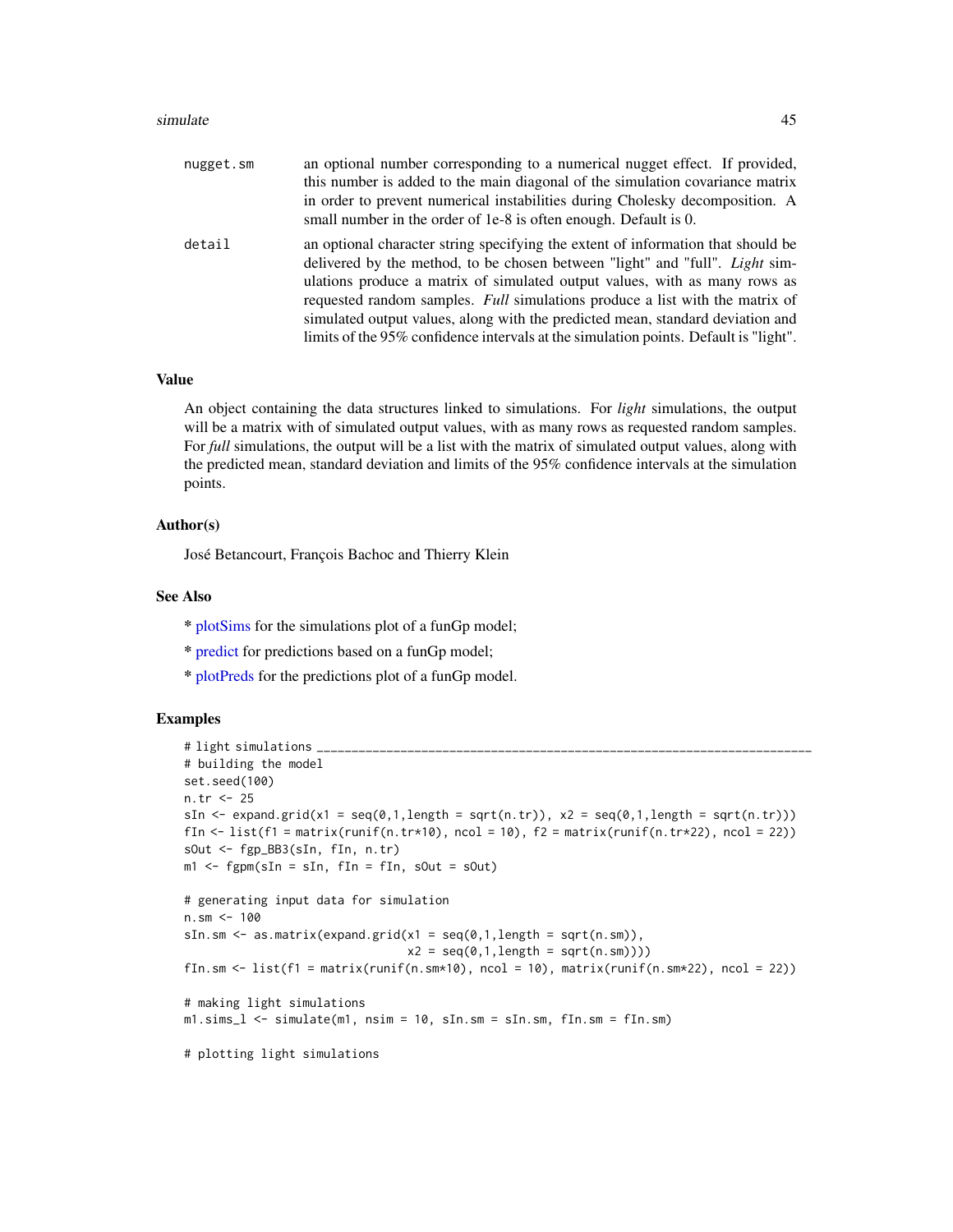```
plotSims(m1, m1.sims_l)
# full simulations
# building the model
set.seed(100)
n.tr <- 25
sIn \le expand.grid(x1 = seq(0,1,length = sqrt(n.tr)), x2 = seq(0,1,length = sqrt(n.tr)))
fIn \leftarrow list(f1 = matrix(runif(n.tr*10), ncol = 10), f2 = matrix(runif(n.tr*22), ncol = 22))
sOut <- fgp_BB3(sIn, fIn, n.tr)
m1 <- fgpm(sIn = sIn, fIn = fIn, sOut = sOut)
# making full simulations
m1.sims_f <- simulate(m1, nsim = 10, sIn.sm = sIn.sm, fIn.sm = fIn.sm, detail = "full")
# checking content of the list
summary(m1.sims_f)
# ~R output:~
# Length Class Mode
# sims 1000 -none- numeric
# mean 100 -none- numeric
# sd 100 -none- numeric
# lower95 100 -none- numeric
# upper95 100 -none- numeric
# plotting full simulations in full mode
plotSims(m1, m1.sims_f)
# plotting full simulations in light mode
plotSims(m1, m1.sims_f, detail = "light")
```
<span id="page-45-1"></span>update *Easy update of funGp funGp Gaussian process models*

#### Description

This method enables the update of data or hyperparameters of a funGp Gaussian process model. It corresponds to an object of the class [fgpm.](#page-16-1) The method allows addition, subtraction and substitution of data points, as well as substitution and re-estimation of hyperparameters.

## Usage

```
update(object, ...)
## S4 method for signature 'fgpm'
update(
  object,
  sIn.nw = NULL,
```
<span id="page-45-0"></span>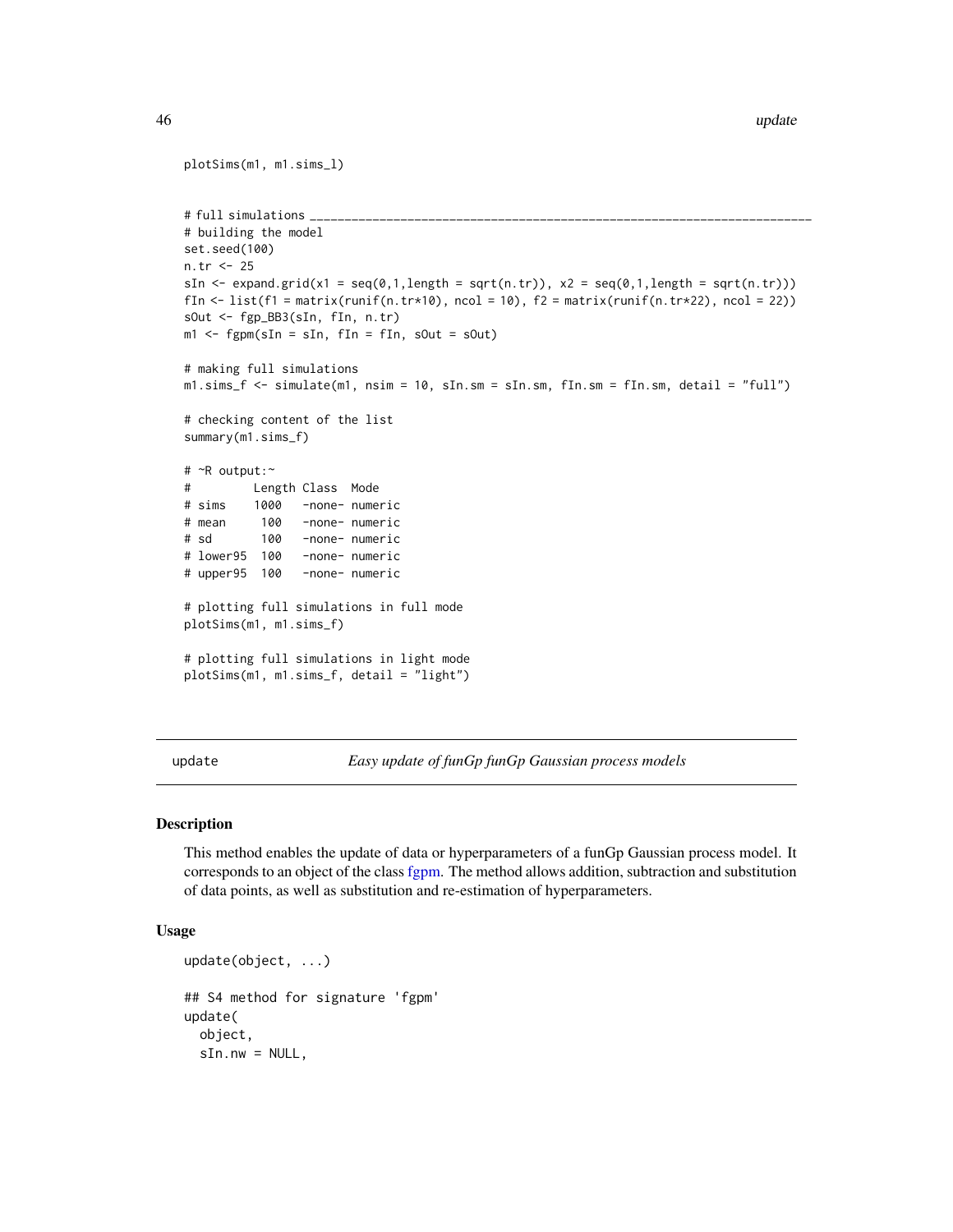update and the set of the set of the set of the set of the set of the set of the set of the set of the set of the set of the set of the set of the set of the set of the set of the set of the set of the set of the set of th

| $fin.nw = NULL,$     |
|----------------------|
| $sOut.nw = NULL$ ,   |
| $sIn.sb = NULL,$     |
| $fin.sb = NULL,$     |
| $sOut.sh = NULL$ ,   |
| $ind.sh = NULL,$     |
| $ind.d1 = NULL,$     |
| $var.sh = NULL$ ,    |
| $ls\_s.sb = NULL$    |
| $ls_f.sh = NULL,$    |
| $var.re = FALSE$ .   |
| $ls\_s.re = FALSE$ , |
| $ls_f.re = FALSE,$   |
|                      |

 $\lambda$ 

## Arguments

| object     | an object of class fgpm corresponding to the funGp model to update.                                                                                                                                     |
|------------|---------------------------------------------------------------------------------------------------------------------------------------------------------------------------------------------------------|
|            | not used.                                                                                                                                                                                               |
| sIn.nw     | an optional matrix of scalar input values to be added to the model. Each column<br>must match an input variable and each row a scalar coordinate.                                                       |
| fin.nw     | an optional list of functional input values to be added to the model. Each element<br>of the list must be a matrix containing to the set of curves corresponding to one<br>functional input.            |
| sOut.nw    | an optional vector (or 1-column matrix) containing the values of the scalar out-<br>put at the new input points.                                                                                        |
| $sIn.$ sb  | an optional matrix of scalar input values to be used as substitutes of other scalar<br>input values already stored in the model. Each column must match an input<br>variable and each row a coordinate. |
| $fin$ .sb  | an optional list of functional input values to be added to the model. Each element<br>of the list must be a matrix containing to the set of curves corresponding to one<br>functional input.            |
| sOut.sb    | an optional vector (or 1-column matrix) containing the values of the scalar out-<br>put at the substituting input points.                                                                               |
| ind.sb     | an optional numeric array indicating the indices of the input and output points<br>stored in the model, that should be replaced by the values specified through<br>sIn.sb, fIn.sb and/or, sOut.sb.      |
| ind.dl     | an optional numeric array indicating the indices of the input and output points<br>stored in the model that should be deleted.                                                                          |
| var.sb     | an optional number indicating the value that should be used to substitute the<br>current variance parameter of the model.                                                                               |
| $ls$ _s.sb | an optional numerical array indicating the values that should be used to substi-<br>tute the current length-scale parameters for the scalar inputs of the model.                                        |
| $ls_f.sh$  | an optional numerical array indicating the values that should be used to substi-<br>tute the current length-scale parameters for the functional inputs of the model.                                    |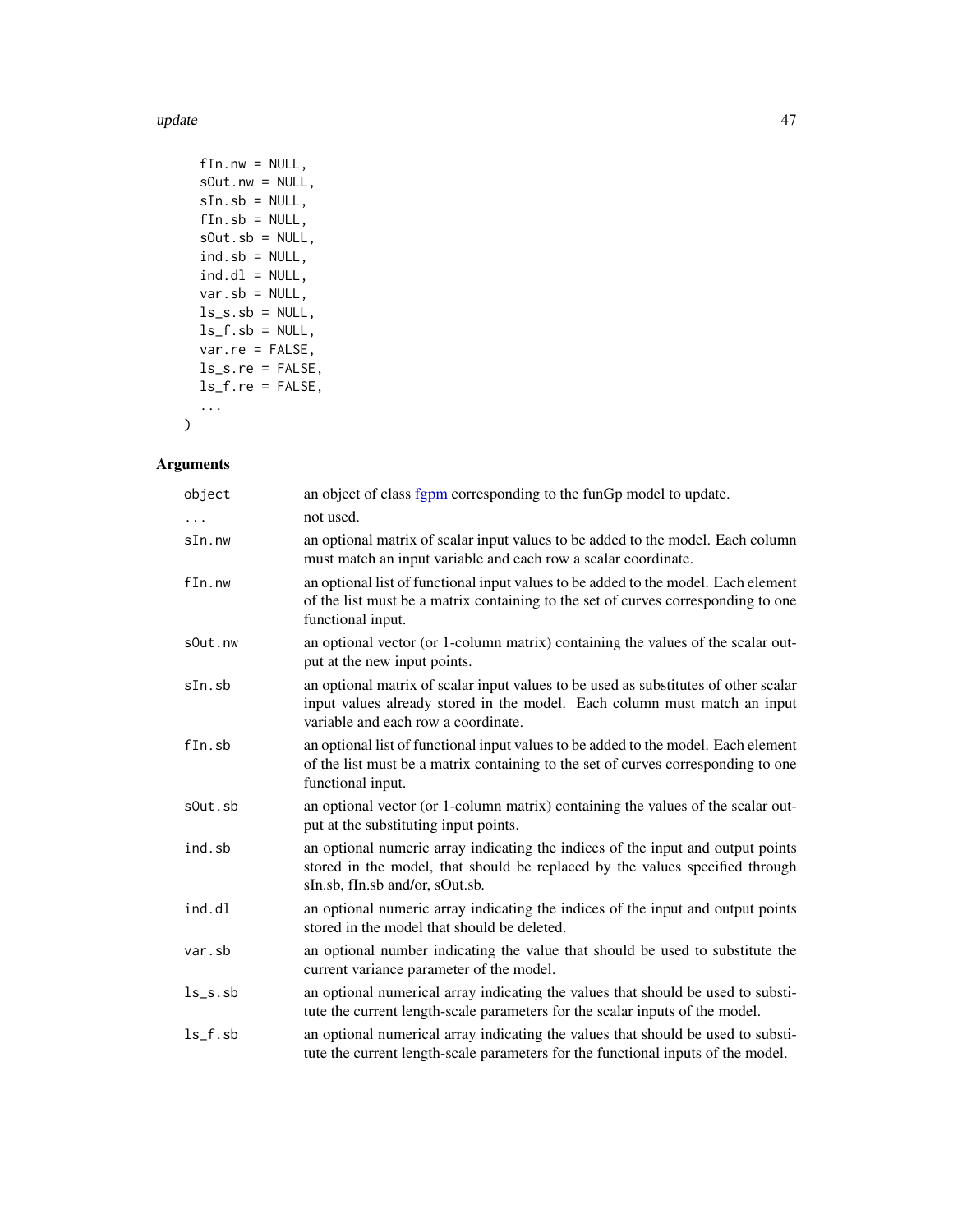| var.re  | an optional boolean indicating whether the variance parameter should be re-<br>estimated. Default is FALSE.                                |
|---------|--------------------------------------------------------------------------------------------------------------------------------------------|
| ls s.re | an optional boolean indicating whether the length-scale parameters of the scalar<br>inputs should be re-estimated. Default is FALSE.       |
| ls f.re | an optional boolean indicating whether the length-scale parameters of the func-<br>tional inputs should be re-estimated. Default is FALSE. |

## Details

The arguments listed above enable the completion of the following updating tasks:

- Deletion of data points: ind.dl;
- Addition of data points: sIn.nw, fIn.nw, sOut.nw;
- Substitution of data points: sIn.sb, fIn.sb, sOut.sb, ind.sb;
- Substitution of hyperparameters: var.sb, ls\_s.sb, ls\_f.sb;
- Re-estimation of hyperparameters: var.re, ls\_s.re, ls\_f.re.

All the arguments listed above are optional since any of these tasks can be requested without need to request any of the other tasks. In fact, even most of the arguments can be used even if the other arguments related to the same task are not. For instance, the re-estimation of the variance can be requested via var.re without requiring re-estimation of the scalar or functional length-scale parameters. The only two exceptions are: (i) for data addition, the new output sOut.nw should always be provided and the new input points should correspond to the set of variables already stored in the [fgpm](#page-16-1) object passed for update; and (ii) for data substitution, the argument ind.sb is always mandatory.

## Conflicting task combinations:

- Data points deletion and substitution;
- Substitution and re-estimation of the same hyperparameter.

Note that the parameters of the model will not be updated after modifying the model unless explicitly requested through the var.re, ls\_s.re and ls\_f.re arguments. If, for instance, some points are added to the model without requesting parameters re-estimation, the new data will be included in the training-training and training-prediction covariance matrices, but the hyperparameters will not be updated. This allows to make updates in the data that might help to improve predictions, without the immediate need to perform a training procedure that could be time consuming. At any later time, the user is allowed to request the re-estimation of the hyperparameters, which will make the model be fully up to date.

## Value

An object of class [fgpm](#page-16-1) representing the updated funGp model.

## Author(s)

José Betancourt, François Bachoc and Thierry Klein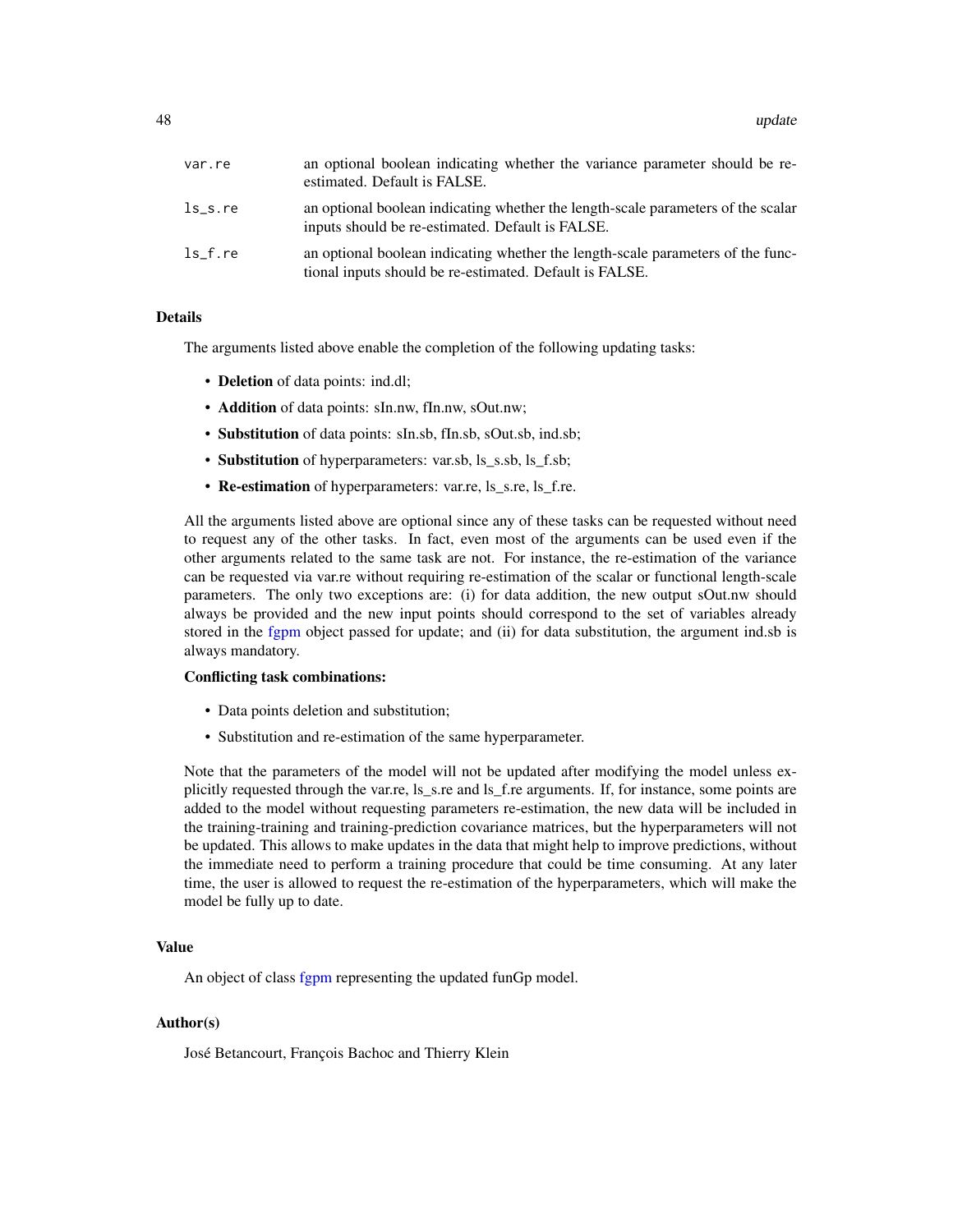#### <span id="page-48-0"></span>update and the set of the set of the set of the set of the set of the set of the set of the set of the set of the set of the set of the set of the set of the set of the set of the set of the set of the set of the set of th

## See Also

- \* [fgpm](#page-10-1) for creation of a funGp model;
- \* [predict](#page-39-1) for predictions based on a funGp model;
- \* [simulate](#page-43-1) for simulations based on a funGp model;

## Examples

```
# deletion and addition of data points_
# building the model
set.seed(100)
n.tr <- 25
sIn \leq expand.grid(x1 = seq(0,1,length = sqrt(n.tr)), x2 = seq(0,1,length = sqrt(n.tr)))
fIn \leftarrow list(f1 = matrix(runif(n.tr*10), ncol = 10), f2 = matrix(runif(n.tr*22), ncol = 22))
sOut <- fgp_BB3(sIn, fIn, n.tr)
m1 <- fgpm(sIn = sIn, fIn = fIn, sOut = sOut)
# deleting two points
ind.dl \leq sample(1:m1@n.tot, 2)
m1up < - update(m1, ind.dl = ind.dl)
# adding five points
n.nw < -5sIn.nw \leq matrix(runif(n.nw \star m1@ds), nrow = n.nw)
fIn.nw \le list(f1 = matrix(runif(n.nw*10), ncol = 10), f2 = matrix(runif(n.nw*22), ncol = 22))
sOut.nw <- fgp_BB3(sIn.nw, fIn.nw, n.nw)
m1up \leq update(m1, sIn.nw = sIn.nw, fIn.nw = fIn.nw, sOut.nw = sOut.nw)
# substitution of data points_
# building the model
set.seed(100)
n.tr <- 25
sIn \leq expand.grid(x1 = seq(0,1,length = sqrt(n.tr)), x2 = seq(0,1,length = sqrt(n.tr)))
fIn \leftarrow list(f1 = matrix(runif(n.tr*10), ncol = 10), f2 = matrix(runif(n.tr*22), ncol = 22))
sOut <- fgp_BB3(sIn, fIn, n.tr)
m1 <- fgpm(sIn = sIn, fIn = fIn, sOut = sOut)
# generating substituting input data for updating
n.sb <-2sIn.sb \leq matrix(runif(n.sb \star m1@ds), nrow = n.sb)
fIn.sb <- list(f1 = matrix(runif(n.sb*10), ncol = 10), f2 = matrix(runif(n.sb*22), ncol = 22))
# generating substituting output data for updating
sOut.sb <- fgp_BB3(sIn.sb, fIn.sb, n.sb)
# generating indices for substitution
ind.sb \leq sample(1:(m1@n.tot), n.sb)
# updating all, the scalar inputs, functional inputs and the output
mlup \le - update(m1, sIn.sb = sIn.sb, fIn.sb = fIn.sb, sOut.sb = sOut.sb, ind.sb = ind.sb)
```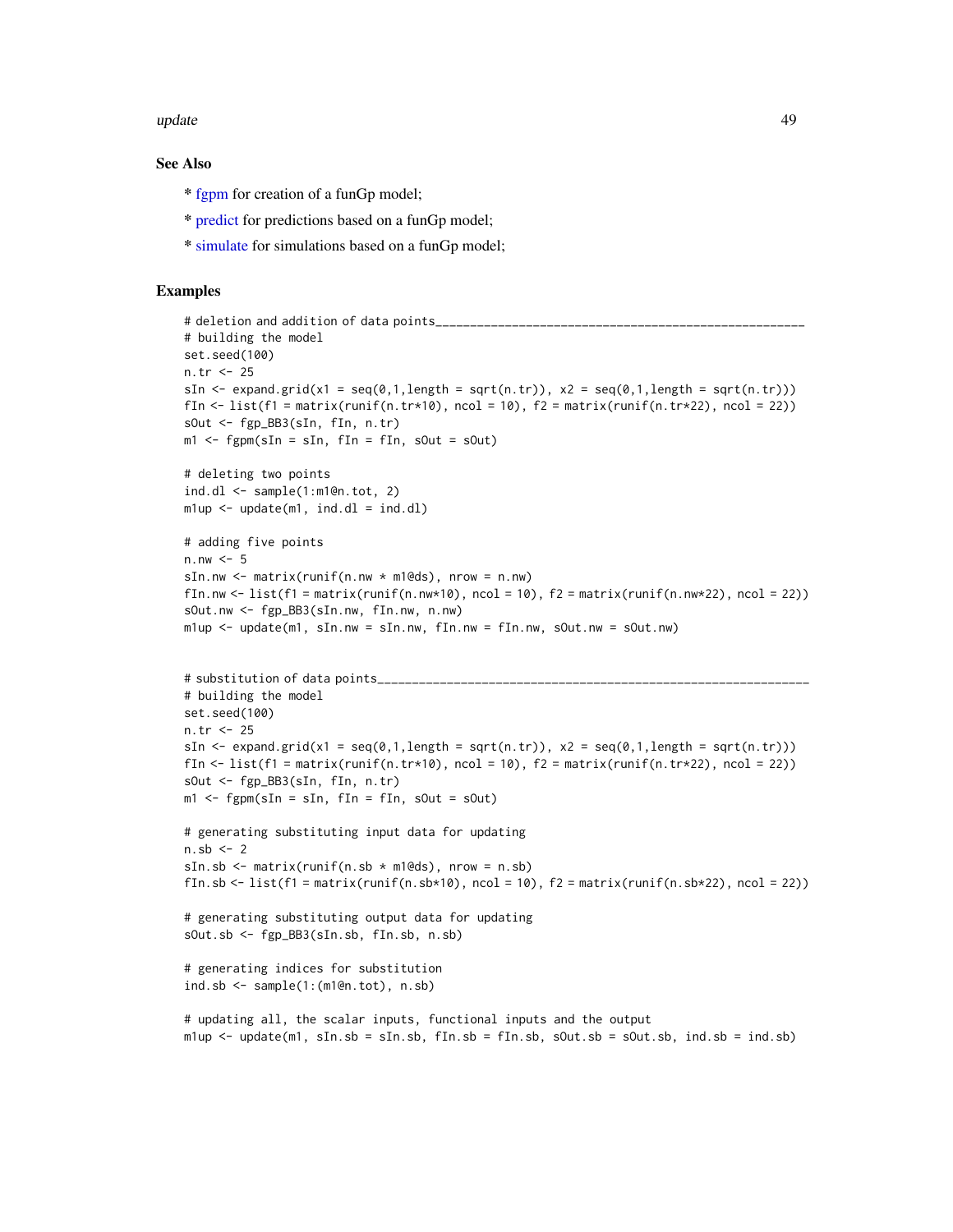```
# updating only some of the data structures
m1up1 \le- update(m1, sIn.sb = sIn.sb, ind.sb = ind.sb) # only the scalar inputs
mlup2 < - update(m1, sOut.sb = sOut.sb, ind.sb = ind.sb) # only the output
m1up3 <- update(m1, sIn.sb = sIn.sb, sOut.sb = sOut.sb, ind.sb = ind.sb) # the scalar inputs
                                                                           # and the output
# substitution of hyperparameters_
# building the model
set.seed(100)
n.tr <- 25
sIn \le expand.grid(x1 = seq(0,1,length = sqrt(n.tr)), x2 = seq(0,1,length = sqrt(n.tr)))
fIn \text{K} list(f1 = matrix(runif(n.tr*10), ncol = 10), f2 = matrix(runif(n.tr*22), ncol = 22))
sOut <- fgp_BB3(sIn, fIn, n.tr)
m1 <- fgpm(sIn = sIn, fIn = fIn, sOut = sOut)
# defining hyperparameters for substitution
var.sb <-3ls<sub>-</sub>s.sb <- c(2.44, 1.15)
ls_f.sb \leftarrow c(5.83, 4.12)# updating the model
m1up \leftarrow update(m1, var.sh = var.sh, ls_s.sh = ls_s.sh, ls_f.sh = ls_f.sh)# re-estimation of hyperparameters_________________
# building the model
set.seed(100)
n.tr <- 25
sIn \le expand.grid(x1 = seq(0,1,length = sqrt(n.tr)), x2 = seq(0,1,length = sqrt(n.tr)))
fIn \leftarrow list(f1 = matrix(runif(n.tr*10), ncol = 10), f2 = matrix(runif(n.tr*22), ncol = 22))
sOut <- fgp_BB3(sIn, fIn, n.tr)
m1 <- fgpm(sIn = sIn, fIn = fIn, sOut = sOut)
# re-estimating the hyperparameters
mlup <- update(m1, var.re = TRUE) # only the variance
m1up <- update(m1, ls_s.re = TRUE) # only the scalar length-scale parameters
m1up <- update(m1, ls_s.re = TRUE, ls_f.re = TRUE) # all length-scale parameters
m1up <- update(m1, var.re = TRUE, ls_s.re = TRUE, ls_f.re = TRUE) # all hyperparameters
```
<span id="page-49-1"></span>Xfgpm-class *S4 class for funGp model selection data structures*

#### Description

This is the formal representation of the assembly of data structures delivered by the model selection routines in the [funGp package.](#page-2-1) Gaussian process models are useful statistical tools in the modeling of complex input-output relationships. An Xfgpm object contains the trace of an optimization process, conducted to build Gaussian process models of outstanding performance.

<span id="page-49-0"></span>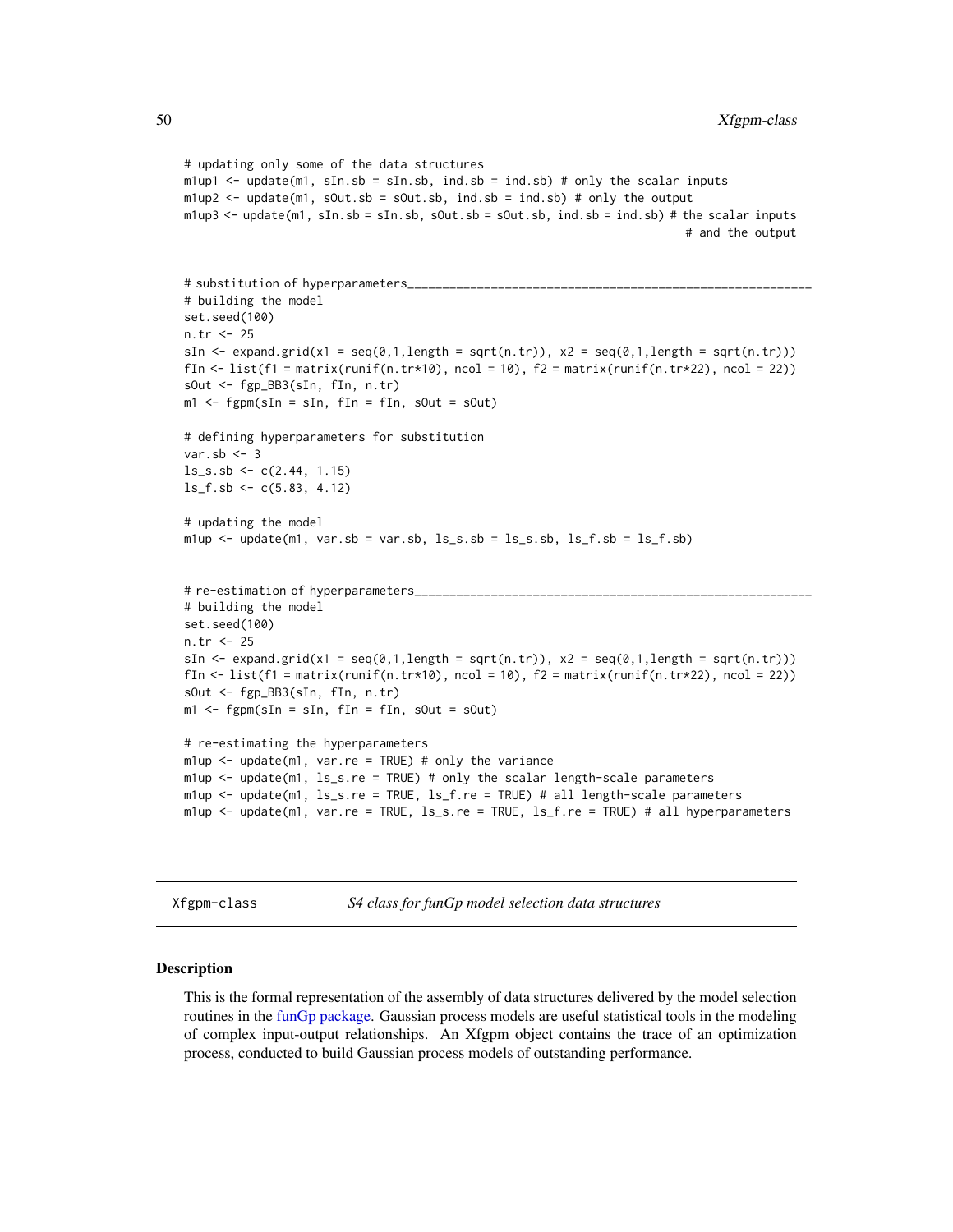#### <span id="page-50-0"></span>Xfgpm-class 51

## • Main methods

[fgpm\\_factory:](#page-17-1) structural optimization of funGp models

#### • Plotters

[plotX:](#page-37-1) diagnostic plots for a fgpm\_factory optimization and the selected model [plotEvol:](#page-27-1) plot of the evolution of the model selection algorithm in funGp

#### Slots

factoryCall Object of class ["factoryCall"](#page-9-1). User call reminder.

- model Object of class ["fgpm"](#page-16-1). Model selected by the heuristic structural optimization algorithm.
- stat Object of class "character". Performance measure optimized to select the model. To be set from "Q2loocv", "Q2hout".
- fitness Object of class "numeric". Value of the performance measure for the selected model.
- structure Object of class "data.frame". Structural configuration of the selected model.
- log.success Object of class ["antsLog"](#page-3-1). Record of models successfully evaluated during the structural optimization. It contains the structural configuration both in data.frame and ["modelCall"](#page-26-1) format, along with the fitness of each model. The models are sorted by fitness, starting with the best model in the first position.
- log.crashes Object of class ["antsLog"](#page-3-1). Record of models crashed during the structural optimization. It contains the structural configuration of each model, both in data.frame and ["modelCall"](#page-26-1) format.
- n.solspace Object of class "numeric". Number of possible structural configurations for the optimization instance resolved.
- n.explored Object of class "numeric". Number of structural configurations successfully evaluated by the algorithm.
- details Object of class "list". Further information about the parameters of the ant colony optimization algorithm and the evolution of the fitness along the iterations.

#### Useful material

• Manual [Gaussian Process Regression for Scalar and Functional Inputs with funGp - The in](https://hal.archives-ouvertes.fr/hal-02536624)[depth tour](https://hal.archives-ouvertes.fr/hal-02536624)

## Author(s)

José Betancourt, François Bachoc and Thierry Klein